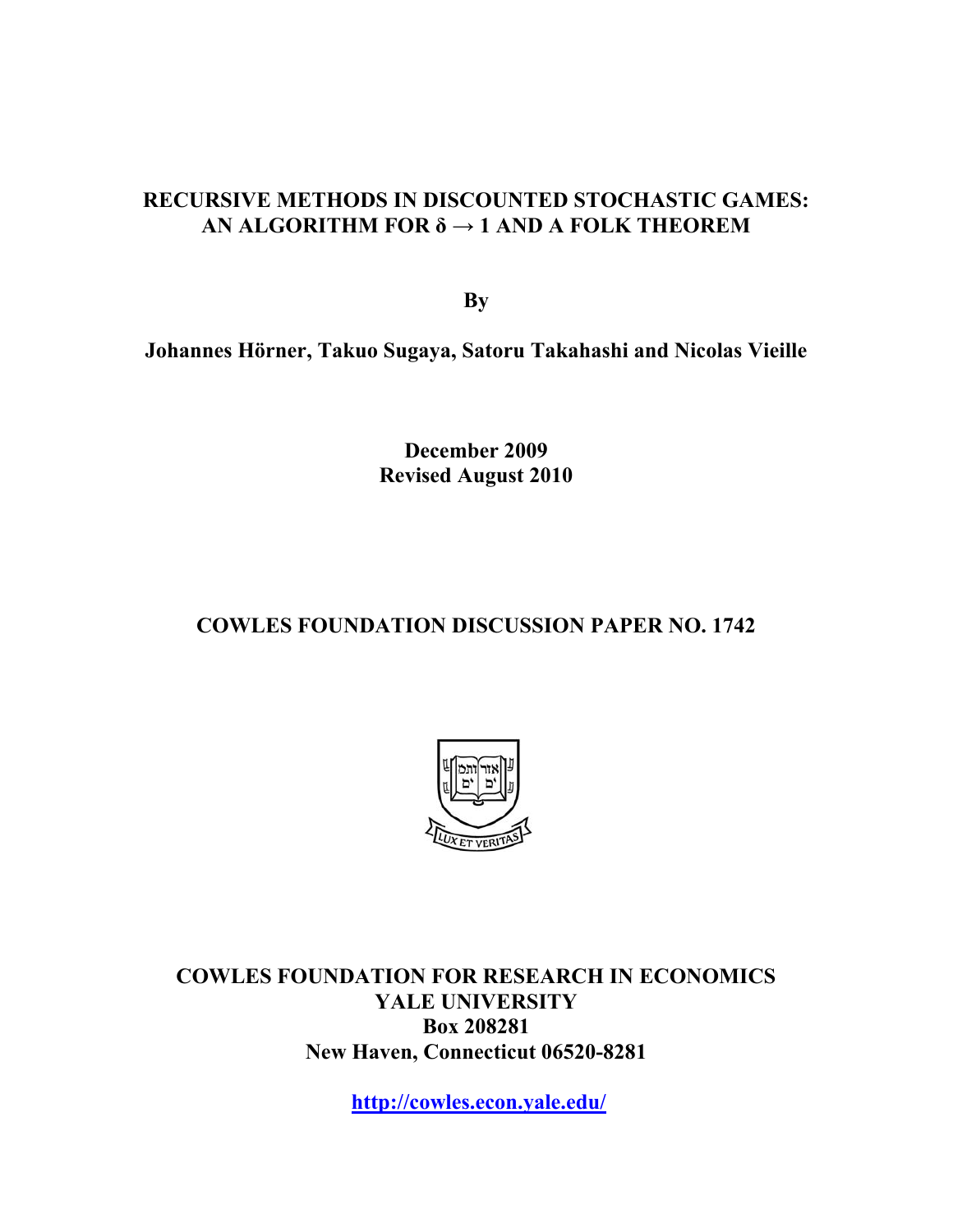# Recursive Methods in Discounted Stochastic Games: An Algorithm for  $\delta \rightarrow 1$  and a Folk Theorem<sup>\*</sup>

Johannes Hörner† , Takuo Sugaya‡ , Satoru Takahashi§ and Nicolas Vieille¶

August 11, 2010

#### Abstract

We present an algorithm to compute the set of perfect public equilibrium payoffs as the discount factor tends to one for stochastic games with observable states and public (but not necessarily perfect) monitoring when the limiting set of (long-run players') equilibrium payoffs is independent of the state. This is the case, for instance, if the Markov chain induced by any Markov strategy profile is irreducible. We then provide conditions under which a folk theorem obtains: if in each state the joint distribution over the public signal and next period's state satisfies some rank condition, every feasible payoff vector above the minmax payoff is sustained by a perfect public equilibrium with low discounting.

Keywords: stochastic games.

JEL codes: C72, C73

# 1 Introduction

Dynamic games are difficult to solve. In repeated games, finding some equilibrium is easy, as any repetition of a stage-game Nash equilibrium will do. This is not the case in stochastic

<sup>∗</sup>This paper is the result of a merger between two independent projects: Hörner and Vieille developed the algorithm, and Sugaya and Takahashi established the folk theorem by a direct argument. We thank Katsuhiko Aiba, Eduardo Faingold, Drew Fudenberg, Yingni Guo, Tristan Tomala and Yuichi Yamamoto for helpful discussions.

<sup>&</sup>lt;sup>†</sup>Yale University, 30 Hillhouse Ave., New Haven, CT 06520, USA, johannes.horner@yale.edu.

<sup>‡</sup>Princeton University, Fisher Hall, Princeton, NJ 08540, USA, tsugaya@princeton.edu.

<sup>§</sup>Princeton University, Fisher Hall, Princeton, NJ 08540, USA, satorut@princeton.edu.

<sup>¶</sup>HEC Paris, 78351 Jouy-en-Josas, France, vieille@hec.fr.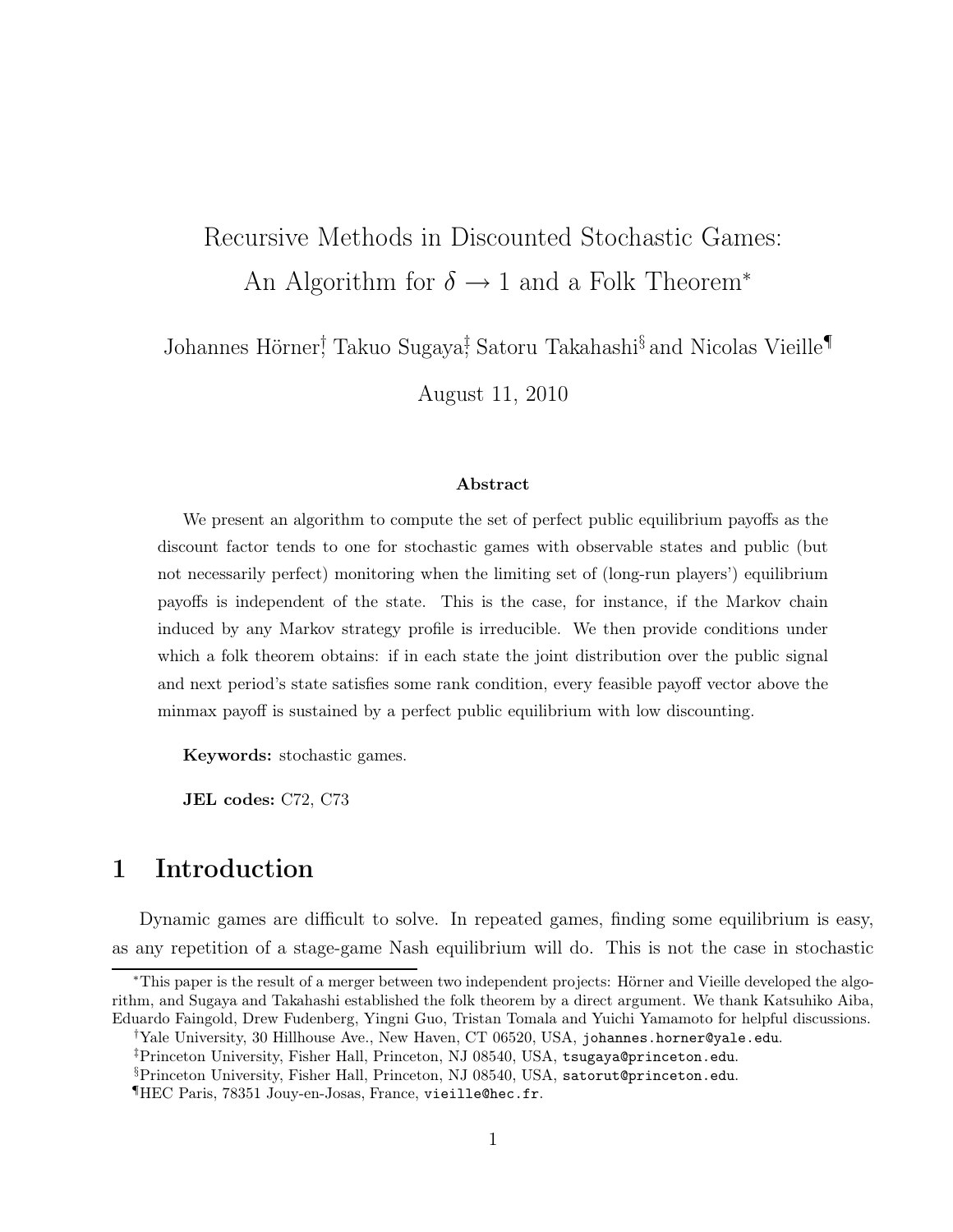games. Even the most basic equilibria for such games, namely (stationary) Markov equilibria, in which continuation strategies depend on the current state only, often turn out to be challenging. Further complications arise once the assumption of perfect monitoring is abandoned. In that case, our understanding of equilibria in repeated games owes an invaluable debt to Abreu, Pearce and Stacchetti (1990), whose recursive techniques have found numerous applications. Parallel ideas have been developed in stochastic games by Mertens and Parthasarathy (1987, 1991) to establish the most general equilibrium existence results to date (see also Solan, 1998). Those ideas have triggered a development of numerical methods (Judd, Yeltekin and Conklin, 2003), whose use is critical for applications in which postulating a high discount factor appears too restrictive.

In repeated games, more tractable characterizations have been achieved in the case of low discounting. Fudenberg and Levine (1994, hereafter FL) and Fudenberg, Levine and Maskin (1994, hereafter FLM) show that the set of (perfect public) equilibrium payoffs can be characterized by a family of static constrained optimization programs. Based on this and other insights, they derive sufficient conditions for a folk theorem for repeated games with imperfect public monitoring. The algorithm developed by FL has proved to be useful, as it allows to identify the equilibrium payoff set in interesting cases in which the sufficient conditions for the folk theorem fail. This is the case, for instance, in the partnership game of Radner, Myerson and Maskin (1986). Most importantly, FL's algorithm can accommodate both long-run and short-run players, which is essential for many applications, especially in macroeconomics and political economy, in which consumers or voters are often modeled as non-strategic (see Mailath and Samuelson, 2006, Chapters 5 and 6).

This paper extends these results to stochastic games. More precisely, it provides an algorithm that characterizes the set of perfect public equilibria in stochastic games with finite states, signals and actions, in which states are observed, monitoring is imperfect but public, under the assumption that the limiting set of equilibrium payoffs (of the long-run players) is independent of the initial state (this is the case, in particular, if the Markov chain over states defined by any Markov strategy profile is irreducible). This algorithm is a natural extension of FL, and indeed, reduces to it if there is only one state. The key to this characterization lies in the linear constraints to impose on continuation payoffs. In FL, each optimization program is indexed by a direction  $\lambda \in \mathbb{R}^I$  that specifies the weights on the payoffs of the I players. Trivially, the boundary point v of the equilibrium payoff set that maximizes this weighted average in the direction  $\lambda$  is such that, for any realized signal y, the continuation payoff  $w(y)$  must satisfy the property that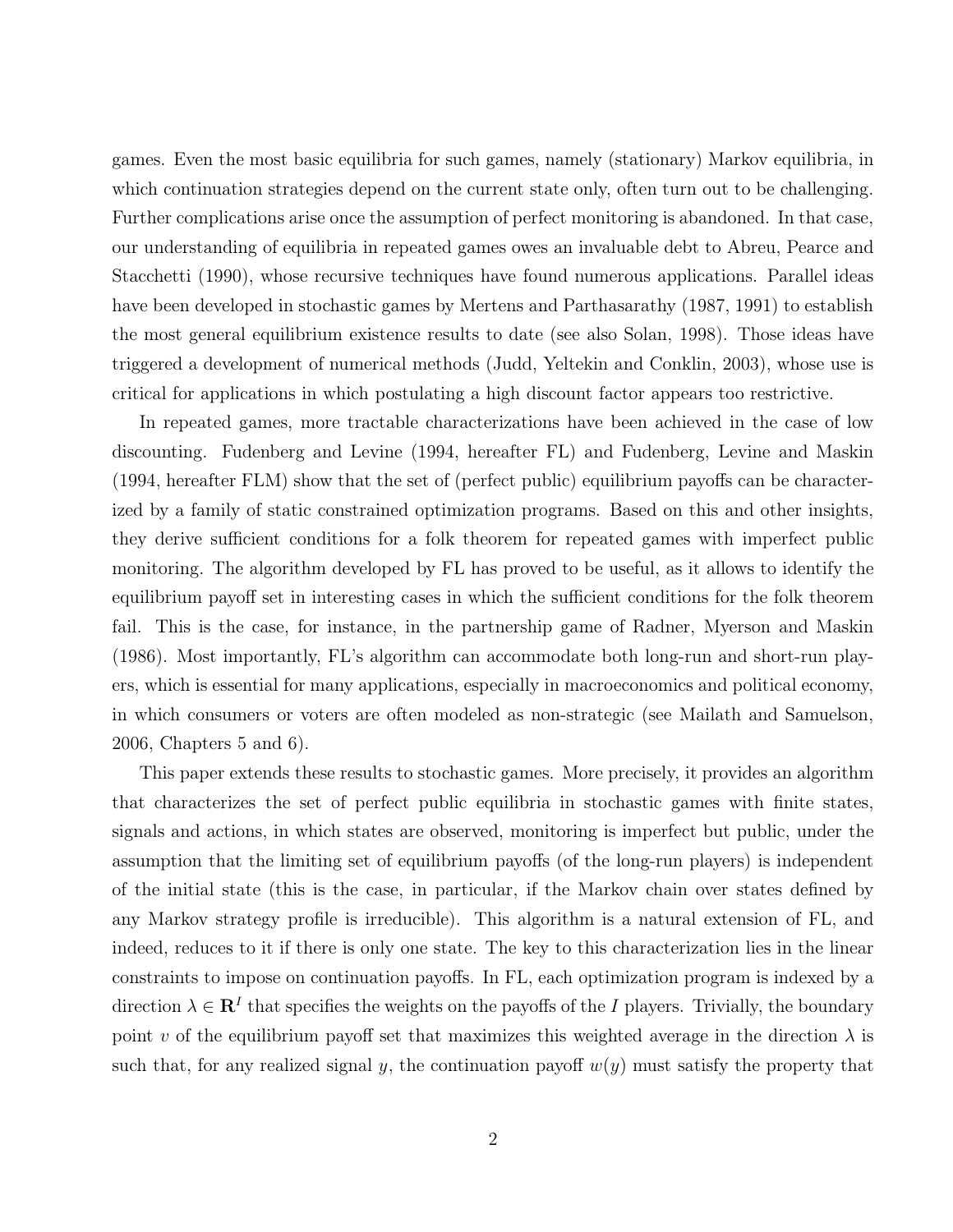$\lambda \cdot (w(y) - v) \leq 0$ . Indeed, one of the main insights of FL is that, once discounting is sufficiently low, attention can be restricted to this linear constraint, for each  $\lambda$ , so that the program itself becomes linear in  $w$ , and hence considerably more tractable. In a stochastic game, it is clear that the continuation payoff must be indexed not only by the public signal, but also by the realized state, and since the stage games that correspond to the current and to the next state need not be the same, there is little reason to expect this property to be preserved for each pair of states. Indeed, it is not. One might then wonder whether the resulting problem admits a linear characterization at all. The answer is affirmative.

When all players are long-run, this characterization can be used to establish a folk theorem under assumptions that parallel those invoked by FLM. In stochastic games, note that state transitions might be affected by actions taken, so that, because states are observed, they already provide information about players' past actions. Therefore, it is natural to impose rank conditions at each state on how actions affect the joint distribution over the future state and signal. This is weaker than requiring such conditions on signals alone, and indeed, it is easy to construct examples where the folk theorem holds without any public signals (see Sections 3.2 and 5).

This folk theorem also generalizes Dutta's (1995) folk theorem for stochastic games with perfect monitoring. Unlike ours, Dutta's ingenious proof is constructive, extending ideas developed by Fudenberg and Maskin (1986) for the case of repeated games with perfect monitoring. However, his assumptions (except for the monitoring structure) are the same as ours. In independent and simultaneous work, Fudenberg and Yamamoto (2010) provide a different, direct proof of the folk theorem for stochastic games with imperfect public monitoring under irreducibility, without a general characterization of the equilibrium payoff set. Their rank assumptions are stronger, as discussed in Section 5.

Finally, our results also imply the average cost optimality equation from dynamic programming, which obtains here as a special case where there is a single player. The average cost optimality equation is widely used in operations research, for instance in routing, inventory, scheduling and queuing problems, and our results might thus prove useful for game-theoretic extensions of such problems, as in inventory or queuing games.

Of course, stochastic games are also widely used in economics. They play an important role in industrial organization (among many others, see Ericson and Pakes, 1995). It is hoped that methods such as ours might help provide integrated analyses of questions whose treatment had to be confined to simple environments so far, such as the role of imperfect monitoring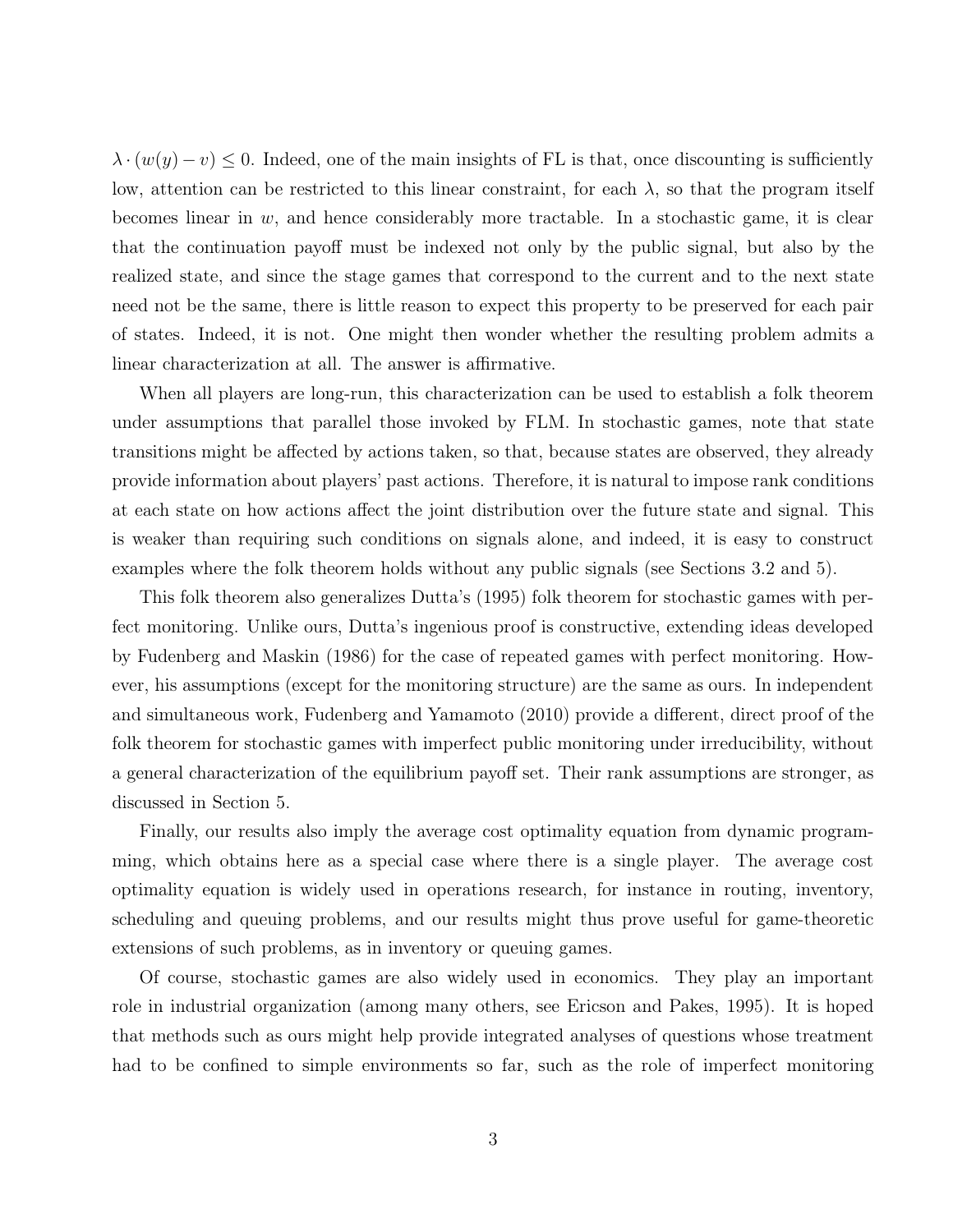(Green and Porter, 1984) and of business cycles (Rotemberg and Saloner, 1986) in collusion, for instance. Rigidities and persistence play an important role in macroeconomics as well, giving rise to stochastic games. See Phelan and Stacchetti (2001), for example. In Section 6, we shall apply our results to a simple political economy game, and establish a version of the folk theorem when some players are short-run.

# 2 Notation and Assumptions

We introduce stochastic games with public signals. At each stage, the game is in one state, and players simultaneously choose actions. Nature then stochastically determines the current reward (or flow payoff) profile, the next state and a public signal, as a function of the current state and the action profile. The sets S of possible states, I of players,  $A^i$  of actions available to player i, and Y of public signals are assumed finite.<sup>1</sup>

Given an action profile  $a \in A := \times_i A^i$  and a state  $s \in S$ , we denote by  $r(s, a) \in \mathbb{R}^I$  the reward profile in state s given a, and by  $p(t, y|s, a)$  the joint probability of moving to state  $t \in S$ and of getting the public signal  $y \in Y$ . (As usual, we can think of  $r^i(s, a)$  as the expectation given a of some realized reward that is a function of a private outcome of player  $i$  and the public signal only).

We assume that at the end of each period, the only information publicly available to all players consists of nature's choices: the next state together with the public signal. When properly interpreting  $Y$ , this includes the case of perfect monitoring and the case of publicly observed rewards. Note however that this fails to include the case where actions are perfectly monitored, yet states are not disclosed. In such a case, the natural "state" variable is the (common) posterior belief of the players on the underlying state.

Thus, in the stochastic game, in each period  $n = 1, 2, \ldots$ , the state is observed, the stage game is played, and the corresponding public signal is then revealed. The stochastic game is parameterized by the initial state  $s_1$ , and it will be useful to consider all potential initial states simultaneously. The public history at the beginning of period n is then  $h_n = (s_1, y_1, \ldots, s_{n-1}, y_{n-1}, s_n)$ . We set  $H_1 := S$ , the set of initial states. The set of public histories at the beginning of period n is therefore  $H_n := (S \times Y)^{n-1} \times S$ , and we let  $H := \bigcup_{n \geq 1} H_n$  denote the set of all public histories. The private history for player i at the beginning of period n is a sequence  $h_n^i =$ 

<sup>1</sup>For notational convenience, the set of available actions is independent of the state. See, however, footnote 11. All results extend beyond that case.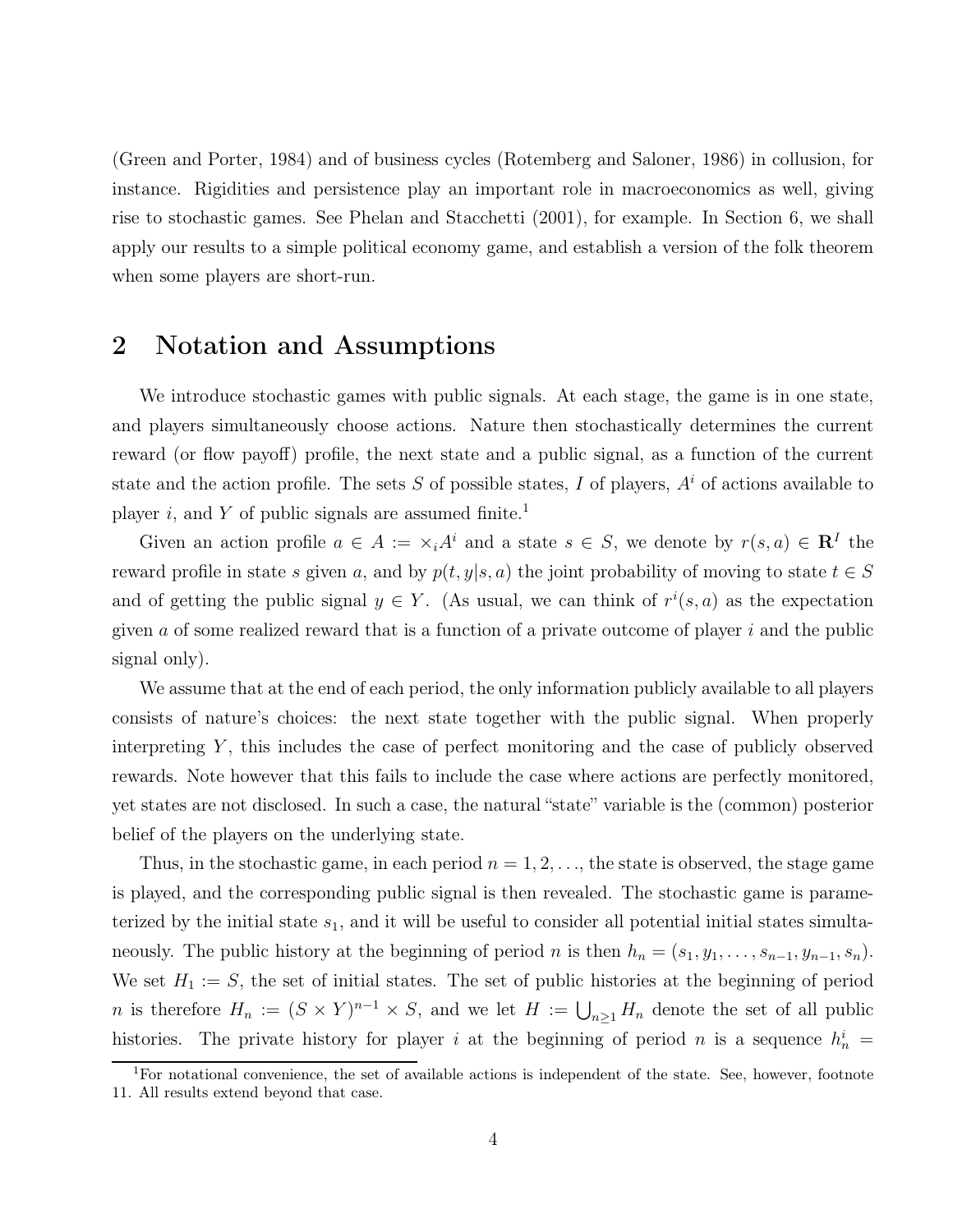$(s_1, a_1^i, y_1, \ldots, s_{n-1}, a_{n-1}^i, y_{n-1}, s_n)$ , and we similarly define  $H_1^i := S$ ,  $H_n^i := (S \times A^i \times Y)^{n-1} \times S$ and  $H^i := \bigcup_{n \geq 1} H_n^i$ . Given a stage  $n \geq 1$ , we denote by  $s_n$  the state,  $a_n$  the realized action profile, and  $y_n$  the public signal in period n. We will often use the same notation to denote both these realizations and the corresponding random variables.

A (behavior) strategy for player  $i \in I$  is a map  $\sigma^i : H^i \to \Delta(A^i)$ . Every pair of initial state  $s_1$  and strategy profile  $\sigma$  generates a probability distribution over histories in the obvious way and thus also generates a distribution over sequences of the players' rewards. Players seek to maximize their payoff, that is, the average discounted sum of their rewards, using a common discount factor  $\delta < 1$ . Thus, the payoff of player  $i \in I$  if the initial state is  $s_1$  and the players follow the strategy profile  $\sigma$  is defined as

$$
\sum_{n=1}^{\infty} (1-\delta)\delta^{n-1} \mathbf{E}_{s_1,\sigma}[r^i(s_n,a_n)].
$$

We shall consider a special class of equilibria. A strategy  $\sigma^i$  is public if it depends on the public history only, and not on the private information. That is, a public strategy is a mapping  $\sigma^i: H \to \Delta(A^i)$ . A perfect public equilibrium (hereafter, PPE) is a profile of public strategies such that, given any period n and public history  $h_n$ , the strategy profile is a Nash equilibrium from that period on. Note that this class of equilibria includes Markov equilibria, in which strategies only depend on the current state and period. In what follows though, a Markov strategy for player i will be a public strategy that is a function of states only, i.e. a function  $S \to \Delta(A^i)$ .

Note also that the set of PPE payoffs is a function of the current state only, and does not otherwise depend on the public history, nor on the period. Perfect public equilibria are sequential equilibria, but it is easy to construct examples showing that the converse is not generally true. What we characterize, therefore, is a subset of the sequential equilibrium payoffs.

We denote by  $E_{\delta}(s) \subset \mathbf{R}^{I}$  the (compact) set of PPE payoffs of the game with initial state  $s \in S$  and discount factor  $\delta < 1$ . All statements about convergence of, or equality between sets are understood in the sense of the Hausdorff distance  $d(A, B)$  between sets A, B.

Because both state and action sets are finite, it follows from Fink (1964) and Takahashi (1964) that a (perfect public) equilibrium always exists in this set-up.

Our main result does not apply to all finite stochastic games. Some examples of stochastic games, in particular those involving absorbing states, exhibit remarkably complex asymptotic

<sup>&</sup>lt;sup>2</sup>In the literature on stochastic games, such strategies are often referred to as stationary strategies.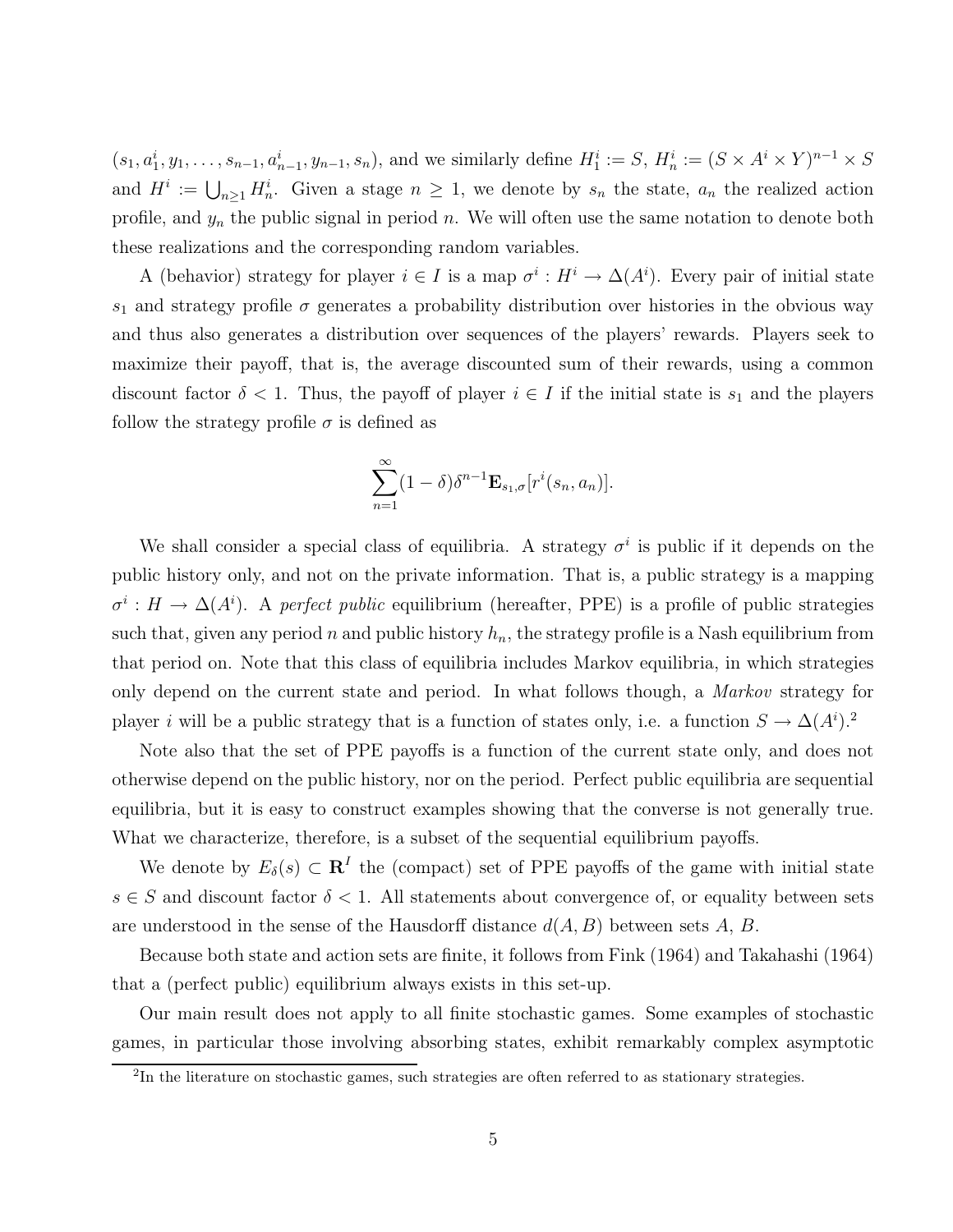properties. See, for instance, Bewley and Kohlberg (1976) or Sorin (1986). We shall come back to the implications of our results for such games. Our main theorem makes use of the following assumption.

**Assumption A:** The limit set of PPE payoffs is independent of the initial state: for all  $s, t \in S$ ,

$$
\lim_{\delta \to 1} d(E_{\delta}(s), E_{\delta}(t)) = 0.
$$

This is an assumption on endogenous variables. A stronger assumption on exogenous variables that implies Assumption **A** is *irreducibility*: For any pure Markov strategy profile  $(a_s)_{s \in S} \in A^S$ , the Markov chain over S with transition function

$$
q(t|s) := p(\{t\} \times Y|s, a_s)
$$

is irreducible. Actually, it is not necessary that every Markov strategy gives rise to an irreducible Markov chain. It is clearly sufficient if there is some state that is accessible from every other state regardless of the Markov strategy.

Another class of games that satisfy Assumption  $A$ , although they do not satisfy irreducibility, is the class of alternating-move games (see Lagunoff and Matsui, 1997 and Yoon, 2001). With two players, for instance, such a game can be modeled as a stochastic game in which the state space is  $A^1 \cup A^2$ , where  $a^i \in A^i$  is the state that corresponds to the last action played by player i, when it is player  $-i$ 's turn to move. (Note that this implies perfect monitoring by definition, as states are observed.)

Note also that, by redefining the state space to be  $S \times Y$ , one may further assume that only states are disclosed. That is, the class of stochastic games with public signals is no more general than the class of stochastic games in which only the current state is publicly observed. However, the Markov chain over  $S \times Y$  with transition function  $\tilde{q}(t, z|s, y) := p(t, z|s, a_s)$  need not be irreducible even if  $q$  is.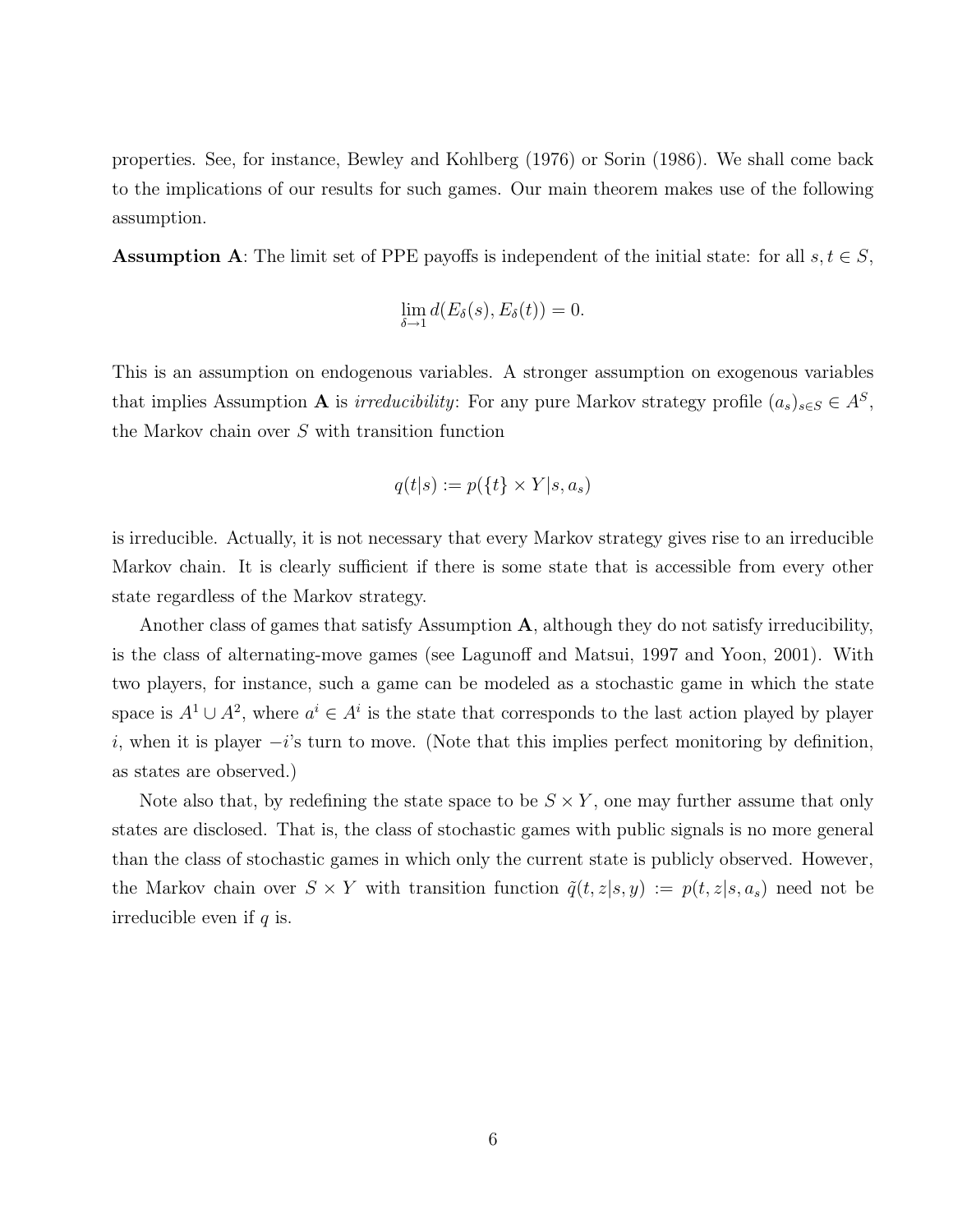# 3 An Algorithm to Compute Equilibrium Payoffs

#### 3.1 Preliminaries: Repeated Games

As our results generalize the algorithm of FL, it is useful to start with a reminder of their results, and examine, within a specific example, what difficulties a generalization to stochastic games raises.

Recall that the set of (perfect public) equilibrium payoffs must be a fixed point of the Bellman-Shapley operator (see Abreu, Pearce and Stacchetti, 1990). Define the one-shot game  $\Gamma_{\delta}(w)$ , where  $w: Y \to \mathbf{R}^I$ , with action sets  $A^i$  and payoff

$$
v = (1 - \delta)r(a) + \delta \sum_{y \in Y} p(y|a)w(y).
$$
\n(1)

Note that if  $v$  is an equilibrium payoff vector of the repeated game, associated with action profile α and continuation payoff vectors  $w(y)$ , as a function of the initial signal, then α must be a Nash equilibrium of  $\Gamma_{\delta}(w)$ , with payoff v. Conversely, if we are given a function w such that  $w(y) \in E_{\delta}$ for all y, and a Nash equilibrium  $\alpha$  of  $\Gamma_{\delta}(w)$  with payoff v, then we can construct an equilibrium of the repeated game with payoff v in which the action profile  $\alpha$  is played in the initial period.

Therefore, the analysis of the repeated game can be reduced to that of the one-shot game. The constraint that the continuation payoff lies in the (unknown) set  $E_{\delta}$  complicates the analysis significantly. FL's key observation is that this constraint can be replaced by linear constraints for the sake of asymptotic analysis (as  $\delta \to 1$ ). If  $v \in E_{\delta}$  is an equilibrium payoff of the one-shot game  $\Gamma_{\delta}(w)$ , then, subtracting  $\delta v$  on both sides and dividing through by  $1 - \delta$ ,

$$
v = r(a) + \sum_{y \in Y} p(y|a)x(y), \qquad (2)
$$

where, for all  $y$ ,

$$
x(y) := \frac{\delta}{1-\delta}(w(y)-v), \text{ or } w(y) = v + \frac{1-\delta}{\delta}x(y).
$$

Thus, provided that the equilibrium payoff set is convex, v is also in  $E_{\tilde{\delta}}$  for all  $\tilde{\delta} > \delta$ , because we can use as continuation payoff vectors  $\tilde{w}(y)$  the re-scaled vectors  $w(y)$  (see Figure 1). Conversely, provided that the normal vector to the boundary of  $E_{\delta}$  varies continuously with the boundary point, then any set of payoff vectors  $w(y)$  that lie in one of the half-spaces defined by this normal vector (i.e. such that  $\lambda \cdot (w(y) - v) \leq 0$ , or equivalently,  $\lambda \cdot x(y) \leq 0$ ) must also lie in  $E_{\delta}$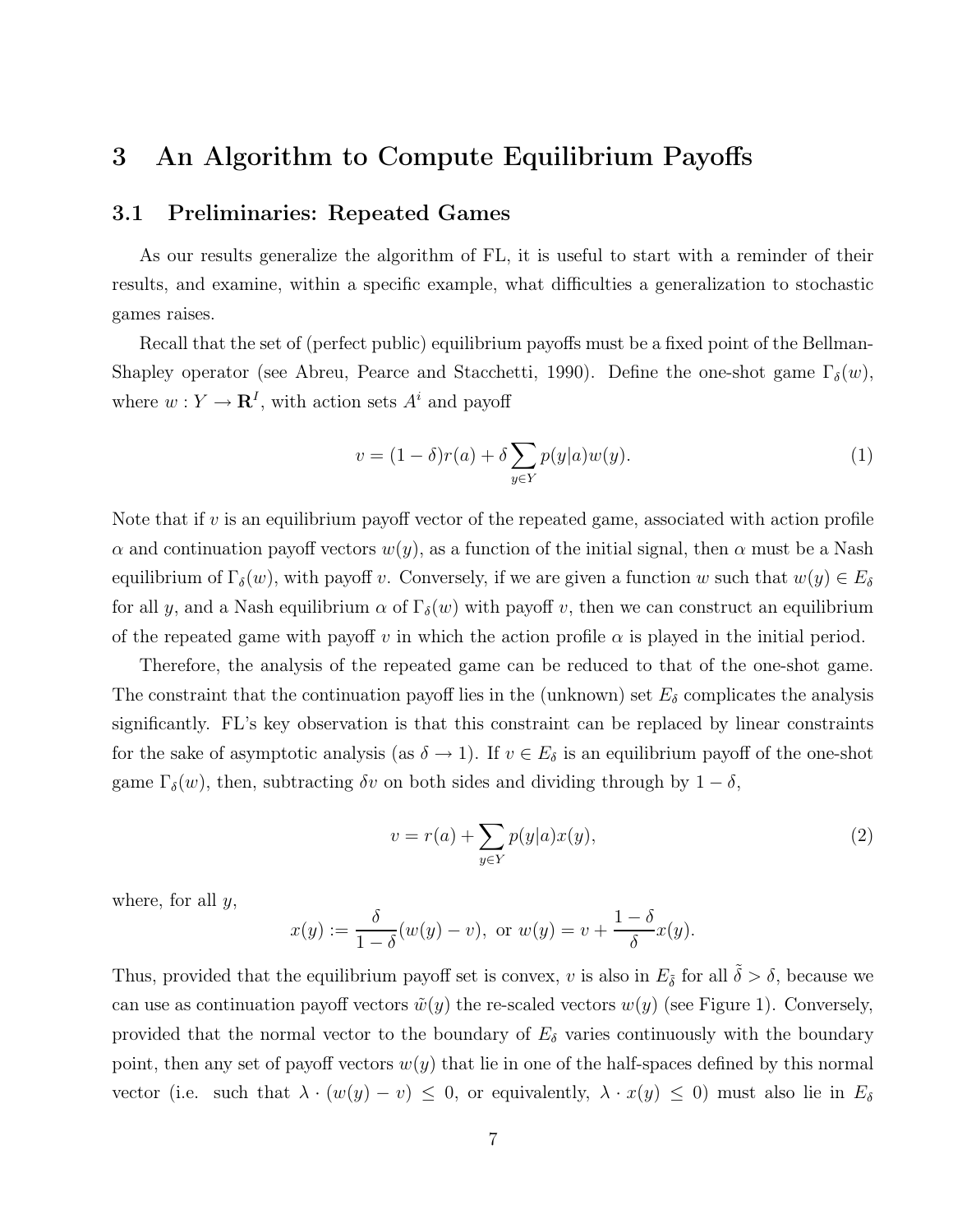

Figure 1: Continuation payoffs as a function of the discount factor

for discount factors close enough to one. In particular, if we seek to identify the payoff  $v$  that maximizes  $\lambda \cdot v$  on  $E_{\delta}$  for  $\delta$  close enough to 1, given  $\lambda \in \mathbb{R}^{I}$ , it suffices to compute the score

$$
k(\lambda) := \sup_{x,v} \lambda \cdot v,
$$

such that v be a Nash equilibrium payoff of the game  $\Gamma(x)$  whose payoff function is given by (2), and subject to the linear constraints  $\lambda \cdot x(y) \leq 0$  for all y. Note that the discount factor no longer appears in this program. We thus obtain a half-space  $\mathcal{H}(\lambda) := \{v \in \mathbb{R}^I : \lambda \cdot v \leq k(\lambda)\}\$ containing  $\lim_{\delta \to 1} E_{\delta}$ .

This must be true for all vectors  $\lambda \in \mathbf{R}^I$ . Let  $\mathcal{H} := \bigcap_{\lambda \in \mathbf{R}^I} \mathcal{H}(\lambda)$ . It follows, under appropriate dimensionality assumptions, that the equilibrium payoff set can be obtained as the intersection of these half-spaces (see FL, Theorem 3.1):

$$
\mathcal{H}=\lim_{\delta\to 1}E_\delta.
$$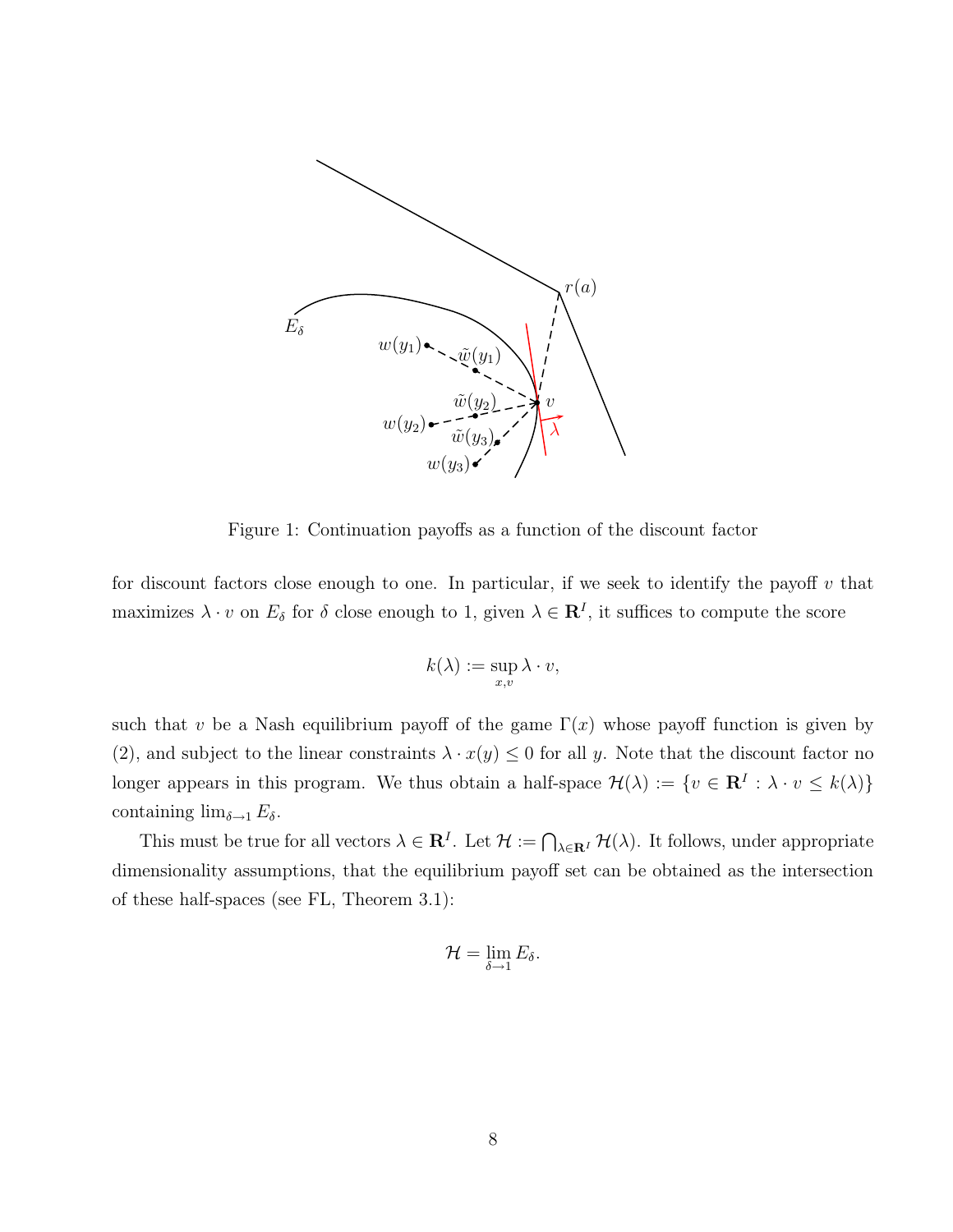

Figure 2: Rewards and Transitions in Example 1

### 3.2 A Stochastic Game

Our purpose is to come up with an algorithm for stochastic games that would generalize FL's algorithm. To do so, we must determine the appropriate constraints on continuation payoffs. Let us attempt to adapt FL's arguments to a specific example

There are two states,  $i = 1, 2$ , and two players. Each player only takes an action in his own state: player i chooses L or R in state i. Actions are not observable  $(Y = \emptyset)$ , but affect transitions, so that players learn about their opponents' actions via the evolution of the state. If action L (R) is taken in state i, then the next state is again i with probability  $p<sup>L</sup>$  ( $p<sup>R</sup>$ ). Let us pick here  $p^L = 1 - p^R = 1/10$ . Rewards are given in Figure 2 (transition probabilities to states 1) and 2, respectively, are given in parenthesis). Throughout, we refer to this game as Example 1.

Player *i* has a higher reward in state  $j \neq i$ , independently of the action. Moreover, by playing L, which yields him the higher reward in his own state, he maximizes the probability to switch states. Thus, playing the efficient action  $R$  requires intertemporal incentives, which are hard to provide absent public signals. Constructing an equilibrium in which  $L$  is not always played appears challenging, but not impossible: playing R in state i if and only if the state was  $j \neq i$  in the previous two periods (or since the beginning of the game if fewer periods have elapsed) is an equilibrium for some high discount factor ( $\delta \approx .823$ ). So there exist equilibrium payoffs above 1.

In analogy with (1), we may now decompose the payoff vector in state  $s = 1, 2$  as

$$
v_s = (1 - \delta)r(s, a_s) + \delta \sum_t p(t|s, a_s)w_t(s), \qquad (3)
$$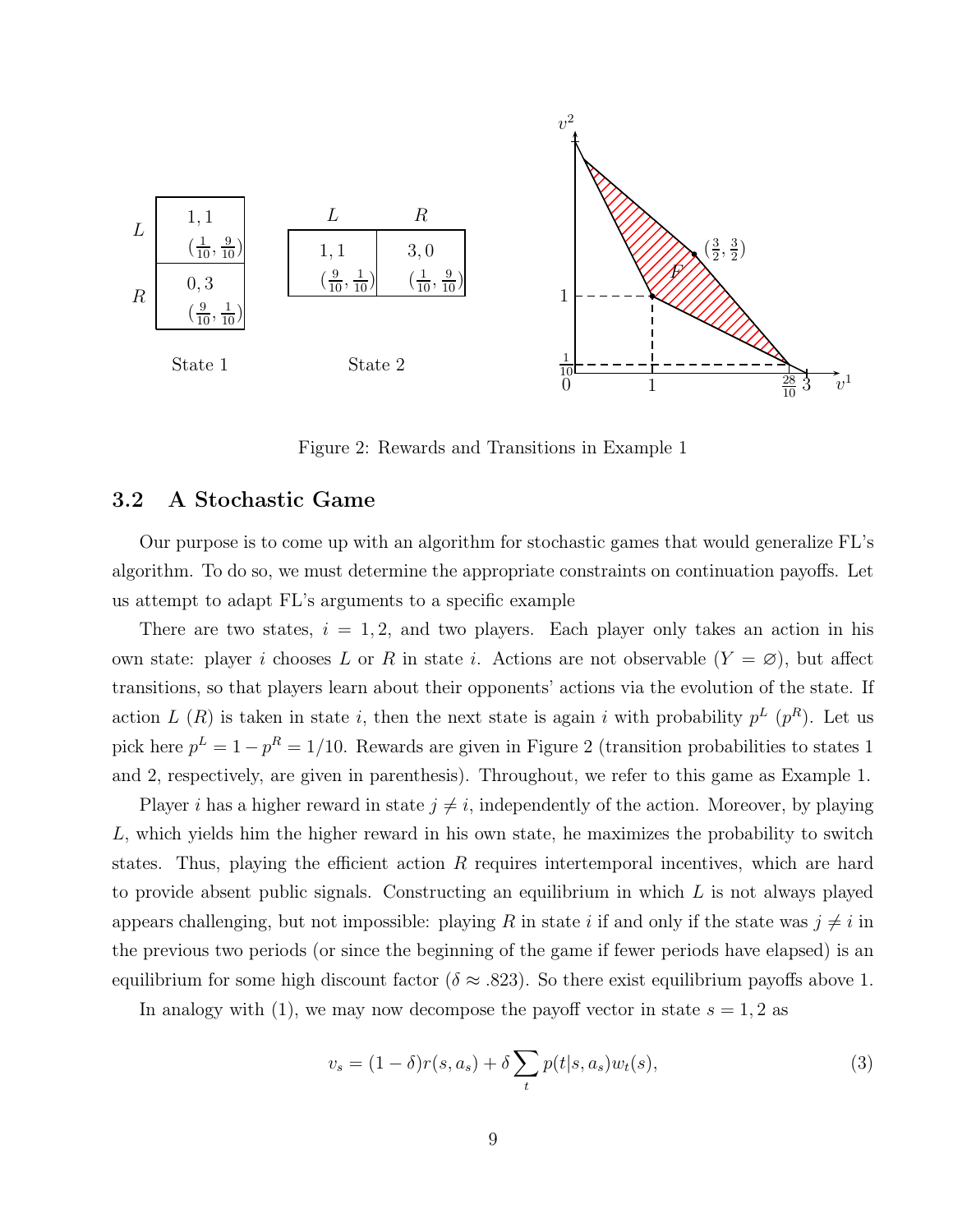where t is the next state,  $w_t(s)$  is the continuation payoff then, and  $p(t|s, a_s)$  is the probability of transiting from s to t given action  $a_s$  at state s. Fix  $\lambda \in \mathbb{R}^I$ . If  $v_s$  maximizes the score  $\lambda \cdot v_s$  in all states  $s = 1, 2$ , then the continuation payoff in state t gives a lower score than  $v_t$ , independently of the initial state: for all  $t$ ,

$$
\lambda \cdot (w_t(s) - v_t) \le 0. \tag{4}
$$

Our goal is to eliminate the discount factor. Note, however, that if we subtract  $\delta v_s$  on both sides of (3), and divide by  $1 - \delta$ , we obtain

$$
v_s = r(s, a_s) + \sum_t p(t|s, a_s) \frac{\delta}{1 - \delta} (w_t(s) - v_s), \tag{5}
$$

and there is no reason to expect  $\lambda \cdot (w_t(s) - v_s)$  to be negative, unless  $s = t$  (compare with (4)). Unlike the set of limiting payoffs as  $\delta \to 1$ , the set of feasible rewards does depend on the state (in state 1, it is the segment  $[(1,1),(0,3)]$ ; in state 2, the segment  $[(1,1),(3,0)]$ ; see right panel of Figure 2), and so the score  $\lambda \cdot w_t(s)$  in state t might exceed the maximum score achieved by  $v_s$  in state s. Thus, defining x by

$$
x_t(s) := \frac{\delta}{1-\delta}(w_t(s)-v_s),
$$

we know that  $\lambda \cdot x_s(s) \leq 0$ , for all s, but not the sign of  $\lambda \cdot x_t(s)$ ,  $t \neq s$ . On the one hand, we cannot restrict it to be negative: if  $\lambda \cdot x_2(1) \leq 0$ , then, because also  $\lambda \cdot x_1(1) \leq 0$ , by considering  $\lambda = (1, 0)$ , player 1's payoff starting from state 1 cannot exceed his highest reward in that state (i.e., 1). Yet we know that some equilibria yield strictly higher payoffs. On the other hand, if we impose no restrictions on  $x_t(s)$ ,  $s \neq t$ , then we can set  $v_s$  as high as we wish in (5) by picking  $x_t(s)$  large enough. The value of the program to be defined would be unbounded. What is the missing constraint?

We do know that (4) holds for all pairs  $(s, t)$ . By adding up these inequalities for  $(s, t) = (1, 2)$ and  $(2, 1)$ , we obtain

$$
\lambda \cdot (w_1(2) + w_2(1) - v_1 - v_2) \le 0, \text{ or, rearranging, } \lambda \cdot (x_1(2) + x_2(1)) \le 0.
$$
 (6)

Equation (6) has a natural interpretation in terms of s-blocks, as defined in the literature on Markov chains (see, for instance, Nummelin, 1984). When the Markov chain (induced by the players' strategies) is communicating, as it is in our example, we might divide the game into the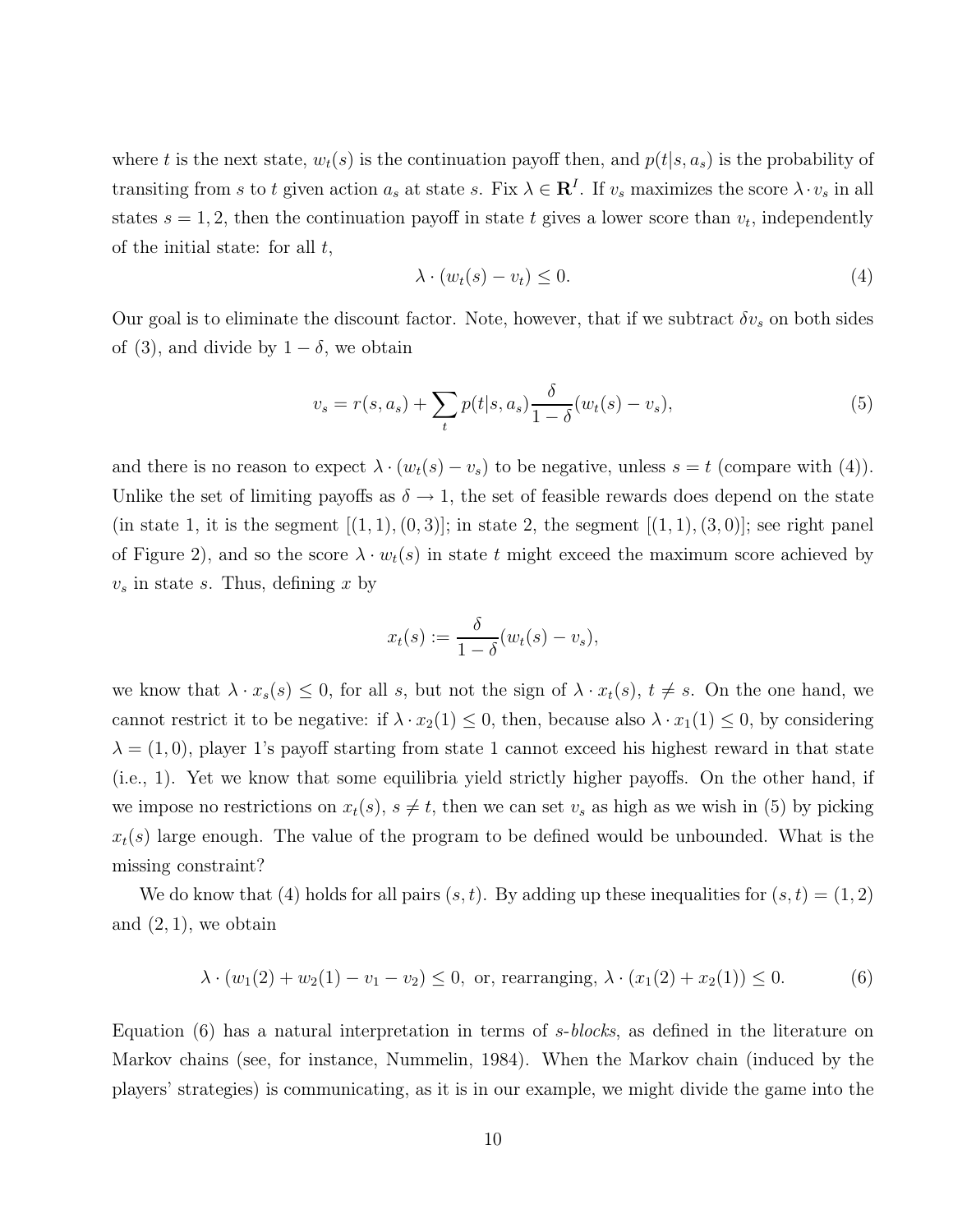subpaths of the chain between consecutive visits to a given state s. The score achieved by the continuation payoff once state s is re-visited on the subpath  $(s_1, \ldots, s_L)$  (where  $s_1 = s_L = s$ ) cannot exceed the score achieved by  $v_s$ , and so the difference in these scores, as measured by the sum  $\sum_{l=1}^{L-1} \lambda \cdot x_{s_{l+1}}(s_l)$ , must be negative. Note that the irreducibility assumption also guarantees that the limit set of feasible payoffs  $F$  (as  $\delta \to 1$ ) is independent of  $\delta$ , as shown in the right panel of Figure 2.<sup>3</sup>

To conclude, we obtain the program

$$
\sup_{\alpha,x,v}\lambda\cdot v,
$$

over payoff vectors  $v \in \mathbb{R}^2$ ,  $\alpha = (\alpha_s)_{s=1,2}$ , and  $\{x_s(t) \in \mathbb{R}^2 : s, t = 1,2\}$  such that, in each state s,  $\alpha_s$  is a Nash equilibrium of the game with payoff  $r(s, a) + \sum_t p(t|s, a)x_t(s)$ , and such that  $\lambda \cdot x_1(1) \leq 0, \lambda \cdot x_2(2) \leq 0$ , and  $\lambda \cdot (x_1(2) + x_2(1)) \leq 0$ . Note that this program already factors in our assumption that equilibrium payoffs can be taken to be independent of the state.

It will follow from the main theorem of the next section that this is the right program. Perhaps it is a little surprising that the constraints involve unweighted sums of vectors  $x_t(s)$ , rather than, say, sums that are weighted by the invariant measure under the equilibrium strategy. Lemma 1 below will provide a link between the constraints and such sums. What should come as no surprise, though, is that generalizing these constraints to more than two states will involve considering all cycles, or permutations, over states (see constraint (ii) below).

#### 3.3 The Characterization

Given a state  $s \in S$  and a map  $x : S \times Y \to \mathbb{R}^{S \times I}$ , we denote by  $\Gamma(s, x)$  the one-shot game with action sets  $A^i$  and payoff function

$$
r(s, a_s) + \sum_{t \in S} \sum_{y \in Y} p(t, y | s, a_s) x_t(s, y),
$$

where  $x_t(s, y) \in \mathbb{R}^I$  is the t-th component of  $x(s, y)$ .

<sup>&</sup>lt;sup>3</sup>This set can be computed by considering randomizations over pure Markov strategies, see Dutta (1995), Lemma 1.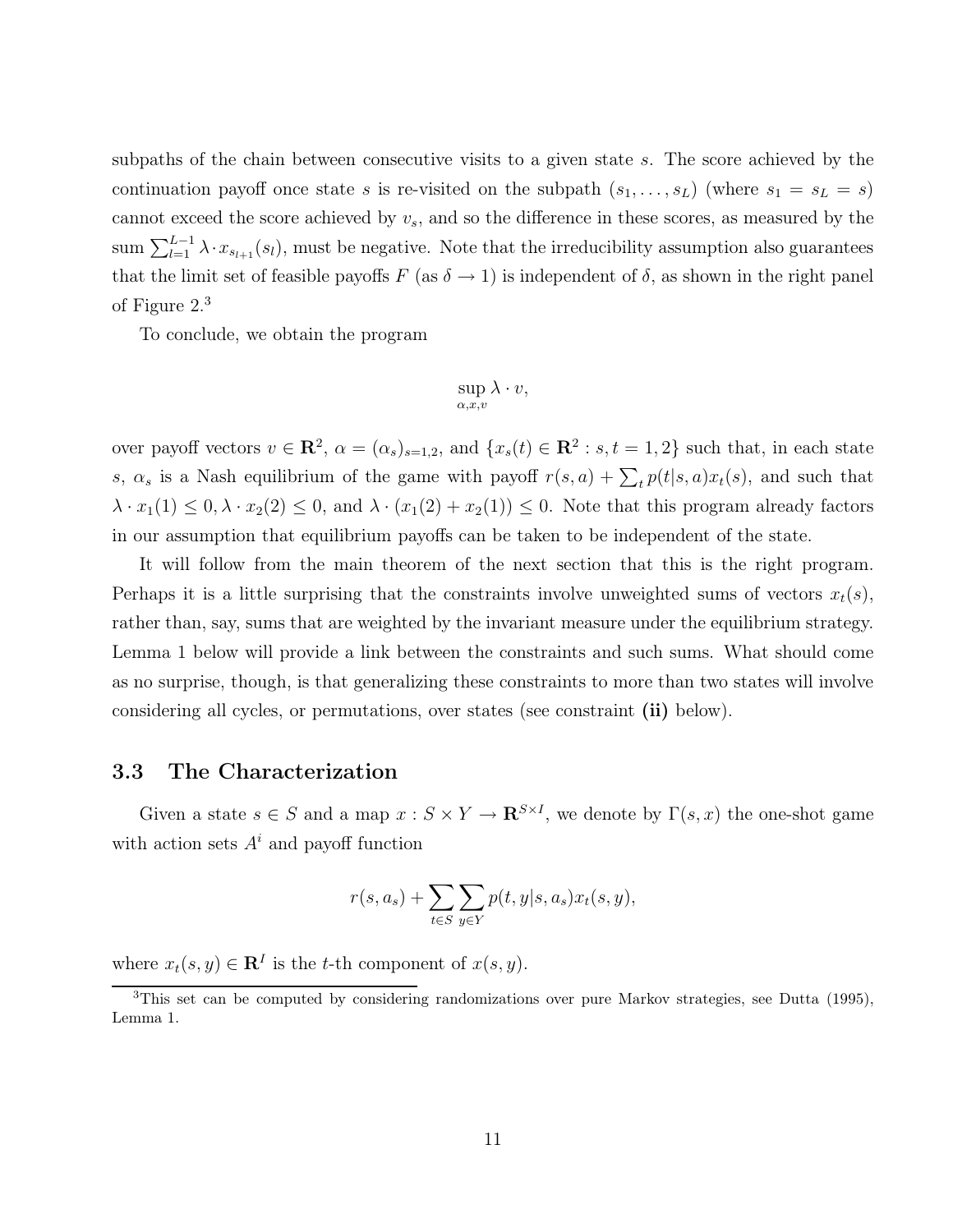Given  $\lambda \in \mathbf{R}^{I}$ , we denote by  $\mathcal{P}(\lambda)$  the maximization program

$$
\sup \lambda \cdot v,
$$

where the supremum is taken over all  $v \in \mathbb{R}^I$  and  $x : S \times Y \to \mathbb{R}^{S \times I}$  such that

- (i) For each s, v is a Nash equilibrium payoff of the game  $\Gamma(s, x)$ ;
- (ii) For each  $T \subseteq S$ , for each permutation  $\phi : T \to T$  and each map  $\psi : T \to Y$ , one has  $\lambda \cdot \sum_{s \in T} x_{\phi(s)}(s, \psi(s)) \leq 0.$

Denote by  $k(\lambda) \in [-\infty, +\infty]$  the value of  $\mathcal{P}(\lambda)$ . We will prove that the feasible set of  $\mathcal{P}(\lambda)$ is non-empty, so that  $k(\lambda) > -\infty$  (Proposition 1), and that the value of  $\mathcal{P}(\lambda)$  is finite, so that  $k(\lambda) < +\infty$  (Section 3.4).

We define  $\mathcal{H}(\lambda) := \{v \in \mathbf{R}^I : \lambda \cdot v \leq k(\lambda)\}\$ , and set  $\mathcal{H} := \bigcap_{\lambda \in \mathbf{R}^I} \mathcal{H}(\lambda)$ . Note that  $\mathcal{H}$  is convex. Let  $S^1$  denote the set of  $\lambda \in \mathbf{R}^I$  of norm 1.<sup>4</sup> Observe that  $\mathcal{H}(0) = \mathbf{R}^I$ , and that  $\mathcal{H}(\lambda) = \mathcal{H}(c\lambda)$ for every  $\lambda \in \mathbf{R}^I$  and  $c > 0$ . Hence  $\mathcal H$  is also equal to  $\bigcap_{\lambda \in S^1} \mathcal H(\lambda)$ .

Our main result is a generalization of FL's algorithm to compute the limit set of payoffs as  $\delta \rightarrow 1.$ 

**Theorem 1 (Main Theorem)** Assume that  $H$  has non-empty interior. Under Assumption  $A$ ,  $E_{\delta}(s)$  converges to  $\mathcal H$  as  $\delta \to 1$ , for any  $s \in S$ .

Note that, with one state only, our optimization program reduces to the algorithm of FL. The proof of Theorem 1 is organized in two propositions, stated below and proved in appendix. Note that these propositions do not rely on Assumption A.

**Proposition 1** For every  $\delta < 1$ , we have the following.

- 1.  $k(\lambda) \ge \min_{s \in S} \max_{w \in E_{\delta}(s)} \lambda \cdot w$  for every  $\lambda \in S^1$ .
- 2.  $\mathcal{H} \supseteq \bigcap_{s\in S} E_{\delta}(s)$ .

We note that it need not be the case that  $E_{\delta}(s) \subseteq \mathcal{H}$  for each  $s \in S$ .

**Proposition 2** Assume that  $H$  has non-empty interior, and let  $Z$  be any compact set contained in the interior of H. Then  $Z \subseteq E_{\delta}(s)$ , for every  $s \in S$  and  $\delta$  large enough.

<sup>4</sup>Throughout, we use the Euclidean norm.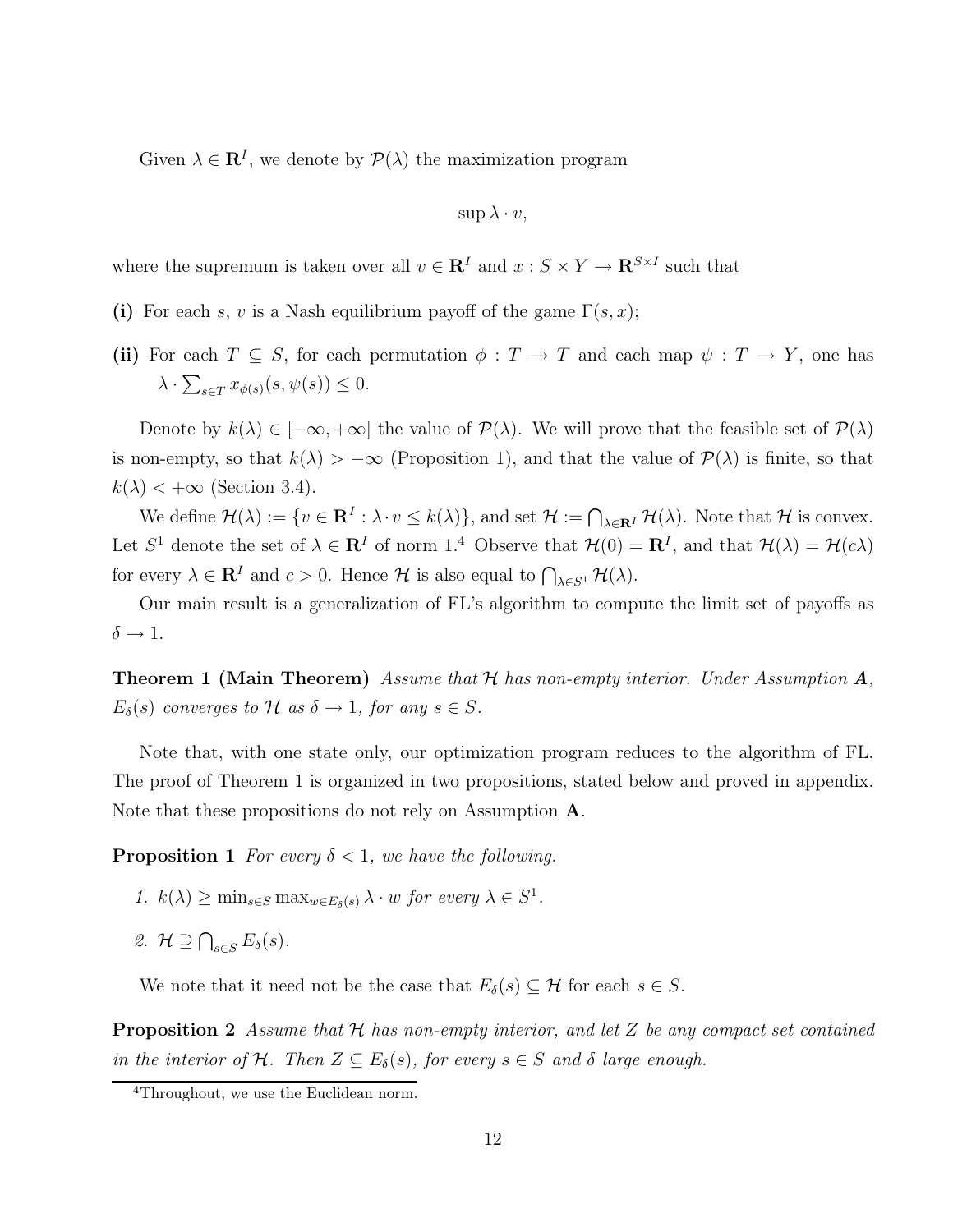The logic of the proof of Proposition 2 is inspired by FL and FLM, but differs in some important respects. We here give a short and overly simplified account of the proof, that nevertheless contains some basic insights.

Let a payoff vector  $v \in Z$ , and a direction  $\lambda$  be given. Since v is interior to  $\mathcal{H}$ , one has  $\lambda \cdot v < k(\lambda)$ , and there thus exists  $x = (x_t(s, y))$  such that v is a Nash equilibrium payoff of the one-shot game  $\Gamma(s, x)$ , and all inequality constraints on x hold with a strict inequality.

For high  $\delta$ , we use x to construct equilibrium continuation payoffs w adapted to v in the discounted game, with the interpretation that  $x_t(s, y)$  is the normalized (continuation) payoff *increment*, should  $(t, y)$  occur. Since we have no control over the sign of  $\lambda \cdot x_t(s, y)$ , the oneperiod argument that is familiar from repeated games does not extend to stochastic games. To overcome this issue, we will instead rely on large blocks of stages of fixed size. Over such a block, and thanks to the inequalities (ii) satisfied by x, we will prove that the sum of payoff increments is negative. This in turn will ensure that the continuation payoff at the end of the block is below  $v$  in the direction  $\lambda$ .

Since  $\mathcal H$  is convex, it follows from these two propositions that

$$
\mathcal{H} = \lim_{\delta \to 1} \bigcap_{s \in S} E_{\delta}(s).
$$

This statement applies to all finite stochastic games with observable states and full-dimensional  $\mathcal{H}$ , whether they satisfy Assumption **A** or not. Theorem 1 then follows, given Assumption **A**.

### 3.4 Finiteness of  $\mathcal{P}(\lambda)$

It is instructive, and useful for the sequel, to understand why the value of  $\mathcal{P}(\lambda)$  is finite, for each possible choice of  $\lambda$ . To see this, we rely on the next lemma, which we also use at other places.

**Lemma 1** Let q be an irreducible transition function over a finite set R, with invariant measure  $\mu$ . Then, for each  $\emptyset \neq T \subseteq R$ , and every one-to-one map  $\phi : T \to T$ , there is  $\pi_{T,\phi} \geq 0$ , such that the following holds. For every  $(x_t(s)) \in \mathbb{R}^{R \times R}$ , one has

$$
\sum_{s \in R} \mu(s) \sum_{t \in R} q(t|s) x_t(s) = \sum_{\varnothing \neq T \subseteq R} \sum_{\phi: T \to T} \pi_{T, \phi} \sum_{s \in T} x_{\phi(s)}(s),
$$

where the sum ranges over all one-to-one maps  $\phi: T \to T$ .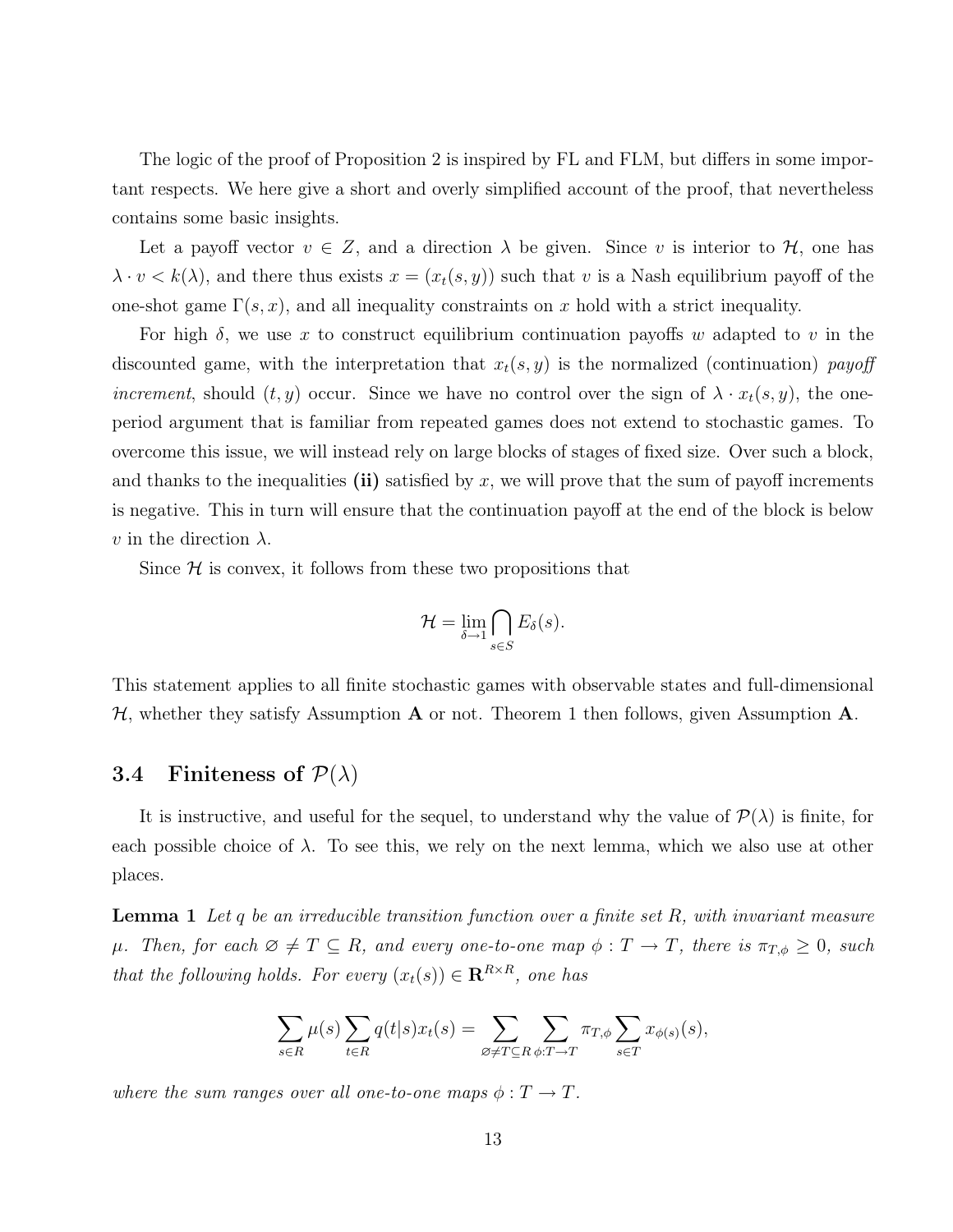In words, for any payoff increments  $(x<sub>t</sub>(s))$ , the expectation of these increments (with respect to the invariant measure) is equal to some fixed conical combination of their sum over cycles. This provides a link between the constraints (i) and (ii).

**Proof.** We exploit an explicit formula for  $\mu$ , due to Freidlin and Wentzell (1991). Given a state  $s \in R$ , an s-graph is a directed graph g with vertex set R, and with the following two properties:

- any state  $t \neq s$  has outdegree one, while s has outdegree zero;
- the graph  $g$  has no cycle.

Equivalently, for any  $t \neq s$ , there is a unique longest path starting from t, and this path ends in s. We identify such a graph with its set of edges. The weight of any such graph  $g$  is defined to be  $q(g) := \prod_{(t,u) \in g} q(u|t)$ . Let  $G(s)$  denote the set of s-graphs. Then

$$
\mu(s) = \frac{\sum_{g \in G(s)} q(g)}{\sum_{t \in R} \sum_{g \in G(t)} q(g)}.
$$

Thus, one has

$$
\sum_{s \in R} \mu(s) \sum_{t \in R} q(t|s) x_t(s) = \frac{\sum_{s \in R} \sum_{g \in G(s)} \sum_{t \in R} q(g) q(t|s) x_t(s)}{\sum_{t \in R} \sum_{g \in G(t)} q(g)}.
$$

Let  $\Omega$  be the set of triples  $(s, g, t)$ , such that  $g \in G(s)$ . Define an equivalence relation  $\sim$  over  $\Omega$ by  $(s, g, t) \sim (s', g', t')$  if  $g \cup \{(s \to t)\} = g' \cup \{(s' \to t')\}$ . Observe that for each  $(s, g, t) \in \Omega$ , the graph  $g \cup \{(s \to t)\}\)$  has exactly one cycle (which contains  $s \to t$ ), and all vertices of S have outdegree 1.

Let  $C \subseteq \Omega$  be any equivalence class for  $\sim$ . Let  $s_1 \to s_2 \to \cdots \to s_k \to s_1$  denote the unique, common, cycle of all  $(s, g, t) \in C$ . Define  $T := \{s_1, \ldots, s_k\}$ , and denote by  $\phi : T \to T$  the map which associates to any state  $u \in T$  its successor in the cycle.

Observe that the product  $q(g)q(t|s)$  is independent of  $(s, g, t) \in C$ , and we denote it  $\rho_{T,\phi}^C$ . It is then readily checked that

$$
\sum_{(s,g,t)\in C} q(g)q(t|s)x_t(s) = \rho_{T,\phi}^C \sum_{u\in T} x_{\phi(u)}(u).
$$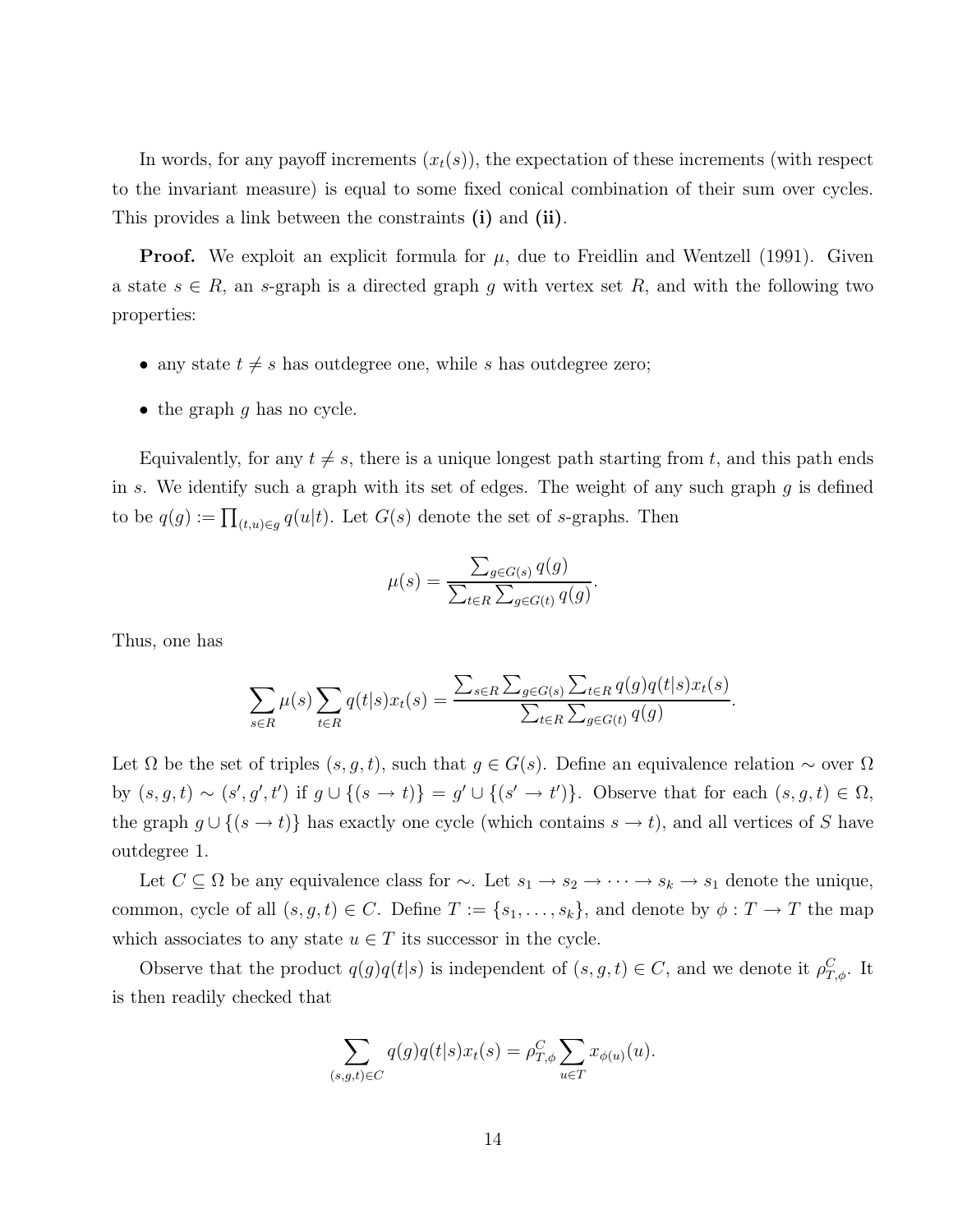The result follows by summation over equivalence classes.  $\blacksquare$ 

Fix a direction  $\lambda \in \mathbb{R}^I$ . To show that the value of P is finite, take any feasible point  $(v, x)$ in  $\mathcal{P}(\lambda)$  and a Markov strategy  $\alpha = (\alpha_s)$  such that, for each  $s \in S$ ,  $\alpha_s$  is a Nash equilibrium of  $\Gamma(s, x)$ , with payoff v. Let  $R \subseteq S$  be an arbitrary recurrent set of the Markov chain induced by  $\alpha$ , and denote by  $\mu \in \Delta(R)$  the invariant measure over R. For each  $s, t \in R$ , let  $f(s,t)$  be a signal y that maximizes  $\lambda \cdot x_t(s, y)$ , and denote  $q(t|s) = p(\lbrace t \rbrace \times Y | s, \alpha_s)$ . Then Lemma 1 implies that

$$
\lambda \cdot v \leq \lambda \cdot \sum_{s \in R} \mu(s)r(s, \alpha_s) + \lambda \cdot \sum_{s \in R} \mu(s) \sum_{t \in R} q(t|s)x_t(s, f(s, t))
$$
  
=  $\lambda \cdot \sum_{s \in R} \mu(s)r(s, \alpha_s) + \sum_{\emptyset \neq T \subseteq R} \sum_{\phi: T \to T} \pi_{T, \phi} \left( \lambda \cdot \sum_{s \in T} x_{\phi(s)}(s, f(s, \phi(s))) \right)$   
 $\leq \lambda \cdot \sum_{s \in R} \mu(s)r(s, \alpha_s)$ 

for some  $\pi_{T,\phi} \geq 0$ , each  $\emptyset \neq T \subseteq R$  and each one-to-one map  $\phi : T \to T$ .

### 4 Connection to Known Results

Our characterization includes as special cases the characterization obtained by FL for repeated games, as well as the average cost optimality equation from dynamic programming in the case of one player. In this section, we explain these connections in more detail.

#### 4.1 Another Generalization of FL's Algorithm

The specific form of the optimization program  $\mathcal{P}(\lambda)$  is intriguing, and calls for some discussion. We here elaborate upon Section 3.2. For simplicity, we assume full monitoring.

Perhaps a natural generalization of FL's algorithm to a stochastic set-up would have been the following. Given a direction  $\lambda \in \mathbb{R}^I$ , and for each initial state  $s \in S$ , consider the highest PPE payoff  $v_s \in \mathbb{R}^I$  in the direction  $\lambda$ , when starting from s. Again, for each initial state s, there is a mixed profile  $\alpha_s$ , and continuation PPE payoffs  $w_t(s, a)$ , to be interpreted as the continuation payoff in the event that the next state turns out to be  $t$ , and such that: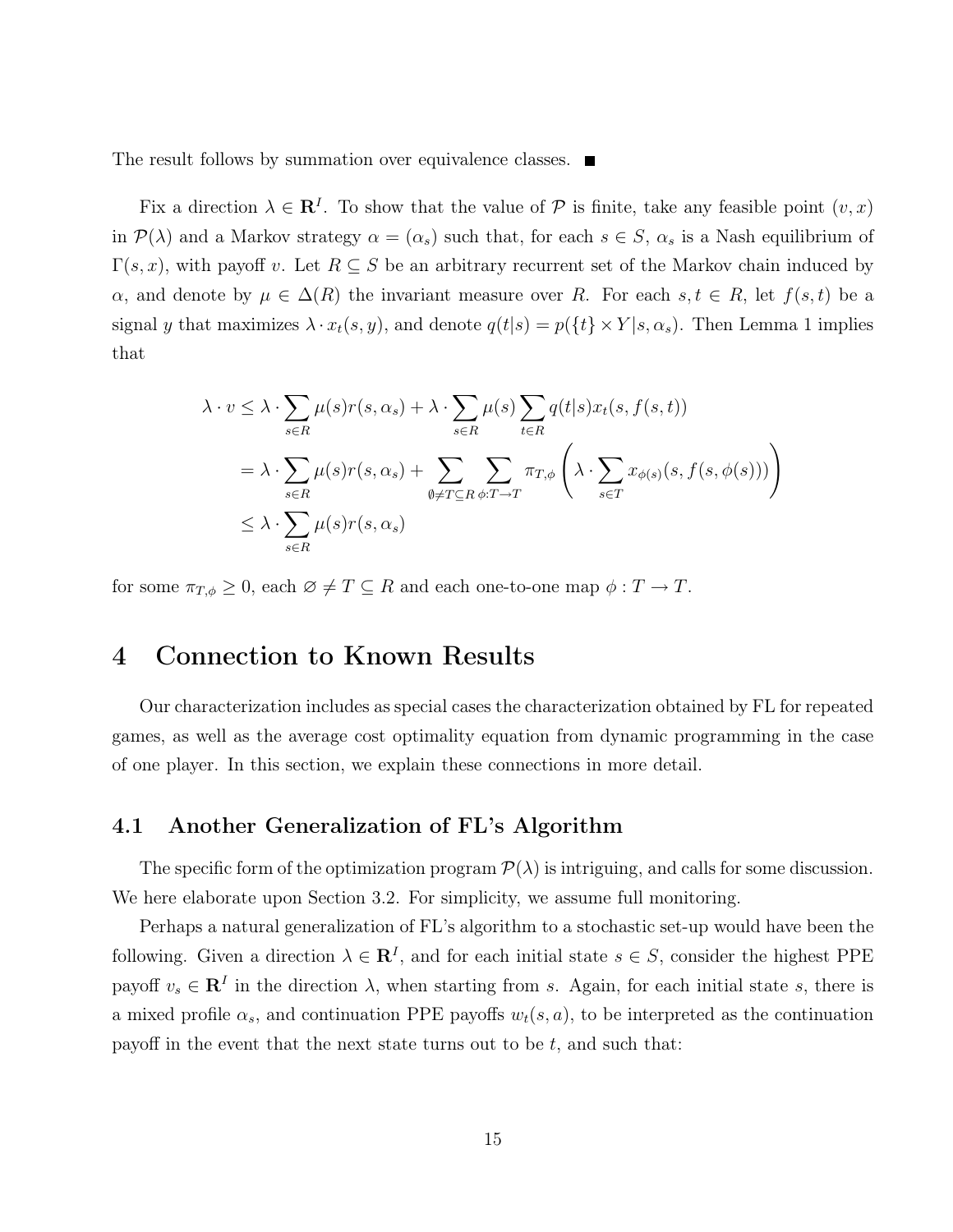- (a) For each s,  $\alpha_s$  is a Nash equilibrium with payoff  $v_s$  of the game with payoff function (1  $\delta$ ) $r(s,a) + \delta \sum_{t} p(t|s,a) w_t(s,a)$ .
- (b) For any two states  $s, t \in S$ , and any action profile  $a \in A$ ,  $\lambda \cdot w_t(s, a) \leq \lambda \cdot v_t$ .

Mimicking FL's approach, we introduce the program, denoted  $\tilde{\mathcal{P}}(\lambda, \delta)$ , sup min<sub>s</sub>  $\lambda \cdot v_s$ , where the supremum is taken over all  $((v_s), w, \alpha)$  such that (a) and (b) hold.<sup>5</sup> As we discussed in Section 3.2, and unlike in the repeated game framework, the value of  $\mathcal{P}(\lambda, \delta)$  does depend on  $\delta$ . The reason is that, when setting  $x_t(s, a) = \frac{\delta}{1-\delta}(w_t(s, a) - v_s)$ , the inequality  $\lambda \cdot x_t(s, a) \leq 0$  need not hold (note that  $x_t(s, a)$  involves  $w_t(s, a)$  and  $v_s$ , while (b) involves  $w_t(s, a)$  and  $v_t$ ).

To obtain a program that does not depend on  $\delta$ , we relax the program  $\mathcal{P}(\lambda, \delta)$  as follows. Observe that, for any sequence  $s_1, \ldots, s_k$  of states such that  $s_k = s_1$ , and for each  $a_j \in A$  $(1 \leq j < k)$ , one has

$$
\lambda \cdot \sum_{j=1}^{k-1} x_{s_{j+1}}(s_j, a_j) = \frac{\delta}{1-\delta} \left( \sum_{j=1}^{k-1} \lambda \cdot (w_{s_{j+1}}(s_j, a_j) - v_{s_j}) \right)
$$
  
= 
$$
\frac{\delta}{1-\delta} \left( \sum_{j=1}^{k-1} \lambda \cdot (w_{s_{j+1}}(s_j, a_j) - v_{s_{j+1}}) \right) \le 0,
$$

where the second equality holds since  $s_1 = s_k$ , and the final inequality holds by (b). These are precisely the averaging constraints which appear in our linear program  $\mathcal{P}(\lambda)$ .

That is, the program  $\mathcal{P}(\lambda)$  appears as a discount-independent relaxation of the program  $\tilde{\mathcal{P}}(\lambda,\delta)$ .<sup>6</sup> This immediately raises the issue of whether this is a "meaningful" relaxation of the program. We here wish to suggest that this is the case, by arguing somewhat informally that the two programs  $\mathcal{P}(\lambda)$  and  $\tilde{\mathcal{P}}(\lambda, \delta)$  have asymptotically the same value, as  $\delta \to 1$ . To show this claim, we start with a feasible point  $(v, x, \alpha)$  in  $\mathcal{P}(\lambda)$ , and we construct a feasible point  $((v_s), w, \alpha)$  in  $\tilde{\mathcal{P}}(\lambda, \delta)$  such that  $v_s - v$  is of the order of  $(1 - \delta)c$  for each  $s \in S$  and some real number  $c$ <sup>7</sup>

 $5$ Taking the minimum (or maximum) over s in the objective function has no effect asymptotically under Assumption A. We choose the minimum for the convenience of the discussion.

<sup>&</sup>lt;sup>6</sup>Note that  $((v_s), x)$  does not define a feasible point in  $\mathcal{P}(\lambda)$ , since feasibility in  $\mathcal{P}(\lambda)$  requires that payoffs from different initial states coincide. This is straightforward to fix. Let  $\bar{s}$  be a state that minimizes  $\lambda \cdot v_s$ . Set  $v := v_{\bar{s}}$ , and  $\bar{x}_t(s, a) := x_t(s, a) + v_{\bar{s}} - v_s$  for each s, a, t. Then  $(v, \bar{x})$  is a feasible point in  $\mathcal{P}(\lambda)$ .

<sup>7</sup>Since the constant c depends on x, this does not exactly suffice to prove our claim. Plainly, the discussion below is not meant to be a substitute for a proof of Theorem 1.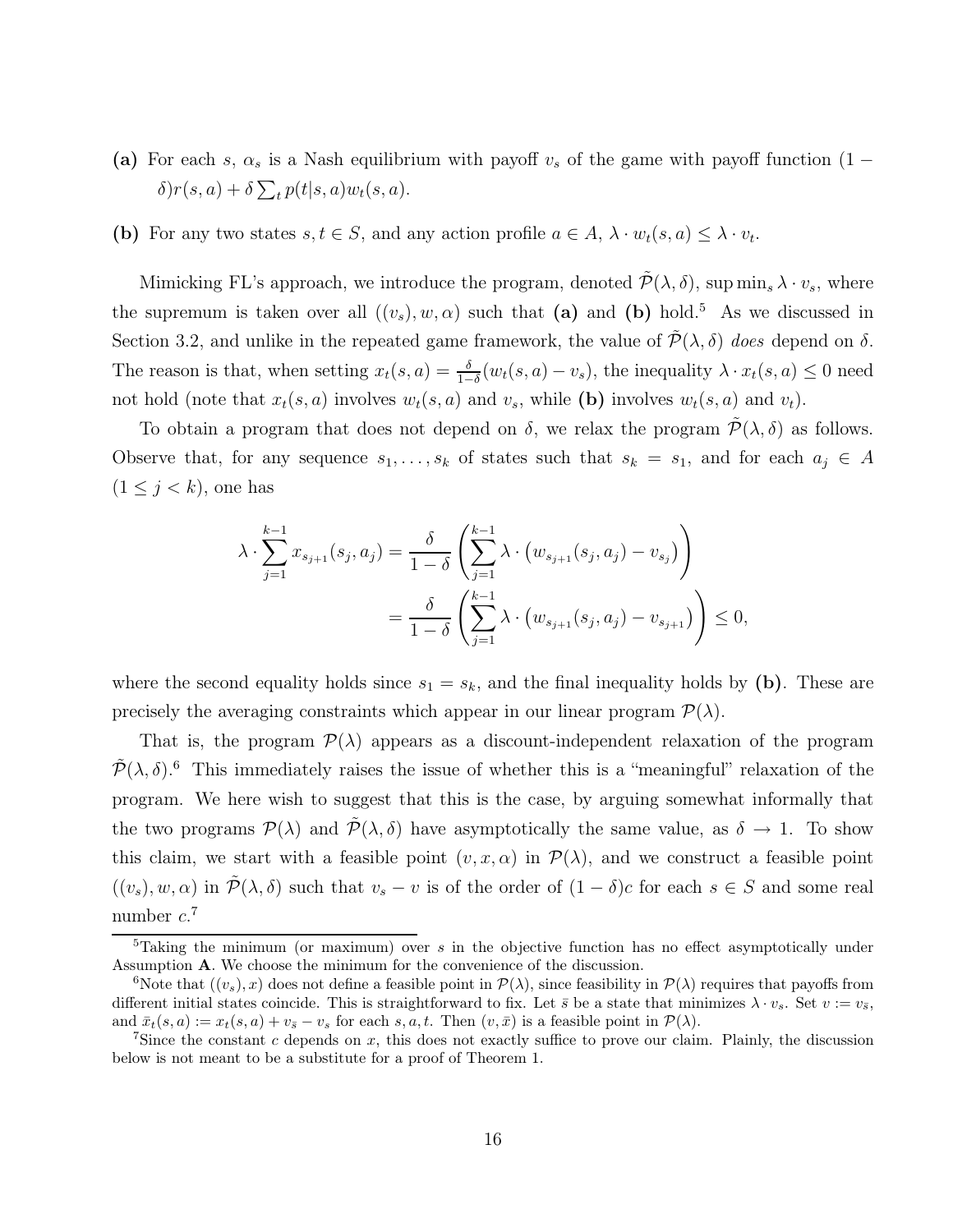To keep the discussion straightforward, we assume that transitions are independent of actions.<sup>8</sup> Set first  $\tilde{w}_t(s,a) := v + \frac{1-\delta}{\delta}$  $\frac{-\delta}{\delta}x_t(s, a)$ . Note that, for each state  $s \in S$ , the profile  $\alpha_s$  is an equilibrium of the one-shot game with payoff function  $(1 - \delta)r(s, a) + \delta \sum_{t \in S} p(t|s) \tilde{w}_t(s, a)$ . The desired continuation payoff vector  $w$  will be obtained by adding an action-independent vector to  $\tilde{w}$ . That is, we will set  $w_t(s, a) := \tilde{w}_t(s, a) + C_t(s)$ , for some vectors  $C_t(s) \in \mathbb{R}^I$ . For each choice of  $(C_t(s))$ , the profile  $\alpha_s$  is still a Nash equilibrium of the one-shot game when continuation payoffs are given by w instead of  $\tilde{w}$ . And it yields a payoff of

$$
v_s := (1 - \delta)r(s, \alpha_s) + \delta \sum_{t \in S} \sum_{a \in A} \alpha_s(a)p(t|s)w_t(s, a) = v + \delta \sum_{t \in S} p(t|s)C_t(s).
$$

We thus need to check that there exist vectors  $C_t(s)$ , with a norm of the order of  $1 - \delta$ , such that the inequality  $\lambda \cdot w_t(s, a) \leq \lambda \cdot v_t$  holds for each  $(s, a, t)$ . Setting  $c_t(s) := \lambda \cdot C_t(s)$ , basic algebra shows that the latter inequalities are satisfied as soon as the inequality

$$
c_t(s) - \delta \sum_{u \in S} p(u|t)c_u(t) \le l_t(s)
$$
 (S)

holds for any pair  $(s, t)$  of states, where  $l_t(s) := \min_{a \in A} \lambda \cdot (v - \tilde{w}_t(s, a))$ . We are left to show that such values of  $c_t(s)$  can be found.

Feasibility of  $(v, x, \alpha)$  in  $\mathcal{P}(\lambda)$  implies that  $\sum$ s∈T  $l_{\phi(s)}(s) \geq 0$  for every  $T \subseteq S$  and every permutation  $\phi$  over T (This is a simple rewriting of condition (ii)). As shown in the Appendix (see Claim 3), this implies that there exists a vector  $l^* = (l_t^*(s)) \in \mathbb{R}^{S \times S}$  such that  $l_t^*(s) \leq l_t(s)$  for every  $s, t \in S$  and  $\sum$ s∈T  $l^*_{\phi}$  $\phi_{\phi(s)}^*(s) = 0$  for every  $T \subseteq S$  and every permutation  $\phi$  over T.

Given  $\delta$  < 1 and  $t \in S$ , we denote by  $\mu_{\delta,t} \in \Delta(S)$  the expected,  $\delta$ -discounted occupancy measure of the Markov chain with initial state t. That is,  $\mu_{\delta,t}(s)$  is the expected discounted frequency of visits to state  $s$ , when starting from state  $t$ . Formally,

$$
\mu_{\delta,t}(s) := (1-\delta) \sum_{n=1}^{+\infty} \delta^{n-1} \mathbf{P}_t (\mathbf{s}_n = s),
$$

where  $P_t$  ( $s_n = s$ ) is the probability that the Markov chain visits state s in stage n.

<sup>&</sup>lt;sup>8</sup>The proof in the general case is available upon request.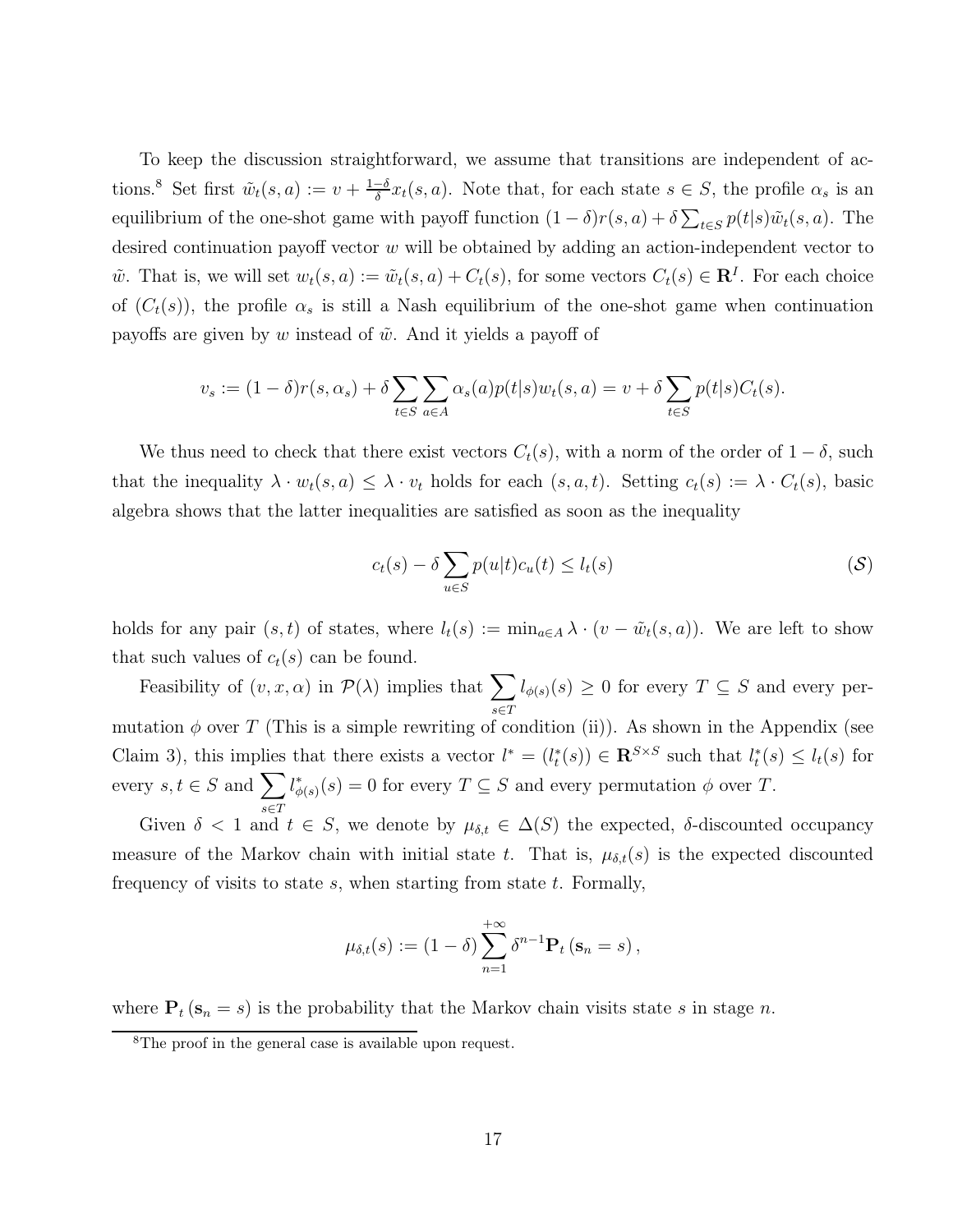Elementary algebra then shows that the vector  $c_t(s) := \mathbf{E}_{\mu_{\delta,t}}[l^*_s(s)]$  solves

$$
c_t(s) - \delta \sum_{u \in S} p(u|t)c_u(t) = l_t^*(s),
$$

for each  $s, a, t$ ,<sup>9</sup> and is therefore a solution to  $(S)$ .

We conclude by arguing briefly that the norm of  $C_t(s)$  is of the order of  $1 - \delta$ , as desired. Because  $l_t(s) = \min_{a \in A} \lambda \cdot (v - \tilde{w}_t(s, a)) = -\frac{1-\delta}{\delta} \max_{a \in A} \lambda \cdot x_t(s, a), l_t(s)$  is of the order of  $1 - \delta$ . It follows from the proof of Claim 3 that  $l^*$  is a solution for a linear program whose constraints are linear in  $l = (l_t(s))$ . Thus  $l^*$  and  $c_t(s) = \mathbf{E}_{\mu_{\delta,t}}[l^*_s(s)]$  are also of the order of  $1 - \delta$ . It then suffices to choose  $C_t(s)$  of the order of  $1 - \delta$  such that  $\lambda \cdot C_t(s) = c_t(s)$ .

#### 4.2 Dynamic Programming

It is sometimes argued that the results of Abreu, Pearce and Stacchetti (1990) can be viewed as generalizations of dynamic programming to the case of multiple players. In the absence of any payoff-relevant state variable, this claim is difficult to appreciate within the context of repeated games. By focusing on one-player games, we show that, indeed, our characterization reduces to the optimality equation of dynamic programming. We here assume irreducibility. Irreducibility implies Assumption A, which in turn implies that the set of limit points of the family  $\{v_\delta(s)\}_{\delta\leq 1}$ as  $\delta \to 1$ , is independent of s, where  $v_{\delta}(s)$  is the value of the problem with initial state s.

Corollary 1 In the one-player case with irreducible transition probabilities, the set  $H$  is a singleton  $\{v^*\}$ , with  $v^* = \lim_{\delta \to 1} v_\delta(s)$ . Moreover, there is a vector  $x^* \in \mathbb{R}^S$  such that

$$
v^* + x_s^* = \max_{a_s \in A} \left( r(s, a_s) + \sum_{t \in T} p(t|s) x_t^* \right)
$$
 (7)

holds for each s, and  $v = v^*$  is a unique value solving (7) for some  $x \in \mathbb{R}^S$ .

This statement is the so-called Average Cost Optimality Equation, see Hoffman and Karp (1966), Sennott (1998) or Kallenberg (2002). To get some intuition for this corollary, note first that, with one player, signals become irrelevant, and we might ignore them. Consider the direction  $\lambda = 1$ . Furthermore, to maximize his payoff, we should increase the values of  $x_t(s)$  as

<sup>&</sup>lt;sup>9</sup>The computation uses the identity  $\mathbf{E}_{\mu_{\delta,t}}[f(\mathbf{s})] = (1-\delta)f(t) + \delta \sum_{u \in S} p(u|t) \mathbf{E}_{\mu_{\delta,u}}[f(\mathbf{s})]$ , which holds for any map  $f : S \to \mathbf{R}$ .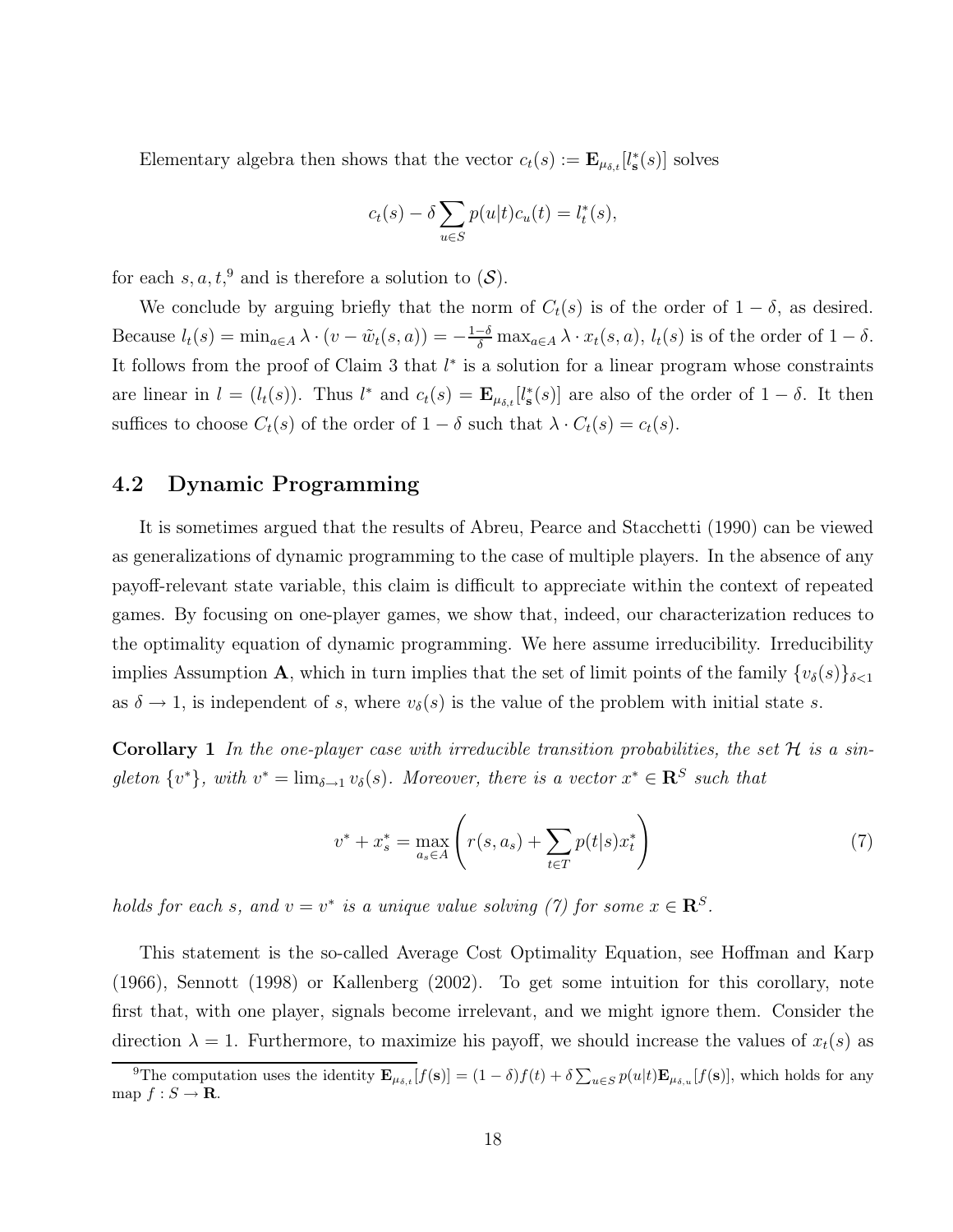much as possible. So conjecture for a moment that all the constraints (ii) bind: for all  $T \subseteq S$ and permutations  $\phi: T \to T$ ,  $\sum_{s \in T} x_{\phi(s)}(s) = 0$ . Let us then set  $x_t^* := x_t(\bar{s})$ , for some fixed state  $\bar{s}$ . Then note that, for all  $s, t \in S$ ,

$$
x_t(s) = -x_{\bar{s}}(t) - x_s(\bar{s}) = x_t(\bar{s}) - x_s(\bar{s}) = x_t^* - x_s^*,
$$

where the first two equalities use the binding constraints. Because  $a_s$  is a Nash equilibrium of the game  $\Gamma(s, x)$  with payoff  $v^*$ , we have

$$
v^* = \max_{a_s \in A} \left( r(s, a_s) + \sum_{t \in T} p(t|s) x_t(s) \right).
$$

Using  $x_t(s) = x_t^* - x_s^*$  gives the desired result. The proof below verifies the conjecture, and supplies missing steps.

**Proof.** By Proposition 1 (first item), the common set of limit points of  $\{v_\delta(s)\}_{\delta \leq 1}$  is a subset of H, so that  $\mathcal{H} \neq \emptyset$ . We first argue that H is a singleton.

The set H is uniquely characterized by the two values  $k(\lambda)$ ,  $\lambda \in \{-1, +1\}$ . Since  $\mathcal{H} \neq \emptyset$ , one has  $k(1) \geq -k(-1)$ .

Note now that any pair  $(v, x)$  that is feasible in  $\mathcal{P}(\lambda, \alpha)$  is also feasible in  $\mathcal{P}(\lambda, a)$ , for any  $a \in A^S$  such that  $\alpha_s(a_s) > 0$  for each s. Consequently, one need only look at pure Markov strategies in order to compute  $k(+1)$  and  $k(-1)$ .

Let  $a \in A^S$  be any such strategy. Let  $(v^+, x^+)$  be a feasible pair in  $\mathcal{P}(+1, a)$ , and  $(v^-, x^-)$  be a feasible pair in  $\mathcal{P}(-1, a)$ . By Lemma 1, one has

$$
v^+ = \sum_{s \in S} \mu(s) r(s, a_s) + \sum_{\varnothing \neq T \subseteq S} \sum_{\phi: T \to T} \pi_{T, \phi} \left( \sum_{s \in T} x^+_{\phi(s)}(s, a_s) \right),
$$

and a similar formula relates  $v^-$  and  $x^-$ . Since  $\sum$ s∈T  $x_{\phi}^+$  $_{\phi(s)}^+(s, a_s) \leq 0$ , while  $\sum$ s∈T  $x_{\phi}^ _{\phi(s)}^-(s, a_s) \geq 0$ for each  $T, \phi$ , it follows that  $v^+ \leq v^-$ . Therefore,  $k(+1) \leq -k(-1)$ , and H is a singleton. This implies in particular that  $v^* := \lim_{\delta \to 1} v_\delta(s)$  exists, for each  $s \in S$ .

We will use the following claim.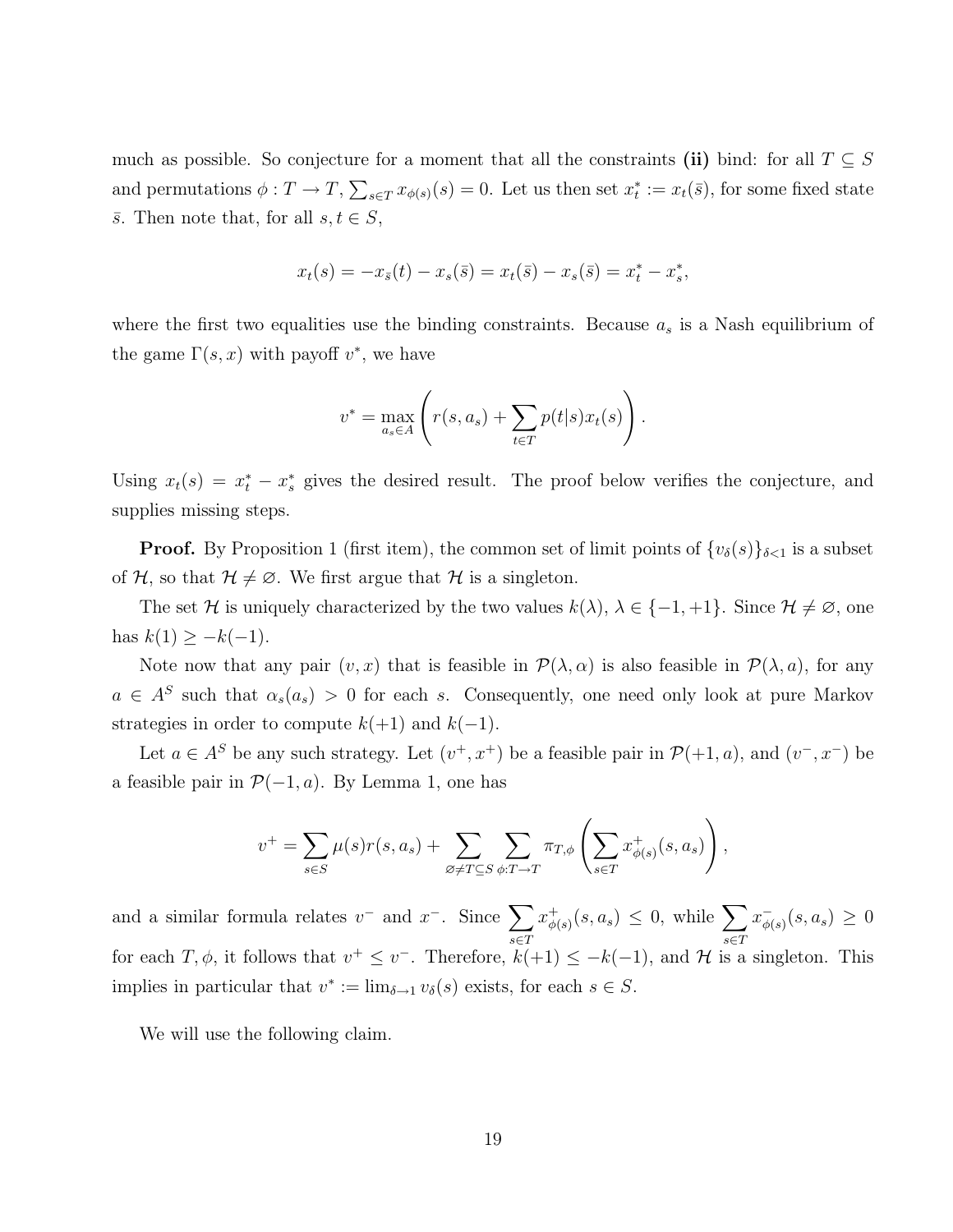**Claim 1** If a vector  $(x_t(s)) \in \mathbb{R}^{S \times S}$  satisfies  $\sum_{s \in T} x_{\phi(s)}(s) = 0$  for all  $T \subseteq S$  and all permutations  $\phi: T \to T$ , and

$$
v^* \le r(s, a_s) + \sum_{t \in S} p(t|s, a_s) x_t(s)
$$
 (8)

for some  $a = (a_s) \in A^S$ , and all  $s \in S$ , then the inequality (8) holds with equality, for each s.

**Proof of the Claim.** Assume to the contrary that the inequality (8) is strict for some  $\bar{s} \in S$ . Let  $\mu_a \in \Delta(S)$  be the invariant measure of the Markov chain induced by a over S. By Lemma 1,

$$
v^* < \sum_{s \in S} \mu_a(s) r(s, a_s).
$$

But this implies that, for all  $\delta$  high enough, the  $\delta$ -discounted payoff induced by a exceeds  $v_{\delta}$ , which is a contradiction.  $\blacksquare$ 

There is  $a^* \in A^S$  and  $(x_t(s))$  such that  $(v^*, x)$  is feasible in  $\mathcal{P}(+1, a^*)$ . Pick a vector  $x^* =$  $(x_t^*(s)) \in \mathbb{R}^{S \times S}$  such that  $x_t^*(s) \geq x_t(s)$  for all  $s, t \in S$ , and  $\sum_{s \in T} x_{\phi}^*$  $\phi(s)(s) = 0$  for all  $(T, \phi)$ .<sup>10</sup> We claim that, for each  $s \in S$ , one has

$$
v^* = \max_{a_s \in A} \left( r(s, a_s) + \sum_{t \in T} p(t|s) x_t^*(s) \right).
$$
 (9)

Observe first that, for each given s,

$$
v^* = r(s, a_s^*) + \sum_{t \in T} p(t|s)x_t(s) \le r(s, a_s^*) + \sum_{t \in T} p(t|s)x_t^*(s).
$$

Thus, the left-hand side in (9) does not exceed the right-hand side.

Let now a state  $s \in S$  and an action  $a_s \in A$  be given, that satisfy the inequality

$$
v^* \le r(s, a_s) + \sum_{t \in T} p(t|s) x_t^*(s).
$$
 (10)

Then, by Claim 1, applied to  $a := (a_{-s}^*, a_s)$ , (10) holds with equality. This proves that (9) holds for each  $s \in S$ .

<sup>&</sup>lt;sup>10</sup>See Claim 3 in Section 9.5 for the existence of  $x^*$ .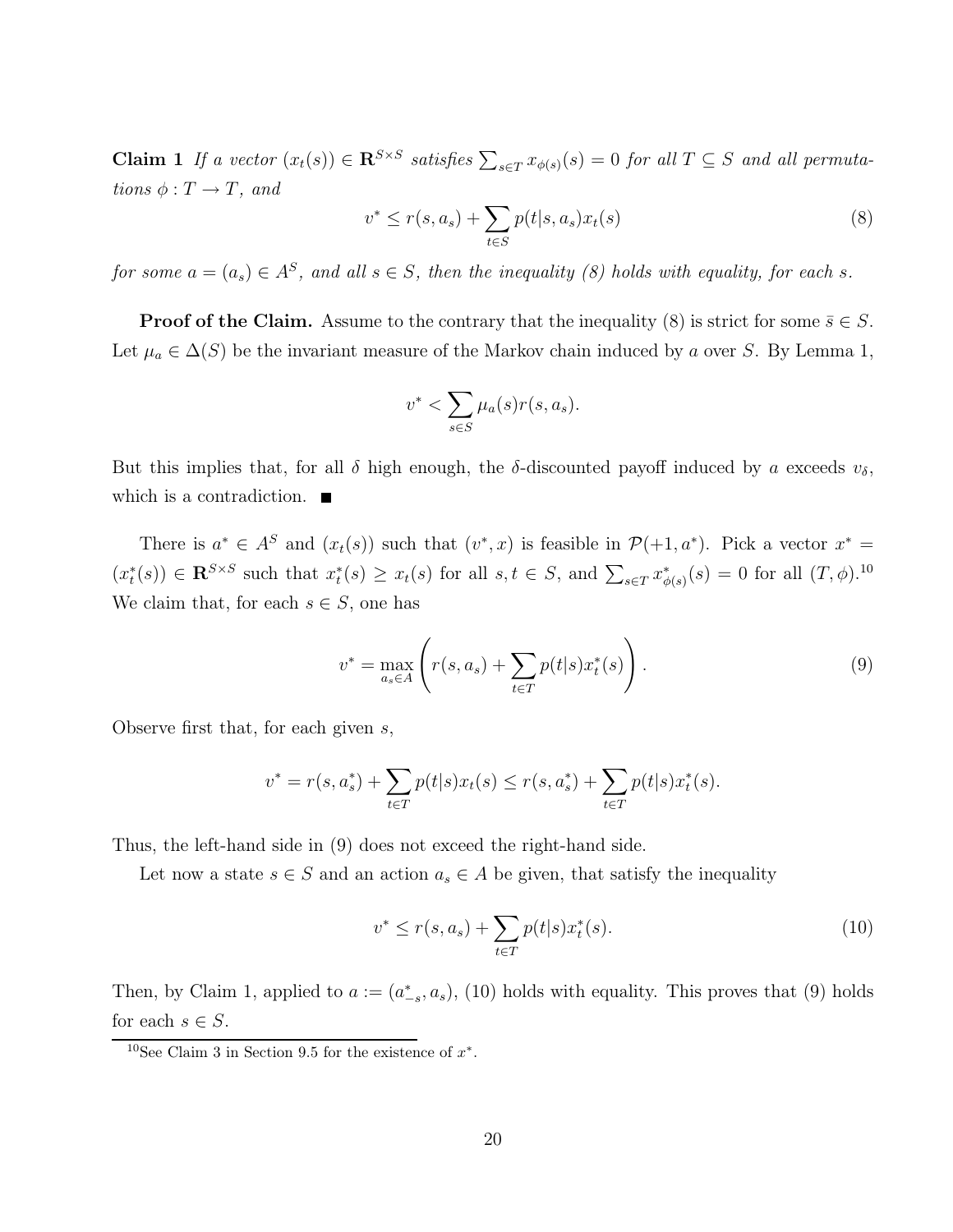Since  $\sum_{s \in T} x^*_{\phi}$  $\phi(s) = 0$  for all  $(T, \phi)$ , there is a vector  $x^* \in \mathbb{R}^S$  such that  $x_t^*(s) = x_t^* - x_s^*$ , for each  $(s, t)$ .

Uniqueness of  $v^*$  follows at once. Assume indeed that (7) holds for some  $(v, x)$ . Set  $\tilde{x}_t(s) :=$  $x_t - x_s$  for each  $s, t \in S$ . Then the pair  $(v, \tilde{x})$  is feasible in  $\mathcal{P}(+1)$  and in  $\mathcal{P}(-1)$  as well. Hence,  $-k(-1) \le v \le k(+1)$ , so that  $v = v^*$ .

#### 4.3 Interpretation of the Variables  $x_t(s, y)$

The variables  $x_t(s, y)$  are not continuation payoffs per se. Rather, they are payoff differences that account both for the signal and the possible change of state. In the case of a repeated game, they reduce to a variable of the signal alone (in the notation of FL, they are then equal to  $\delta$  $\frac{\delta}{1-\delta}(w(y)-v)$ ). This variable reflects how the continuation payoff adjusts, from the current to the following period, to provide the appropriate incentives, as a function of the realized signal. In the case of dynamic programming, these variables collapse to a function  $x_t(s)$ . This is the relative value function, as it is known in stochastic dynamic programming, and it captures the value of the Markov decision process in state  $t$  relative to state  $s$ . It can be further decomposed into a difference  $\hat{x}(s) - \hat{x}(t)$ , for some function  $\hat{x}$  that only depends on the current state.

While there is no reason to expect the system of inequalities (ii) to simplify in general, there are some special cases in which it does. For instance, given our discussion above, one might suspect that the payoff adjustments required by the provision of incentives, on one hand, and by the state transitions, on the other, can be disentangled whenever transitions are uninformative about actions, conditional on the signals. Indeed, both in the case of action-independent transitions, studied in Section 7, and in the case of perfect monitoring, one can show that these variables can be separated as  $\hat{x}_t(s) + \tilde{x}(s, y)$ , for some function  $\hat{x}$  that only depends on the current and the next state, and some  $\tilde{x}$  that only depends on the current state and the realized signal.

# 5 The Folk Theorem

FLM establish a folk theorem for repeated games with imperfect public monitoring when the signal distribution satisfies some rank condition. In this section, we extend their folk theorem to stochastic games. We derive our folk theorem by investigating the programs  $\mathcal{P}(\lambda)$  under a similar rank condition and relating scores  $k(\lambda)$  to feasible sets and to minmax payoffs.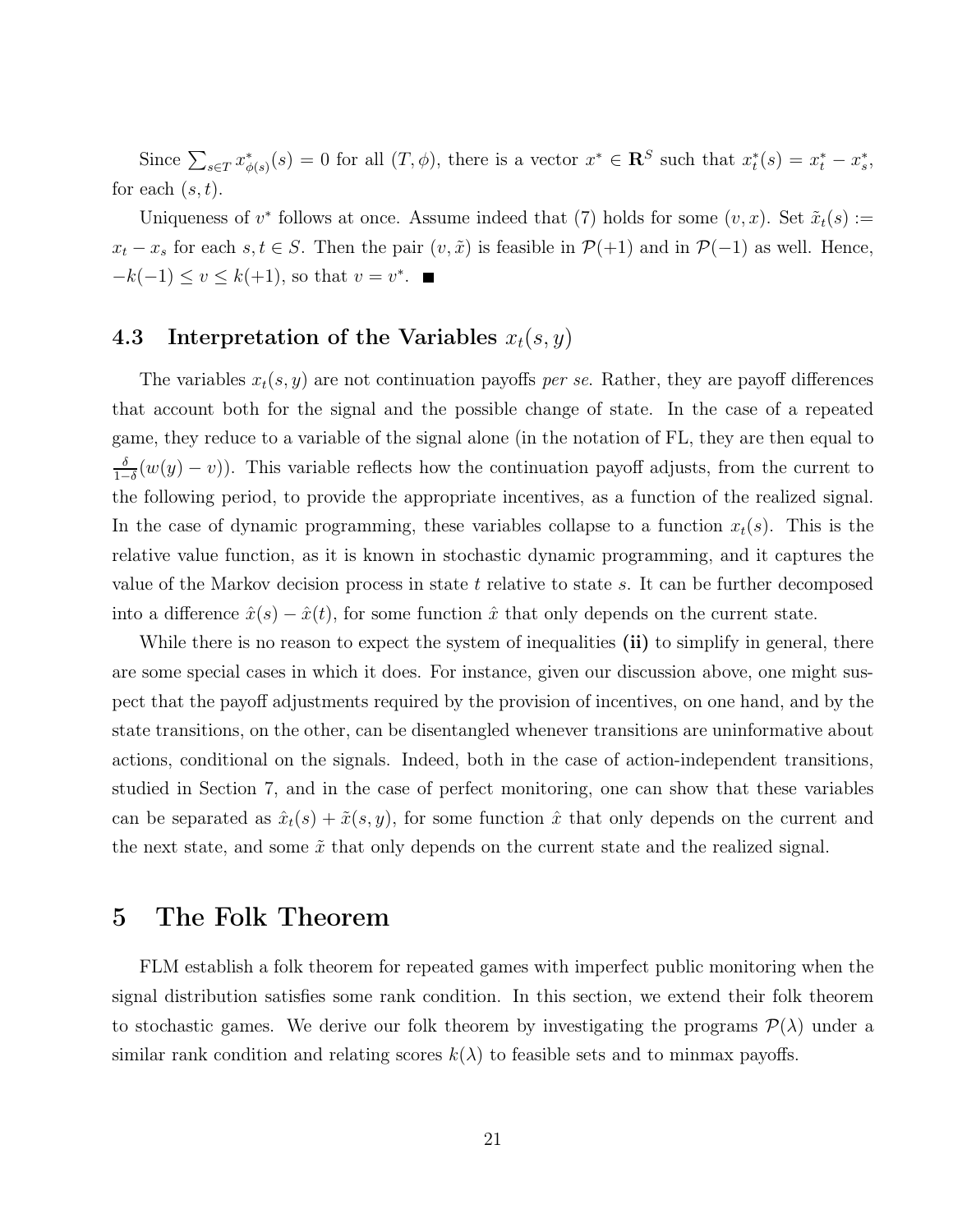In this section, we do not rely on Assumption A. Instead, it is more convenient to impose state independence on feasible sets and minmax values when necessary.

Let  $F_\delta(s)$  be the convex hull of the set of feasible payoffs of the game with initial state  $s \in S$ and discount factor  $\delta < 1$ . The set  $F_{\delta}(s)$  is compact, and converges to  $F(s)$  as  $\delta \to 1$ , where  $F(s)$  is the set of the *limit-average* feasible payoffs with initial state s (see, for instance, Dutta, 1995, Lemma 2). Let also  $m^i_{\delta}(s)$  be player *i*'s minmax payoff in the game with initial state *s* and discount factor  $\delta$ , defined as

$$
m_{\delta}^{i}(s) := \min_{\sigma^{-i}} \max_{\sigma^{i}} \sum_{n=1}^{\infty} (1-\delta) \delta^{n-1} \mathbf{E}_{s_1, \sigma}[r^{i}(s_n, a_n)],
$$

where the minimum is taken over public strategies  $\sigma^{-i}$ . As  $\delta \to 1$ ,  $m_{\delta}^{i}(s)$  converges to  $m^{i}(s)$ , where  $m^{i}(s)$  is player is limit-average minmax payoff with initial state s (see Mertens and Neyman, 1981 and Neyman, 2003).

Define the intersection of the sets of feasible and individually rational payoffs in state s:

$$
F^* := \bigcap_{s \in S} \{ v \in F(s) : v^i \ge m^i(s) \,\,\forall i \in I \}.
$$

For a given state  $s \in S$  and a Markov strategy  $\alpha^{-i} = (\alpha^j)_{j \neq i}$ , let  $\Pi^i(s, \alpha^{-i})$  be the  $|A^i| \times |S \times Y|$ matrix whose  $(a^i, (t, y))$ -th component is given by  $p(t, y | s, a^i, \alpha^{-i})$ . For  $s \in S$  and  $\alpha = (\alpha^i)$ , we stack two matrices vertically:

$$
\Pi^{ij}(s,\alpha) := \left(\begin{array}{c} \Pi^i(s,\alpha^{-i}) \\ \Pi^j(s,\alpha^{-j}) \end{array}\right).
$$

An action profile  $\alpha \in \times_i \Delta(A^i)$  has *individual full rank for player i in state s* if  $\Pi^i(s, \alpha^{-i})$  has rank  $|A^i|$ ; the profile  $\alpha$  has pairwise full rank for players i and j in state s if  $\Pi^{ij}(s,\alpha)$  has rank  $|A^i|+|A^j|-1$ . Note that  $|A^i|+|A^j|-1$  is the highest possible rank since  $\Pi^{ij}(s,\alpha)$  always has at least one non-trivial linear relation among its row vectors.

Assumption F1: Every pure action profile has individual full rank for every player in every state.

**Assumption F2**: For each state s and pair  $(i, j)$  of players, there exists a mixed action profile that has pairwise full rank for players  $i$  and  $j$  in state  $s$ .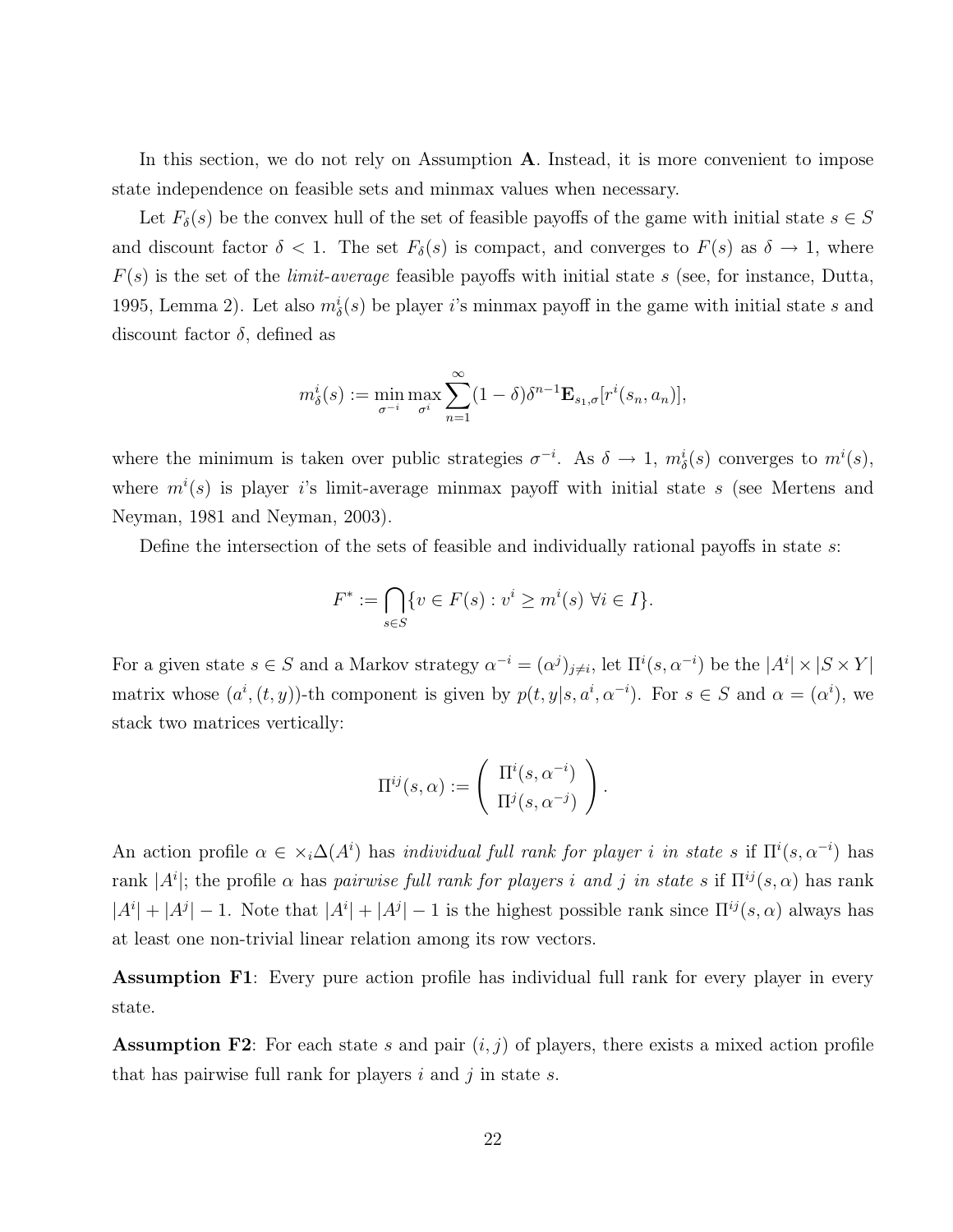The assumptions are the obvious generalizations of the assumptions of individual and pairwise full rank made by FLM. Note that Assumptions  $F1$  and  $F2$  are weaker than the rank assumptions of Fudenberg and Yamamoto (2010). Fudenberg and Yamamoto require that players can statistically identify each others' deviations via actual signals y, whereas we allow players to make inferences from the observed state as well.

Example 1 in Section 3.2 provides a useful illustration of the difference. In this example, there are no public signals, so Fudenberg and Yamamoto's rank assumptions are not satisfied. On the other hand, Assumptions F1 and F2 are satisfied if  $p^L \neq p^R$ <sup>11</sup> If  $p^L = p^R$ , then incentives cannot be provided for players to play R, so that the unique PPE payoff is  $(1, 1)$ .

With the above assumptions, we characterize  $k(\lambda)$  in terms of feasible and minmax payoffs only. Let  $e^i$  denote the *i*-th coordinate basis vector in  $\mathbb{R}^I$ .

Lemma 2 Under Assumptions F1-F2, one has the following.

- 1. If  $\lambda \in S^1$  and  $\lambda \neq -e^i$  for any i, then  $k(\lambda) = \min_s \max_{w \in F(s)} \lambda \cdot w$ .
- 2.  $k(-e^i) = -\max_s m^i(s)$  for any i.

While this lemma characterizes the value of the optimization program for each direction  $\lambda$ under Assumptions  $\mathbf{F1} - \mathbf{F2}$ , the algorithm can be adapted to the purpose of computing feasible and minmax payoffs (in public strategies) without these assumptions. In the first case, it suffices to ignore the incentive constraints (i) in the program  $\mathcal{P}(\lambda)$  and to take the intersection of the resulting half-spaces. In the second case, it suffices to focus on the incentives of the minmaxed player i, and to take as direction the coordinate vector  $-e^{i}$ . The proofs follow similar lines, and details are available from the authors.

Combined with Proposition 2, Lemma 2 implies the following folk theorem, which extends both the folk theorem for repeated games with imperfect public monitoring by FLM and the folk theorem for stochastic games with observable actions by Dutta  $(1995)^{12}$ 

**Theorem 2 (Folk Theorem)** Under Assumptions  $F1-F2$ , it holds that  $H = F^*$ . In particular, if  $F(s) = F$  and  $m^i(s) = m^i$  for all  $s \in S$ , and  $F^* = \{v \in F : v^i \ge m^i \ \forall i \in I\}$  has non-empty interior, then  $E_{\delta}(s)$  converges to  $F^*$  as  $\delta \to 1$ , for any  $s \in S$ .

<sup>&</sup>lt;sup>11</sup> When the set of available actions depends on the state, as in Example 1, the definitions of full rank must be adjusted in the obvious way. Namely, we say that  $\alpha$  has individual full rank for player i at state s if the rank of  $\Pi^{i}(s, \alpha^{-i})$  is no less than the number of actions available to player i at state s. A similar modification applies to pairwise full rank.

<sup>&</sup>lt;sup>12</sup>Note that Dutta (1995, Theorem 9.3) shows that full-dimensionality can be weakened to payoff asymmetry if mixed strategies are observable, an assumption that makes little sense under imperfect monitoring.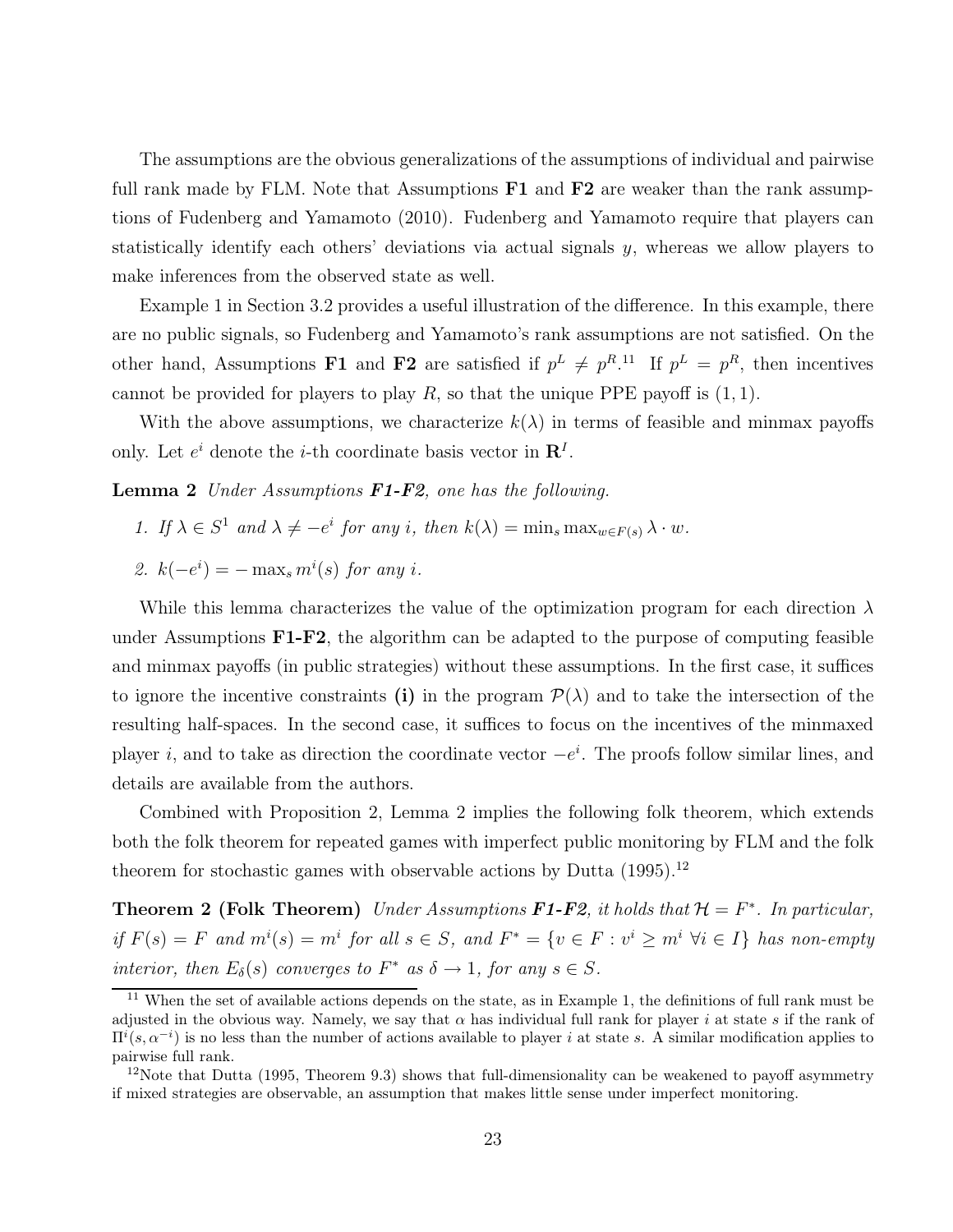

Figure 3: The limit set of PPE payoffs in Example 1

It is known that, under irreducibility,  $F(s)$  and  $m^{i}(s)$  are independent of state s. In Example 1 in Section 3.2, irreducibility is satisfied if  $p^L, p^R \neq 1$ . Dutta (1995) provides somewhat weaker assumptions on the transition function that guarantee the state-independence property. But these assumptions are not necessary: the limit set of feasible payoffs is independent of the initial state as long as at least one of these probabilities is strictly less than one, and the minmax payoff is always independent of the initial state.

To illustrate this folk theorem, let for instance  $p^L = 1 - p^R = 1/10$  in Example 1, so that playing action  $L$  gives player  $i$  both his highest reward in that state and the highest probability of transiting to the other state, in which his reward is for sure higher than in his own state. The folk theorem holds here. The set of PPE payoffs is then the convex hull of  $(1, 1)$ ,  $(3/2, 3/2)$ , (55/28, 1) and (1, 55/28). See Figure 3.

### 6 Short-run Players

It is trivial to extend the algorithm to the case in which some players are short-run. Following FL, suppose that players  $i = 1, \ldots, L, L \leq I$ , are long-run players, whose objective is to maximize the average discounted sum of rewards, with discount factor  $\delta$  < 1. Players  $j \in SR := \{L +$  $1, \ldots, I$  are short-run players, each representative of which plays only once. For each state  $s \in S$ , let

$$
B(s) : \times_{i=1}^{L} \Delta(A^i) \to \times_{j=L+1}^{I} \Delta(A^j)
$$

be the correspondence that maps any mixed action profile  $(\alpha^1, \ldots, \alpha^L)$  for the long-run players to the corresponding static equilibria for the short-run players. That is, for each  $\alpha \in \text{graph}B(s)$ ,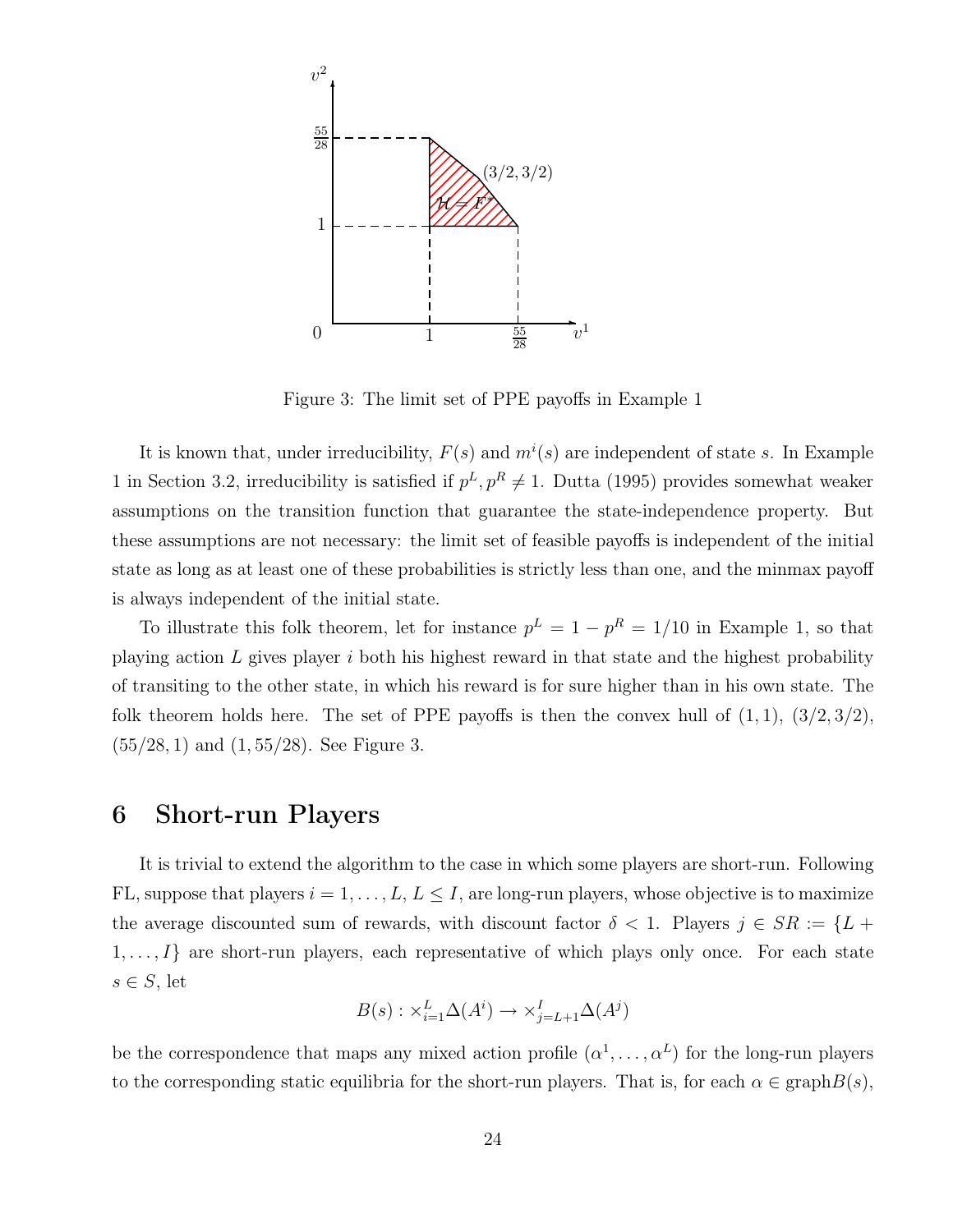|       |                           | N P          |
|-------|---------------------------|--------------|
| $H^-$ | $\tau$ , 1 – $\tau$ – $c$ | $\mathbf{0}$ |
|       |                           | $\Omega$     |

Figure 4: A Political Game

and each  $j > L$ ,  $\alpha^j$  maximizes  $r^j(s, \cdot, \alpha^{-j})$ . The characterization goes through if we "ignore" the short-run players and simply modify (i) by requiring that  $v$  be a Nash equilibrium payoff of the game  $\Gamma(s, x)$  for the long-run players, achieved by some  $\alpha_s \in \text{graph}B(s)$  for each s.

#### 6.1 An Example

We now provide an illustration of the algorithm that attempts to tread the thin line between accessibility and triviality. Consider the following game, loosely inspired by Dixit, Grossman and Gul (2000) and Phelan (2006).

There are two parties. In any given period, one of the two parties is in power. Party  $i = 1, 2$ is in power in state i. Only the party in power and the households take actions. Households can produce  $(P)$  at cost c with value one, or not produce  $(NP)$ . There is a continuum of households, and we treat them therefore as one short-run player. The government in power can either honor (H) or confiscate (C). Honoring means choosing a fixed tax rate  $\tau$  and getting therefore revenues  $\tau \mu^i$ , where  $\mu^i$  is the fraction of households who produce in state *i*. By confiscating, the government appropriates all output. This gives rise to the payoff matrix given by Figure 4.

It is assumed that  $1 - \tau > c > 0$ . Actions are not observed, but parties that honor are more likely to remain in power. More precisely, if the state is  $i$ , and the realized action is  $H$ , the state remains *i* with probability  $p<sup>H</sup>$ ; if the action is C, it remains the same with probability  $p<sup>L</sup>$ , with  $0 < p^L < p^H < 1$ . We call this game Example 2.

Note that, given the households' preferences, the best-reply correspondence in state  $i$  is

$$
B(i)(\alpha^{i}) = \begin{cases} [0,1] & \text{if } \alpha^{i} = c/(1-\tau), \\ \{0\} & \text{if } \alpha^{i} < c/(1-\tau), \\ \{1\} & \text{if } \alpha^{i} > c/(1-\tau), \end{cases}
$$

where  $\alpha^i$  is the probability that party *i* plays H. The feasible set F is independent of the initial state, and equal to the convex hull of the payoff vectors  $(0, 0)$ ,  $((1 - c)/2, (1 - c)/2)$ ,  $(\bar{v}, 0)$  and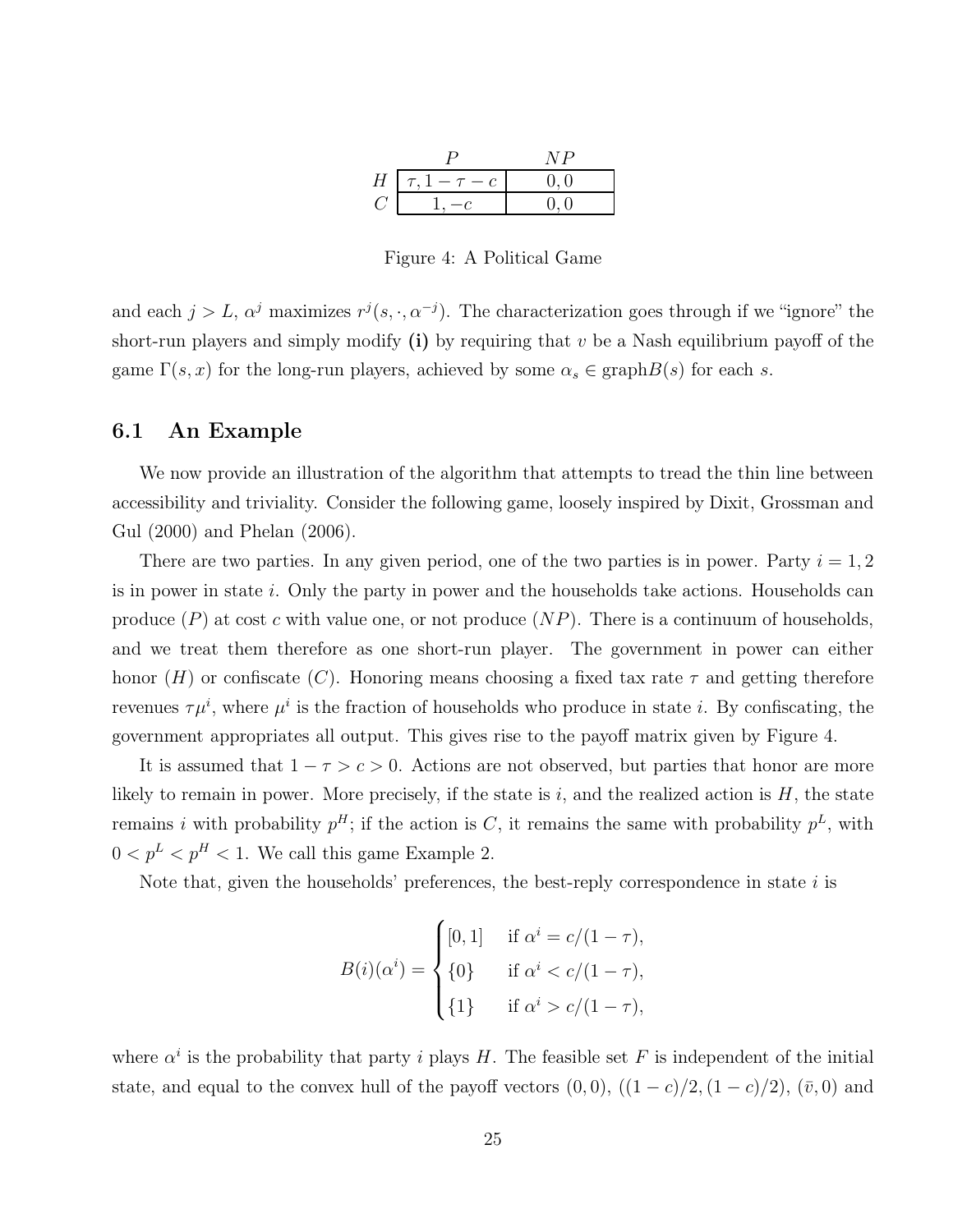$(0, \bar{v})$ , where

$$
\bar{v} := \frac{1 - p^L}{2 - \bar{p} - p^L} (1 - c), \ \bar{p} := \frac{c}{1 - \tau} p^H + \left(1 - \frac{c}{1 - \tau}\right) p^L.
$$

These expressions are intuitive. Note that the highest symmetric payoff involves both parties confiscating as much as possible, subject to the constraint that the households are still willing to produce. The payoff from confiscating at this rate is  $1 - c$ , and since time is equally spent between both parties, the resulting payoff is  $((1 - c)/2, (1 - c)/2)$ . Consider next the case in which one party always confiscates, so that households never produce in that state, while the other party confiscates at the highest rate consistent with all the households producing. The invariant distribution assigns probability  $(1-p^L)/(2-\bar{p}-p^L)$  to that state, and the asymmetric payoff follows. Finally, the minmax payoff of each party is zero, which is an equilibrium payoff.

Theorem 1 applies to this game. Let us compute the equilibrium payoff set as  $\delta \to 1$ . The optimization program with weights  $\lambda = (\lambda^1, \lambda^2)$  involves eight variables  $x_t^i(s)$ ,  $i = 1, 2, s, t = 1, 2,$ satisfying the constraints

$$
\lambda \cdot x_1(1) \le 0, \ \lambda \cdot x_2(2) \le 0, \ \lambda \cdot (x_2(1) + x_1(2)) \le 0,\tag{11}
$$

in addition to the requirement that  $\alpha^i$  be a Nash equilibrium of the game  $\Gamma(i, x)$ ,  $i = 1, 2$ .

Consider a vector  $\lambda > 0$ . Note that the constraints (11) must bind: Indeed, note that, because player i does not make a choice in state  $-i$ , the Nash equilibrium requirements (i.e. constraints (i) in program  $\mathcal{P}(\lambda)$  give us at most three constraints per player (his preference ordering in the state in which he takes an action, and the fact that he gets the same payoff in the other state). In addition to the three constraints (11), this gives us nine constraints, and there are eight variables  $x_t^i(s)$ . One can check that, if one of the three constraints is slack, we can increase the payoff of a player by changing the values of  $x_t^i(s)$ , while satisfying all binding constraints. Observe now that we must have  $\mu^i \in \{0,1\}$ ,  $i = 1,2$ . Indeed, suppose that  $\mu^i \in (0,1)$ , for some *i*, so that  $\alpha^{i} \geq c/(1-\tau)$ . Then we can increase  $\mu^{i}$  and decrease  $x_{i}^{i}(i), x_{i}^{i}(-i)$  so as to keep player i's payoff constant, while keeping him indifferent between both actions (which he must be since  $\mu^{i} \in (0,1)$ . Given these observations, this now becomes a standard problem that can be solved by enumeration. Note, however, that we do not need to consider the case  $\alpha^1 > c/(1-\tau)$ ,  $\alpha^2 > c/(1-\tau)$ : if this were the case, we could decrease both these probabilities in such a way as to maintain the relative time spent in each state the same, while increasing both players' payoffs in their own state (because  $\mu^{i} = 1$  is feasible as long as  $\alpha^{i} \ge c/(1 - \tau)$ ).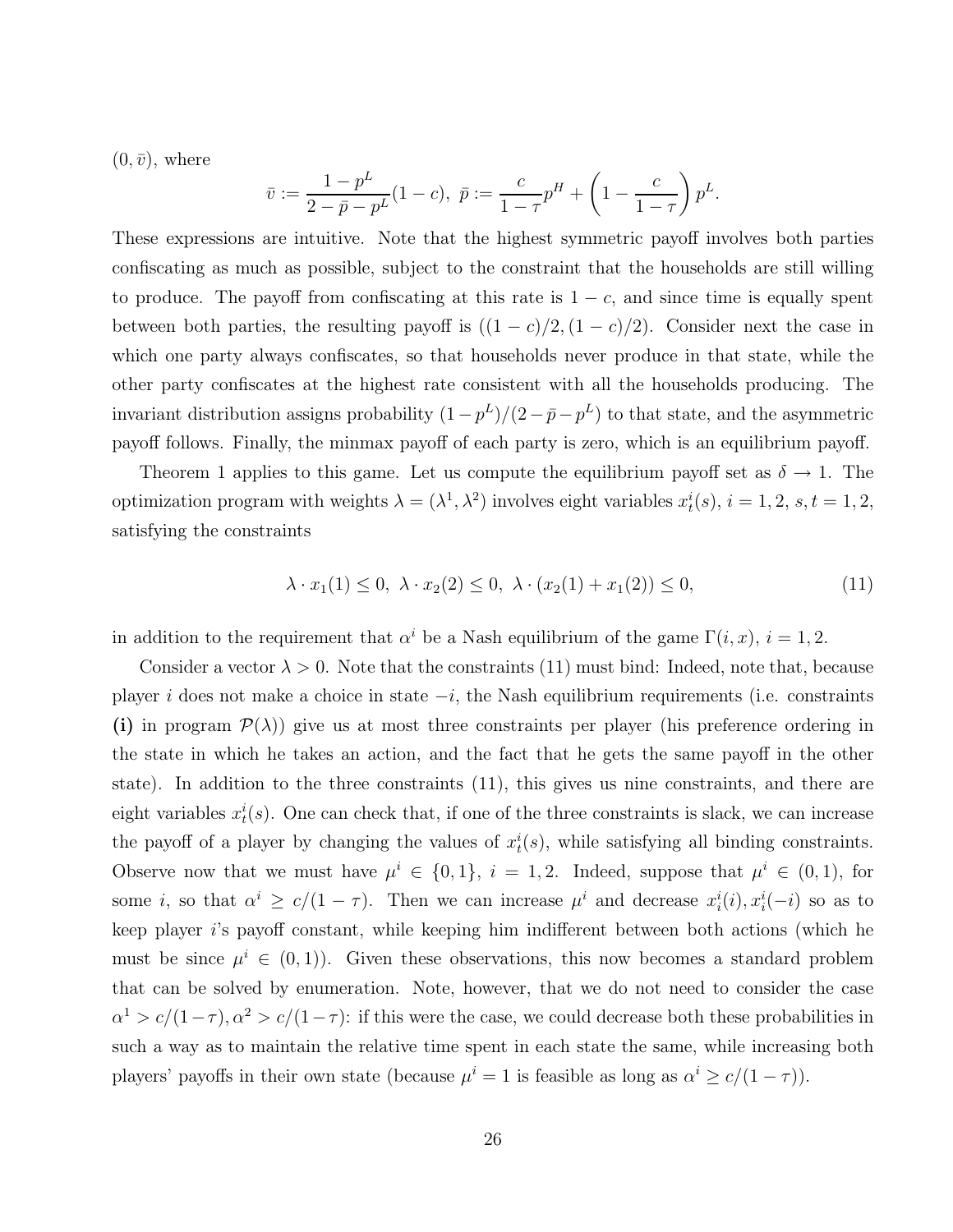

Figure 5: The limit set of equilibrium payoffs in Example 2

It is not hard to guess that the optimal action profile for  $\lambda^1 = \lambda^2 > 0$  is to set  $\alpha^i = c/(1-\tau)$ ,  $i = 1, 2$  (and, as mentioned,  $\mu^{i} = 1$ ), and we obtain the highest feasible symmetric payoff. If we consider a coordinate direction, say  $\lambda^1 > 0, \lambda^2 = 0$ , it is intuitive that households will not produce in state 2, and party 2 will confiscate with sufficient probability for such behavior to be optimal, and party 1 will confiscate at the highest rate consistent with households producing. Party 1 must not be willing to either confiscate for sure (which increases his reward when he does) or honor for sure (which increases the fraction of time spent in his state, when his reward is positive), and this means that his payoff cannot exceed

$$
\tilde{v} := \min \left\{ \frac{p^H - \tau p^L - (1 - \tau)}{p^H - p^L}, \frac{(1 - p^L)(p^H - \tau p^L)}{(2 - p^L)(p^H - p^L)} \right\},\,
$$

assuming this is positive. It follows that the limit equilibrium payoff set is given by  $\mathcal{H} = \{v \in \mathcal{H}\}$  $F: 0 \leq v^i \leq \tilde{v} \ \forall i = 1, 2$  if  $\tilde{v} > 0$ , and the singleton payoff  $(0, 0)$  otherwise. Note that, from the first argument defining  $\tilde{v}$ , the payoff set shrinks to  $(0,0)$  as  $p^H \to p^L$ , as is to be expected: if confiscation cannot be statistically detected, households will prefer not to produce. See Figure 5 for an illustration in the case in which  $\tilde{v} > (1 - c)/2$ .

#### 6.2 A Characterization with Full Rank

The equilibrium payoff set obtained in Example 2 is reminiscent of the results of FL for repeated games with long-run and short-run players. We provide here an extension of their result to the case of stochastic games, but maintain full rank assumptions for long-run players.

One of the main insights of FL, which is an extension of Fudenberg, Kreps and Maskin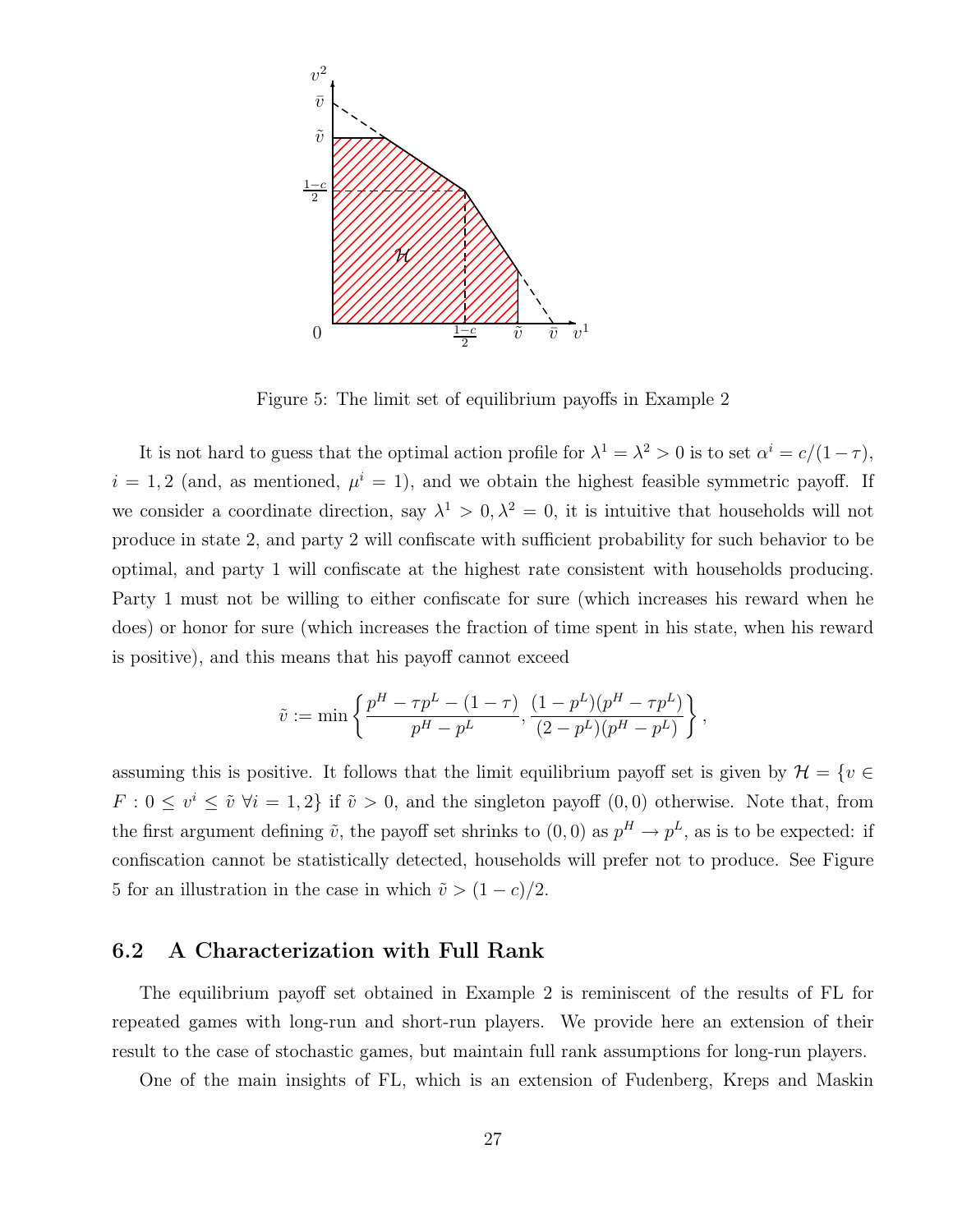(1990), is that achieving some payoffs may require the long-run players to randomize on the equilibrium path, so as to induce short-run players to take particular actions. This means that long-run player  $i$  must be indifferent between all actions in the support of his mixture, and so continuation payoffs must adjust so that his payoff cannot exceed the one he would achieve from the action in this support that yields him the lowest payoff.

For a direction  $\lambda \neq \pm e^i$ , the pairwise full rank condition ensures that the above requirement is not restrictive, that is, we only need to care about the feasibility given that short-run players take static best responses. However, for the coordinate directions  $\lambda = \pm e^i$ , since we cannot adjust long-run player i's continuation payoff without affecting the score, the optimal mixed action of player i is determined taking into account both the effect on the short-run players' actions and the cost of letting player i take that action.

The same applies here. We first deal with non-coordinate directions. To incorporate shortrun players' incentives, we define  $F_\delta(s)$  as the convex hull of the set of long-run players' feasible payoffs of the game with initial state s and discount factor  $\delta$ , where we require that the players play actions from graph $B(t)$  whenever the current state is t. The set  $F(s)$  of long-run players' limit-average feasible payoffs is defined similarly. The set  $F_\delta(s)$  converges to  $F(s)$  as  $\delta \to 1$ .

**Assumption F3**: For each state s and pair  $(i, j)$  of long-run players, every mixed action profile in graph $B(s)$  has pairwise full rank for players i and j in state s.

Similarly to Lemma 2, we have the following.

Lemma 3 Under Assumption F3, one has the following.

- 1. If  $\lambda \in S^1$  and  $\lambda \neq \pm e^i$  for any i, then  $k(\lambda) = \min_{s \in S} \max_{w \in F(s)} \lambda \cdot w$ .
- 2.  $\mathcal{H} = \{ v \in \bigcap_{s \in S} F(s) : -k(-e^i) \leq v^i \leq k(e^i) \ \forall i = 1, \dots, L \}.$

Theorem 1 applies here. Namely, if Assumption A is satisfied and  $\mathcal{H}$  has non-empty interior, then  $E_{\delta}(s)$  converges to  $\mathcal{H}$  as  $\delta \to 1$ , for every  $s \in S$ .

Lemma 3 leaves open how to determine  $k(\pm e^i)$ . Under Assumption F3, since every mixed action profile has individual full rank, we can control each long-run player's payoffs and induce him to play any action. This implies that, without loss of generality, in program  $\mathcal{P}(\pm e^i)$ , we can ignore the incentives of long-run players other than player  $i$  without affecting the score.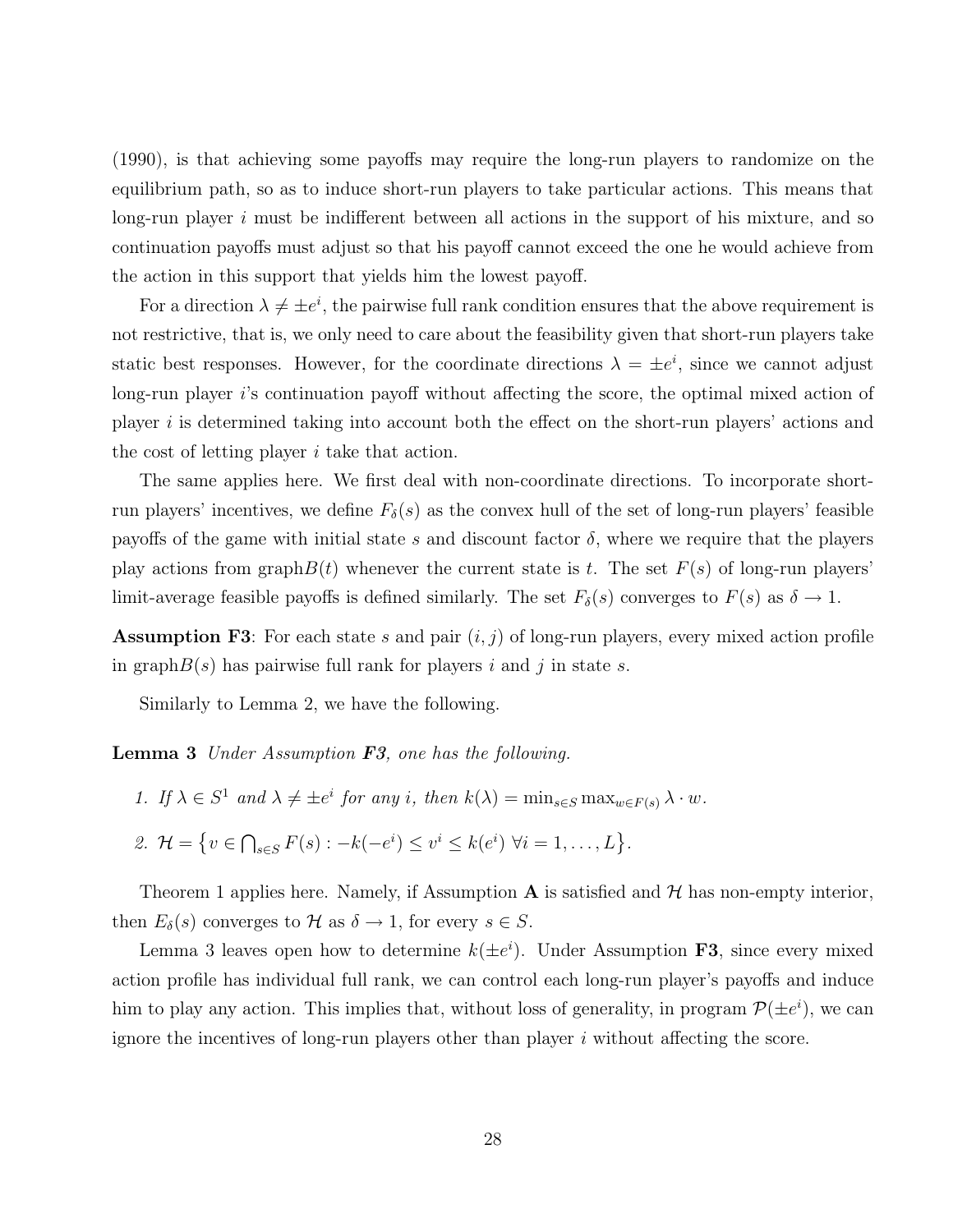We can obtain a further simplification if Assumption **F3** is strengthened to full monitoring. In this case,  $k(e^i)$  is equal to the value of the problem  $\mathcal{Q}^i_+$ :

 $\sup v^i,$ 

where the supremum is taken over all  $\alpha = (\alpha_s)_{s \in S} \in \times_s \text{graph}B(s)$ ,  $v^i \in \mathbb{R}$ , and  $\bar{x}^i : S \to \mathbb{R}^S$ such that

 $(i)$  For each s,

$$
v^{i} = \min_{a_s^{i} \in \text{support}(\alpha_s^{i})} \left( r^{i}(s, \alpha_s^{-i}, a_s^{i}) + \sum_{t \in S} p(t|s, a_s^{i}, \alpha_s^{-i}) \bar{x}_t^{i}(s) \right);
$$

(ii) For each  $T \subseteq S$ , for each permutation  $\phi : T \to T$ , one has  $\sum_{s \in T} \bar{x}^i_{\phi(s)}(s) \leq 0$ .

Here  $v^i$  is equal to the minimum of player *i*'s payoffs, where  $a_s^i$  is taken over the support of player *i*'s mixed action  $\alpha_s^i$ . If  $v^i$  were larger than the minimum, then we would not be able to provide incentives for player i to be indifferent between all actions in the support of  $\alpha_s^i$ . Note that this program is simpler than  $\mathcal{P}(e^i)$  in that  $\bar{x}^i$  depends on the current and next states, but is independent of realized actions.

Similarly,  $-k(-e^i)$  is equal to the solution for the problem  $\mathcal{Q}^i$ :

 $\inf v^i,$ 

where the infimum is taken over all  $\alpha \in \times_s \text{graph}B(s)$ ,  $v^i \in \mathbf{R}$ , and  $\bar{x}^i : S \to \mathbf{R}^S$  such that

 $(i)$  For each s,

$$
v^{i} = \max_{a_{s}^{i} \in A^{i}} \left( r^{i}(s, \alpha_{s}^{-i}, a_{s}^{i}) + \sum_{t \in S} p(t|s, a_{s}^{i}, \alpha_{s}^{-i}) \bar{x}_{t}^{i}(s) \right);
$$

(ii) For each  $T \subseteq S$ , for each permutation  $\phi : T \to T$ , one has  $\sum_{s \in T} \bar{x}^i_{\phi(s)}(s) \geq 0$ .

See also Section 4.2 for the discussion of the related, one-player case.

# 7 Action-independent Transitions

Our characterization can be used to obtain qualitative insights. We here discuss the case in which the evolution of the state is independent of players' actions. To let the transitions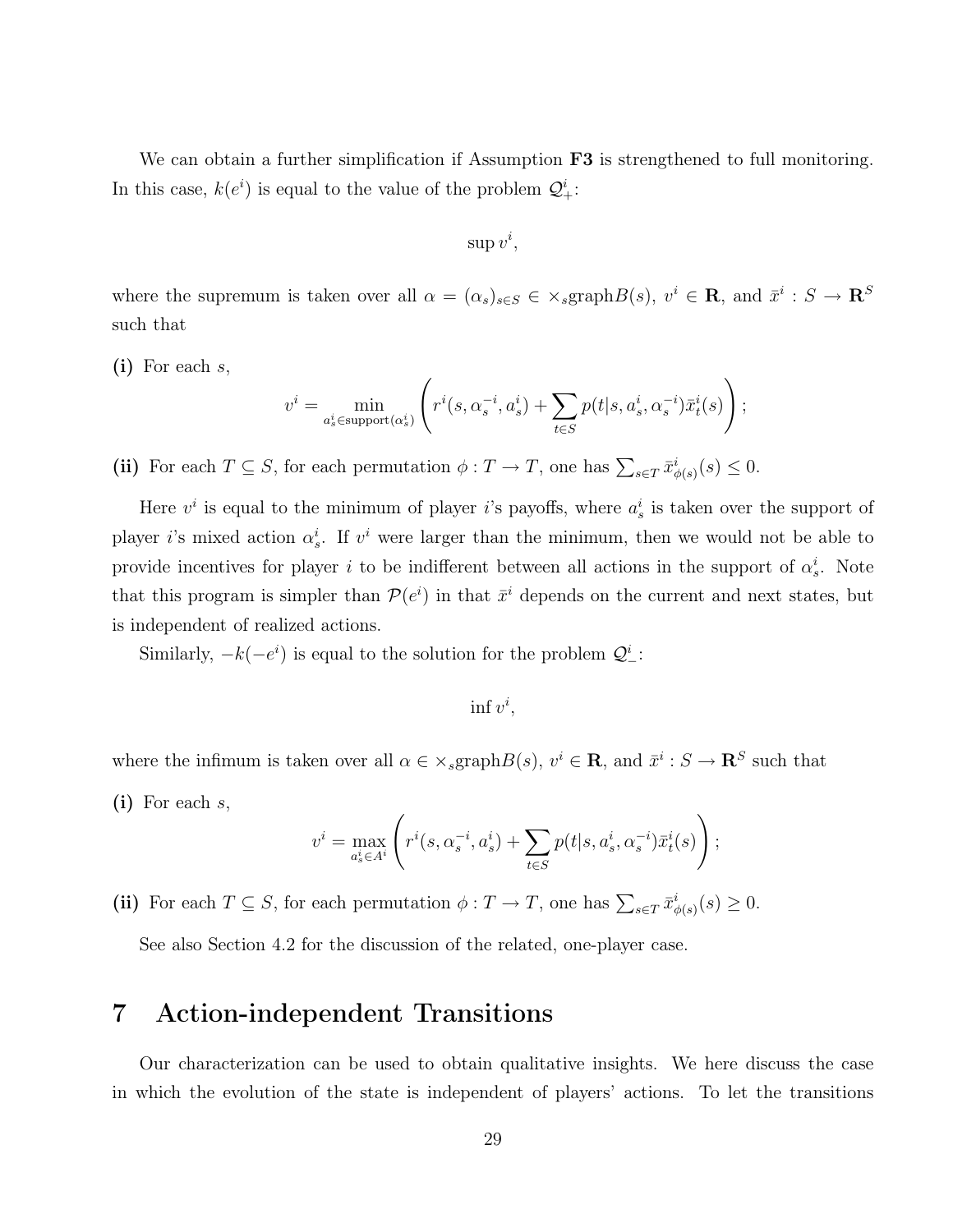probabilities of the states vary, while keeping the distributions of signals fixed, we assume that the transition probabilities can be written as a product  $p(t|s) \times \pi(y|s, a)$ . In other words, and in any period, the next state  $t$  and the public signal  $y$  are drawn independently, and the action profile only affects the distribution of y.

In this setup, it is intuitively clear that the (limit) set of PPE payoffs should only depend on  $p$ through its invariant measure,  $\mu$ . If the signal structure is rich enough and the folk theorem holds, this is straightforward. Indeed, the (limit) set of feasible payoffs is equal to  $\sum_{s\in S}\mu_s r(s,\Delta(A)),$ and a similar formula holds for the (limit) minmax.

We prove below that this observation remains valid even when the folk theorem fails to hold. The proof is based on our characterization, and providing a direct proof of this fact does not seem to be an easy task.

In this subsection, we fix a signal structure  $\pi : S \times A \to \Delta(Y)$ , and we let the transition probability p over states vary. To stress the dependence, and given a (unit) direction  $\lambda \in S^1$ , and a mixed profile  $\alpha$ , we denote by  $\mathcal{P}_p(\lambda, \alpha)$  the optimization program  $\mathcal{P}(\lambda, \alpha)$ , when the transition probability over states is set to  $p : S \to \Delta(S)$ . We also denote by  $k_p(\lambda, \alpha)$  the value of  $\mathcal{P}_p(\lambda, \alpha)$ , and by  $\mathcal{H}(p)$  the intersection of all half-spaces  $\{v \in \mathbb{R}^I : \lambda \cdot v \leq \sup_{\alpha} k_p(\lambda, \alpha)\}\)$  obtained by letting  $\lambda$  vary.

**Proposition 3** Let p and q be two irreducible transition functions over S, with the same invariant measure  $\mu$ . Then  $\mathcal{H}(p) = \mathcal{H}(q)$ .

This implies that, for the purpose of studying the limit equilibrium payoff set in the case of transitions that are action-independent, one might as well assume that the state is drawn i.i.d. across periods. In that case, the stochastic game can be viewed as a repeated game, in which player is actions in each period are maps from S to  $A^i$ . The program  $P(\lambda, \alpha)$  can then be shown to be equivalent to the corresponding program of FL. One direction is a simple change of variable. The other direction relies on Lemma 1.

# 8 Concluding Comments

This paper shows that some of the methods developed for the study of repeated games can be generalized to stochastic games, and can be applied to obtain qualitative insights as  $\delta \to 1$ .

This, of course, leaves many questions unanswered. First, as mentioned, the results derived here rely on  $\delta \to 1$ . While not much is known in the general case for repeated games either, there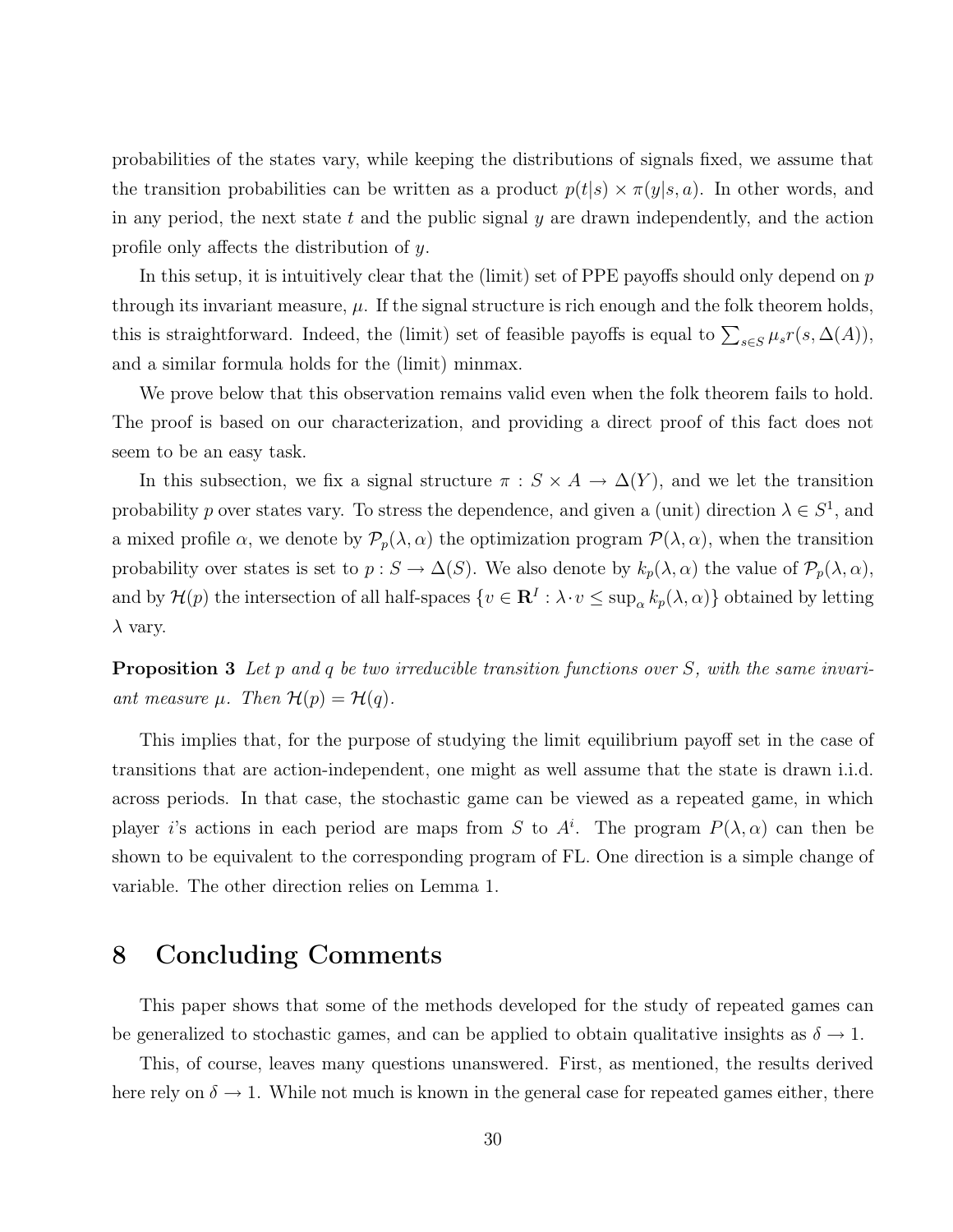still are a few results available in the literature (on the impact of the quality of information, for instance). It is then natural to ask whether those results can be extended to stochastic games.

Within the realm of asymptotic analysis, it also appears important to generalize our results to broader settings. The characterization of the equilibrium payoff set and the folk theorem established in this paper rely on some strong assumptions. The set of actions, signals and states are all assumed to be finite. We suspect that the characterization can be generalized to the case of richer action and signal sets, but extending the result to richer state spaces raises significant challenges. Yet this is perhaps the most important extension: even with finitely many states, beliefs about those states affect the players' incentives when states are no longer common knowledge, as is often the case in applications in which players have private information, and these beliefs must therefore be treated as state variables themselves.

Finally, there is an alternative possible asymptotic analysis that is of significant interest. As is the case with public signals (see the concluding remarks of FLM), an important caveat is in order regarding the interpretation of our limit results. It is misleading to think of  $\delta \to 1$  as periods growing shorter, as transitions are kept fixed throughout the analysis. If transitions are determined by physical constraints, then these probabilities should be adjusted as periods grow shorter. As a result, feasible payoffs will not be independent of the initial state. It remains to be seen whether such an analysis is equally tractable.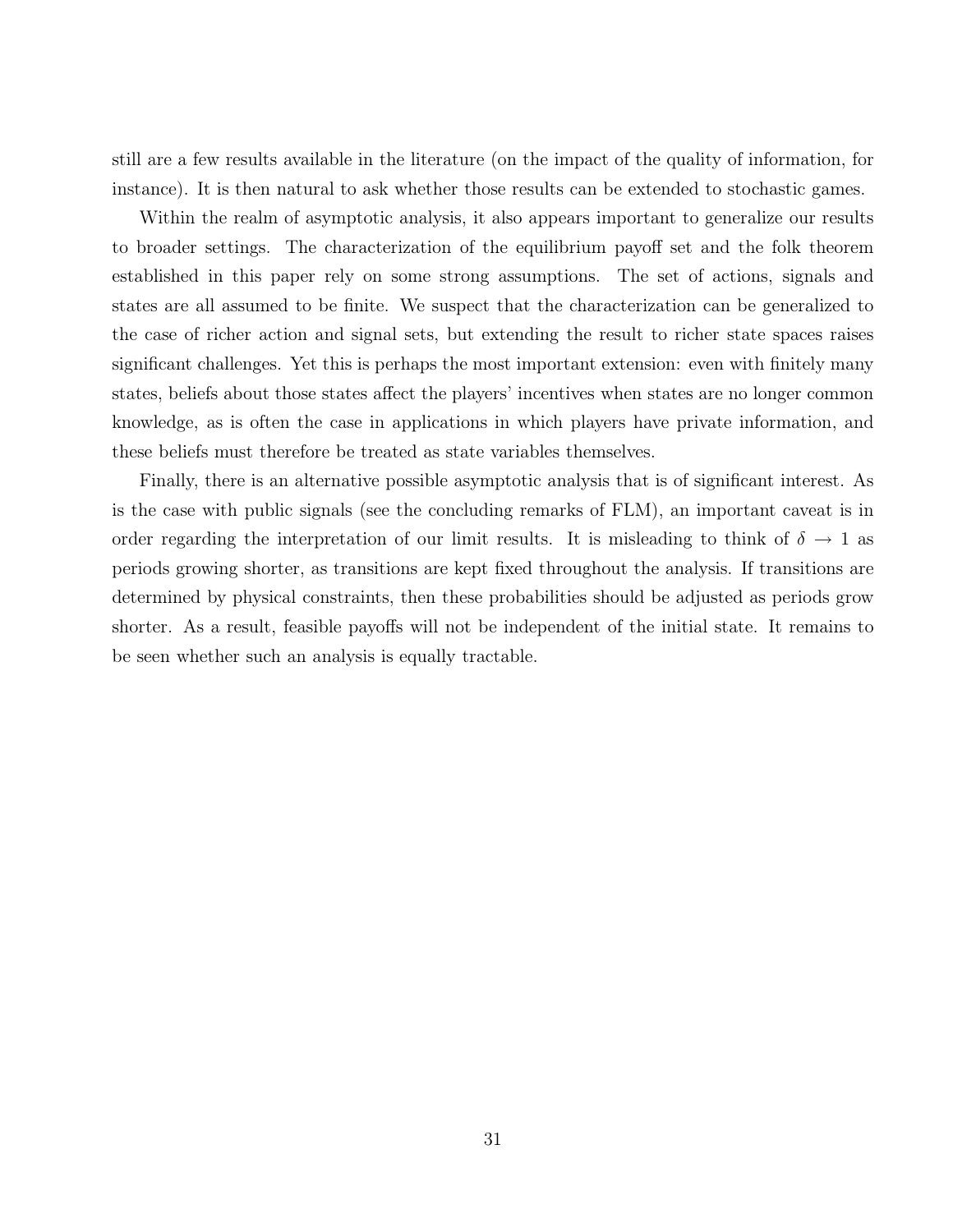# 9 Proofs

#### 9.1 Proof of Proposition 1

Let  $\delta$  < 1 be given. To show the first statement, for each state s, choose an equilibrium payoff  $v_s$  that maximizes the inner product  $\lambda \cdot w$  for  $w \in E_\delta(s)$ . Consider a PPE  $\sigma$  with payoffs  $(v_s)$ . For each initial state s, let  $\alpha_s = \sigma(s)$  be the mixed moves played in stage 1, and  $w_t(s, y)$  be the continuation payoffs following y, if in state t at stage 2. Note that  $\lambda \cdot w_t(s, y) \leq \lambda \cdot v_t$  for  $y \in Y$ and  $s, t \in S$ . By construction, for each  $s \in S$ ,  $\alpha_s$  is a Nash equilibrium, with payoff  $v_s$ , of the game with payoff function

$$
(1 - \delta)r(s, a) + \delta \sum_{t \in S, y \in Y} p(t, y|s, a)w_t(s, y).
$$

Set  $x_t(s, y) := \frac{\delta}{1-\delta}(w_t(s, y) - v_s)$ . Observe that  $\alpha_s$  is a Nash equilibrium of the game  $\Gamma(s, x)$ , with payoff  $v_s$ . Next, let  $\bar{s}$  be a state that minimizes  $\lambda \cdot v_s$ , and  $\tilde{x}_t(s, y) := x_t(s, y) + v_{\bar{s}} - v_s$  for each  $s, t \in S$ ,  $y \in Y$ . Then  $\alpha_s$  is a Nash equilibrium of  $\Gamma(s, \tilde{x})$ , with payoff  $v_{\tilde{s}}$ . On the other hand, for each  $T, \phi, \psi$ , one has

$$
\sum_{s \in T} \lambda \cdot x_{\phi(s)}(s, \psi(s)) = \frac{\delta}{1 - \delta} \sum_{s \in T} \lambda \cdot (w_{\phi(s)}(s, \psi(s)) - v_s)
$$
  
= 
$$
\frac{\delta}{1 - \delta} \sum_{s \in T} \lambda \cdot (w_{\phi(s)}(s, \psi(s)) - v_{\phi(s)}) \le 0,
$$

and hence

$$
\lambda \cdot \sum_{s \in T} \tilde{x}_{\phi(s)}(s, \psi(s)) = \sum_{s \in T} \lambda \cdot x_{\phi(s)}(s, \psi(s)) + \sum_{s \in T} (\lambda \cdot v_{\bar{s}} - \lambda \cdot v_s) \leq 0.
$$

Therefore,  $(v_{\bar{s}}, \tilde{x})$  is feasible in  $\mathcal{P}(\lambda)$ . Thus

$$
k(\lambda) \geq \lambda \cdot v_{\bar{s}} = \min_{s \in S} \max_{w \in E_{\delta}(s)} \lambda \cdot w.
$$

The second statement follows immediately from the first statement.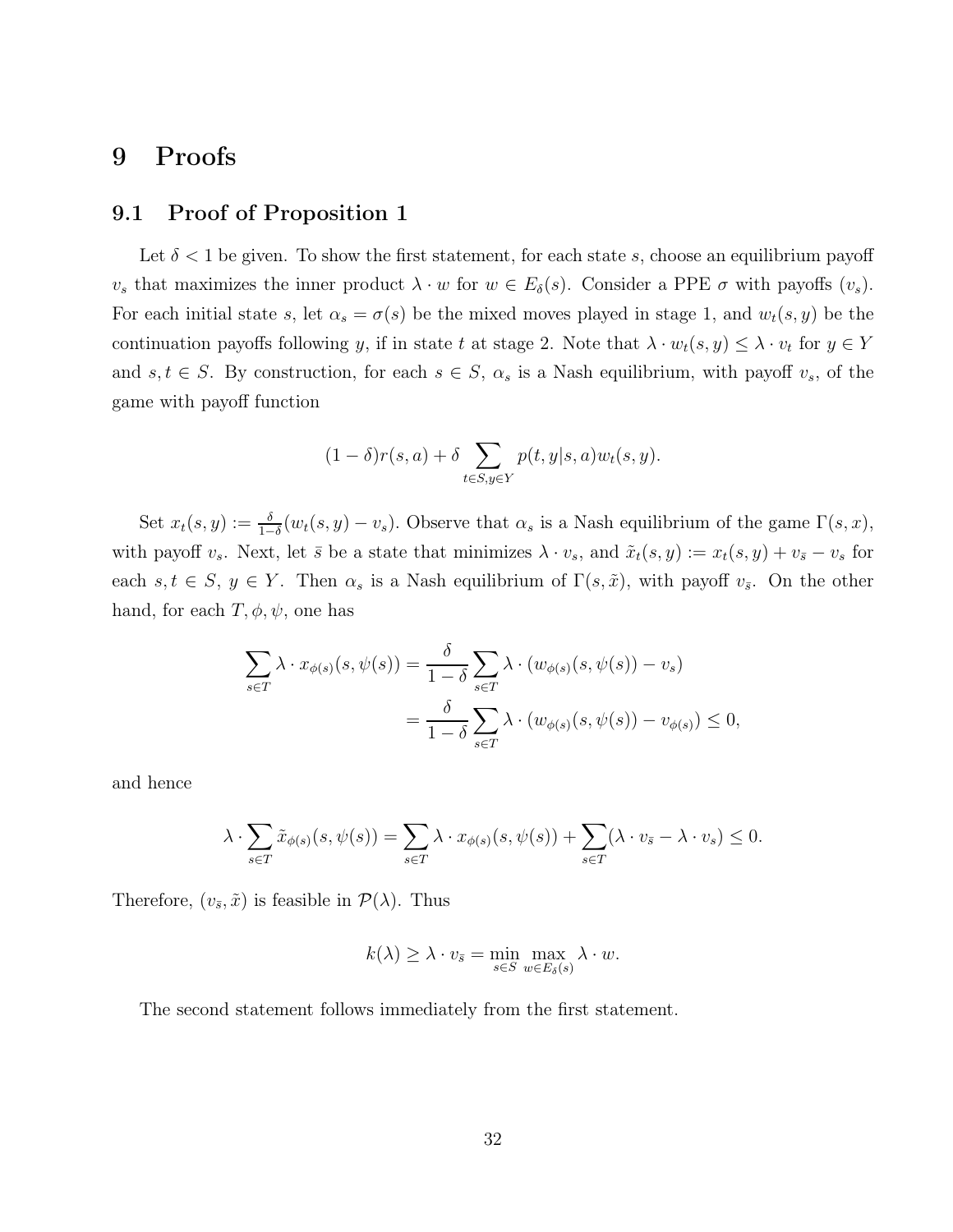### 9.2 Proof of Proposition 2

Since Z is a compact set contained in the interior of H, there exists  $\eta > 0$  such that

$$
Z_{\eta} := \{ z \in \mathbf{R}^I : d(z, Z) \le \eta \}
$$

is also a compact set contained in the interior of  $H$ . We start with a technical statement.

**Lemma 4** There are  $\varepsilon_0 > 0$  and a bounded set  $K \subset \mathbb{R}^I \times \mathbb{R}^{S \times Y \times S \times I}$  of  $(v, x)$  such that the following holds. For every  $z \in Z_{\eta}$  and  $\lambda \in S^1$ , there exists  $(v, x) \in K$  such that  $(v, x)$  is feasible in  $\mathcal{P}(\lambda)$  and  $\lambda \cdot z + \varepsilon_0 < \lambda \cdot v$ .

**Proof.** Given  $z \in Z_n$  and since  $Z_n$  is contained in the interior of  $\mathcal{H}$ , one has  $\lambda \cdot z < k(\lambda)$  for every  $\lambda \in S^1$ . Therefore, there exists a feasible pair  $(v, x)$  in  $\mathcal{P}(\lambda)$  such that  $\lambda \cdot z < \lambda \cdot v$ . The conclusion of the lemma states that  $(v, x)$  can be chosen within a bounded set, independently of  $\lambda$  and of  $z$ <sup>13</sup>

Choose  $\tilde{\varepsilon} > 0$  such that  $\lambda \cdot z + \tilde{\varepsilon} < \lambda \cdot v$ , and define

$$
\tilde{x}_t(s, y) = x_t(s, y) - \tilde{\varepsilon}\lambda, \quad \tilde{v} = v - \tilde{\varepsilon}\lambda
$$

for each  $s, t \in S$  and  $y \in Y$ . Observe that for each  $s \in S$ ,  $\alpha_s$  is a Nash equilibrium of the game  $\Gamma(s, \tilde{x})$ , with payoff  $\tilde{v}$ . Note in addition that  $\sum$ s∈T  $\lambda \cdot \tilde{x}_{\phi(s)}(s, \psi(s)) \leq -\tilde{\varepsilon}|T| < 0$  for each  $T, \phi$  and ψ. Therefore, for every  $\tilde{z}$  close enough to z, for every  $\tilde{\lambda}$  close enough to  $\lambda$ , the pair  $(\tilde{v}, \tilde{x})$  is feasible in  $\mathcal{P}(\tilde{\lambda})$  and  $\tilde{\lambda} \cdot \tilde{z} < \tilde{\lambda} \cdot \tilde{v}$ . The result then follows, by compactness of  $Z_{\eta}$  and of  $S^1$ .

In the sequel, we let  $\kappa_0 > 0$  be such that  $||x|| \leq \kappa_0$  and  $||z - v|| \leq \kappa_0$  for every  $(v, x) \in K$  and  $z \in Z_n$ . Choose  $n \in \mathbb{N}$  such that  $\varepsilon_0(n-1)/2 > 2\kappa_0|S|$ . Set

$$
\varepsilon := \varepsilon_0 \frac{n-1}{2} - 2\kappa_0 |S| > 0.
$$

Next, choose  $\bar{\delta} < 1$  to be large enough so that  $(n/2)^2(1-\delta) \leq |S|$  and  $1-\delta^{n-1} \geq (n-1)(1-\delta)/2$ for every  $\delta \geq \overline{\delta}$ . Finally, set

$$
\kappa := \frac{2(n-1)}{\bar{\delta}^{n-1}} \kappa_0.
$$

<sup>&</sup>lt;sup>13</sup>Note however that, for given z and  $\lambda$ , the set of feasible pairs  $(v, x)$  in  $\mathcal{P}(\lambda)$  such that  $\lambda \cdot z < \lambda \cdot v$  is typically unbounded.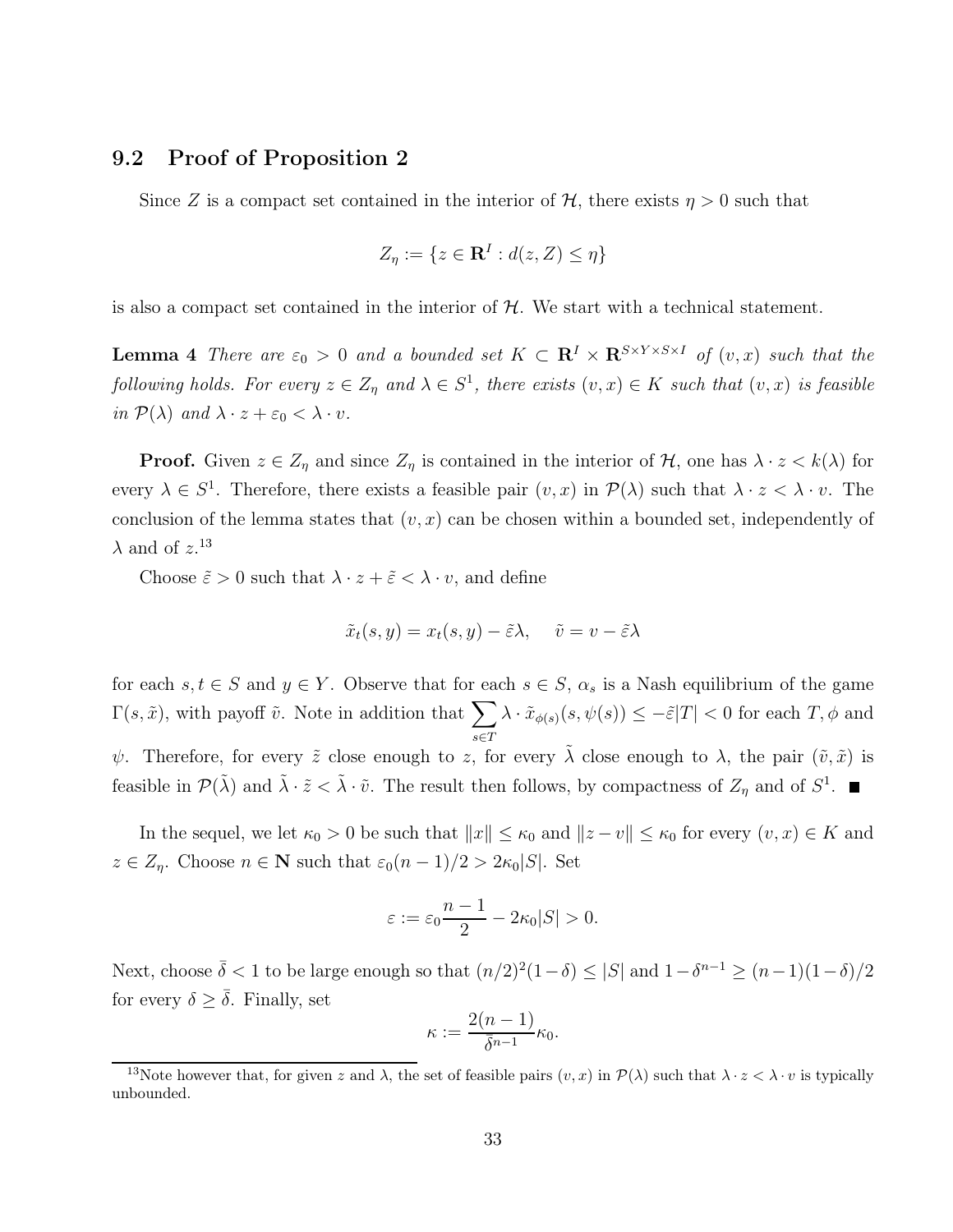Given a map  $w : H_n \to \mathbf{R}^I$  which associates to any history of length n a payoff vector, we denote by  $\Gamma^{n}(s, w; \delta)$  the  $\delta$ -discounted,  $(n-1)$ -stage game, with final payoffs w.

The following proposition is essential for the proof of Proposition 2.

**Proposition 4** For every direction  $\lambda \in S^1$ , every  $z \in Z_\eta$  and every discount factor  $\delta \geq \overline{\delta}$ , there exist continuation payoffs  $w: H_n \to \mathbf{R}^I$  such that:

- **C1** For each s, z is a PPE payoff of the game  $\Gamma^n(s, w; \delta)$ .
- C2 One has  $\|w(h) z\| \leq (1 \delta)\kappa$  for every  $h \in H_n$ .
- C3 One has  $\lambda \cdot w(h) \leq \lambda \cdot z (1 \delta) \varepsilon$  for every  $h \in H_n$ .

**Proof.** Let  $\lambda$ , z and  $\delta$  be given as stated. Pick a mixed profile  $\alpha = (\alpha_s)_{s \in S}$  and  $(v, x) \in K$ that is feasible in  $\mathcal{P}(\lambda)$  such that, for each  $s \in S$ ,  $\alpha_s$  is a Nash equilibrium of  $\Gamma(s, x)$ , with payoff v, and  $\lambda \cdot z + \varepsilon_0 < \lambda \cdot v$ .

Given  $s, t \in S$ , and  $y \in Y$ , set

$$
\phi_t(s, y) = v + \frac{1 - \overline{\delta}}{\overline{\delta}} x_t(s, y).
$$

For each history h of length not exceeding n, we define  $w(h)$  by induction on the length of h. The definition of w follows FL. If  $h = (s_1)$ , we set  $w(h) = z$ . For  $k \ge 1$  and  $h_{k+1} \in H_{k+1}$ , we set

$$
w(h_{k+1}) = \frac{\delta - \bar{\delta}}{\delta(1 - \bar{\delta})} w(h_k) + \frac{\bar{\delta}(1 - \delta)}{\delta(1 - \bar{\delta})} \left(\phi_{s_{k+1}}(s_k, y_k) + \frac{w(h_k) - v}{\bar{\delta}}\right)
$$
(12)

where  $h_k$  is the restriction of  $h_{k+1}$  to the first k stages.

Let  $k \geq 1$ , and  $h_k \in H_k$ . As in FL, using (12),  $\alpha_{s_k}$  is a Nash equilibrium of the one-shot game with payoff function

$$
(1 - \delta)r(s_k, a) + \delta \sum_{t \in S} \sum_{y \in Y} p(t, y|s_k, a) w(h_k, y, t),
$$

with payoff  $w(h_k)$ . By the one-shot deviation principle, it follows that Markov strategy profile  $\alpha$ is a PPE of the game  $\Gamma^{n}(s_1, w; \delta)$ , with payoff z (for each initial state  $s_1$ ). This proves **C1**.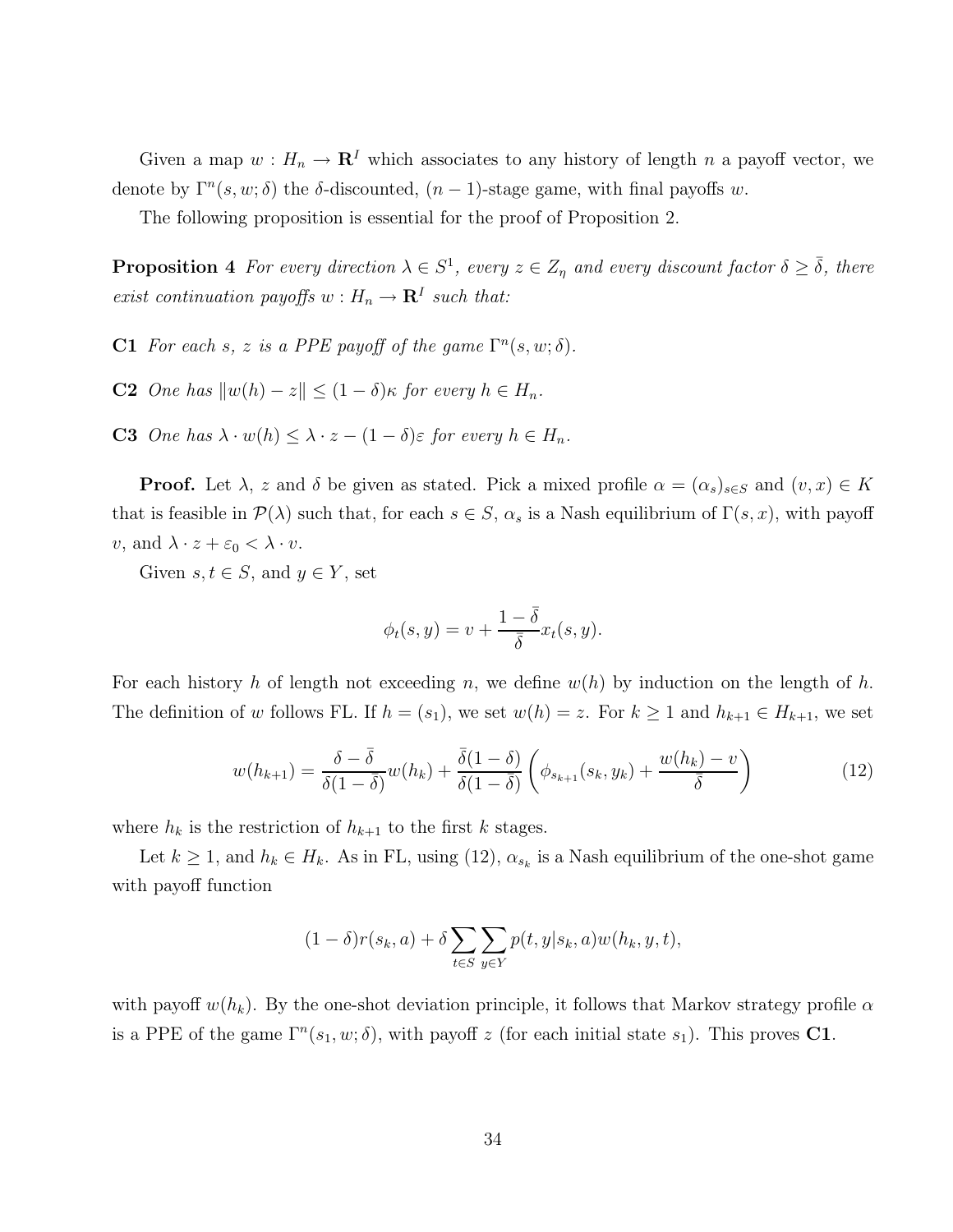We now turn to C2. Let  $h_n \in H_n$  be given and let  $h_k$  ( $k \leq n$ ) denote the restriction of  $h_n$  to the first k stages. Observe that

$$
w(h_{k+1}) - v = \frac{\delta - \bar{\delta}}{\delta(1 - \bar{\delta})} \left( w(h_k) - v \right) + \frac{\bar{\delta}(1 - \delta)}{\delta(1 - \bar{\delta})} \left( \phi_{s_{k+1}}(s_k, y_k) - v + \frac{1}{\bar{\delta}} \left( w(h_k) - v \right) \right)
$$
  
=  $\frac{1}{\delta} \left( w(h_k) - v \right) + \frac{1 - \delta}{\delta} x_{s_{k+1}}(s_k, y_k)$ 

for any  $k \leq n-1$ . Therefore,

$$
w(h_n) - v = \frac{1}{\delta^{n-1}}(z - v) + \frac{1 - \delta}{\delta} \sum_{k=1}^{n-1} \frac{1}{\delta^{n-1-k}} x_{s_{k+1}}(s_k, y_k),
$$

and one gets

$$
w(h_n) - z = \frac{1 - \delta^{n-1}}{\delta^{n-1}}(z - v) + \frac{1 - \delta}{\delta^{n-1}} \sum_{k=1}^{n-1} \delta^{k-1} x_{s_{k+1}}(s_k, y_k).
$$
 (13)

Hence

$$
||w(h_n) - z|| \le \frac{1 - \delta^{n-1}}{\delta^{n-1}} ||z - v|| + \frac{1 - \delta}{\delta^{n-1}} \sum_{k=1}^{n-1} \delta^{k-1} ||x_{s_{k+1}}(s_k, y_k)||
$$
  

$$
\le \frac{2(1 - \delta^{n-1})}{\delta^{n-1}} \kappa_0
$$
  

$$
\le \frac{2(n-1)(1 - \delta)}{\delta^{n-1}} \kappa_0 = (1 - \delta)\kappa.
$$

This proves C2.

We finally prove that C3 holds as well. The proof makes use of the following lemma.

**Lemma 5** Let 
$$
x_1, ..., x_m \in [-1, 1]
$$
 be such that  $\sum_{k=1}^m x_k \le 0$ . Then  $\sum_{k=1}^m \delta^{k-1} x_k \le \frac{(1 - \delta^{m/2})^2}{1 - \delta}$ .

**Proof.** If m is even, the sum  $\sum_{k=1}^{m} \delta^{k-1}x_k$  is highest if  $x_k = 1$  for  $k \leq \frac{m}{2}$  $\frac{m}{2}$ , and  $x_k = -1$  for  $k > \frac{m}{2}$ . If m is odd, the sum is maximized by setting  $x_k = 1$  for  $k < \frac{m+1}{2}$ ,  $x_k = 0$  for  $k = \frac{m+1}{2}$ 2 and  $x_k = -1$  for  $k > \frac{m+1}{2}$ . In both cases, the sum is at most  $\frac{1-2\delta^{m/2}+\delta^m}{1-\delta}$ .

Set  $m_0 = 0, l_1 + 1 := \min\{k \ge 1 : s_m = s_k \text{ for some } m > k\}$  ( $\min \emptyset = +\infty$ ), and  $m_1 + 1 :=$  $\max\{k \le n : s_k = s_{l_1+1}\}\$ . Next, as long as  $l_j < +\infty$ , define  $l_{j+1} + 1 := \min\{k \ge m_j + 1 : s_m = 1\}$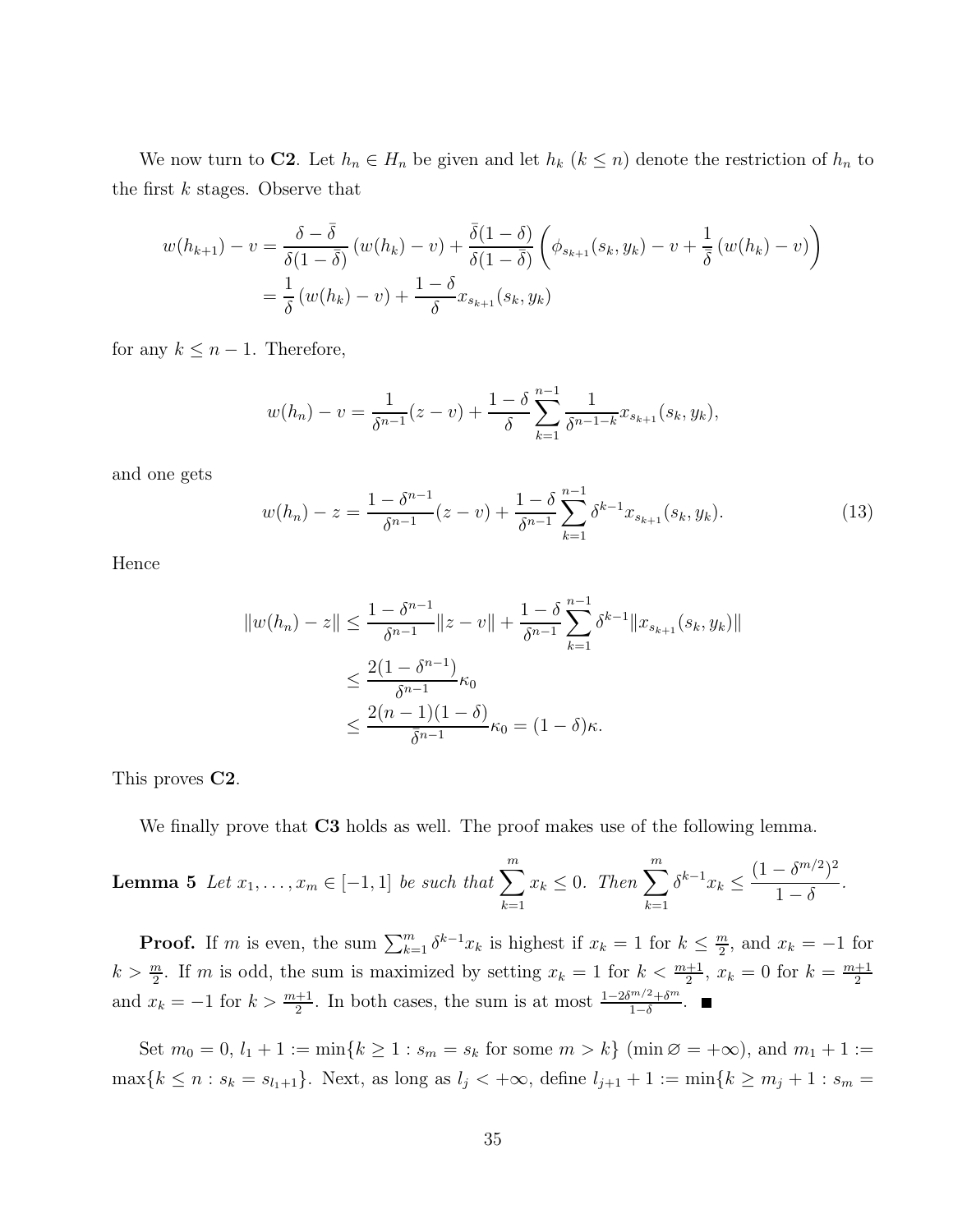$s_k$  for some  $m > k$  and  $m_{j+1} + 1 := \max\{k \leq n : s_k = s_{l_{j+1}+1}\}$ . Let J the largest integer j with  $l_j < +\infty$ .

Since  $s_{l_j+1} = s_{m_j+1}$ , one has  $\lambda \cdot \sum_{k=l_j+1}^{m_j} x_{s_{k+1}}(s_k, y_k) \leq 0$  for each  $j \leq J$ . By Lemma 5, this implies

$$
\sum_{j=1}^{J} \sum_{k=l_j+1}^{m_j} \delta^{k-1} \lambda \cdot x_{s_{k+1}}(s_k, y_k) \le \frac{\kappa_0}{1-\delta} \sum_{j=1}^{J} \delta^{l_j} (1-\delta^{(m_j-l_j)/2})^2
$$

$$
= \frac{\kappa_0}{1-\delta} \sum_{j=1}^{J} (\delta^{l_j/2} - \delta^{m_j/2})^2.
$$

The sum which appears in the last line is of the form

$$
\sum_{j=1}^{J} (u_j - v_j)^2,
$$

with  $1 \ge u_1 \ge v_1 \ge \cdots \ge u_J \ge v_J \ge \delta^{n/2}$ . Such a sum is maximized when  $J = 1$ ,  $u_1 = 1$  and  $v_1 = \delta^{n/2}$ . It is then equal to  $(1 - \delta^{n/2})^2$ . On the other hand, there are at most |S| stages k with  $m_j < k \leq l_{j+1}$  for some j. Therefore,

$$
\frac{1-\delta}{\delta^{n-1}} \sum_{k=1}^{n-1} \delta^{k-1} \lambda \cdot x_{s_{k+1}}(s_k, y_k) \le |S| \kappa_0 \frac{1-\delta}{\delta^{n-1}} + \frac{\kappa_0}{\delta^{n-1}} (1-\delta^{n/2})^2
$$
  

$$
\le |S| \kappa_0 \frac{1-\delta}{\delta^{n-1}} + \frac{\kappa_0}{\delta^{n-1}} \left(\frac{n}{2}\right)^2 (1-\delta)^2
$$
  

$$
\le 2|S| \kappa_0 \frac{1-\delta}{\delta^{n-1}}.
$$

Substituting this inequality into (13), one obtains

$$
\lambda \cdot w(h_n) \leq \lambda \cdot z + \frac{1 - \delta^{n-1}}{\delta^{n-1}} \lambda \cdot (z - v) + \frac{1 - \delta}{\delta^{n-1}} \sum_{k=1}^{n-1} \delta^{k-1} \lambda \cdot x_{s_{k+1}}(s_k, y_k)
$$
  

$$
\leq \lambda \cdot z - \varepsilon_0 \frac{n-1}{2} \frac{1 - \delta}{\delta^{n-1}} + 2|S|\kappa_0 \frac{1 - \delta}{\delta^{n-1}}
$$
  

$$
= \lambda \cdot z - \varepsilon \frac{1 - \delta}{\delta^{n-1}} \leq \lambda \cdot z - \varepsilon (1 - \delta)
$$

as claimed.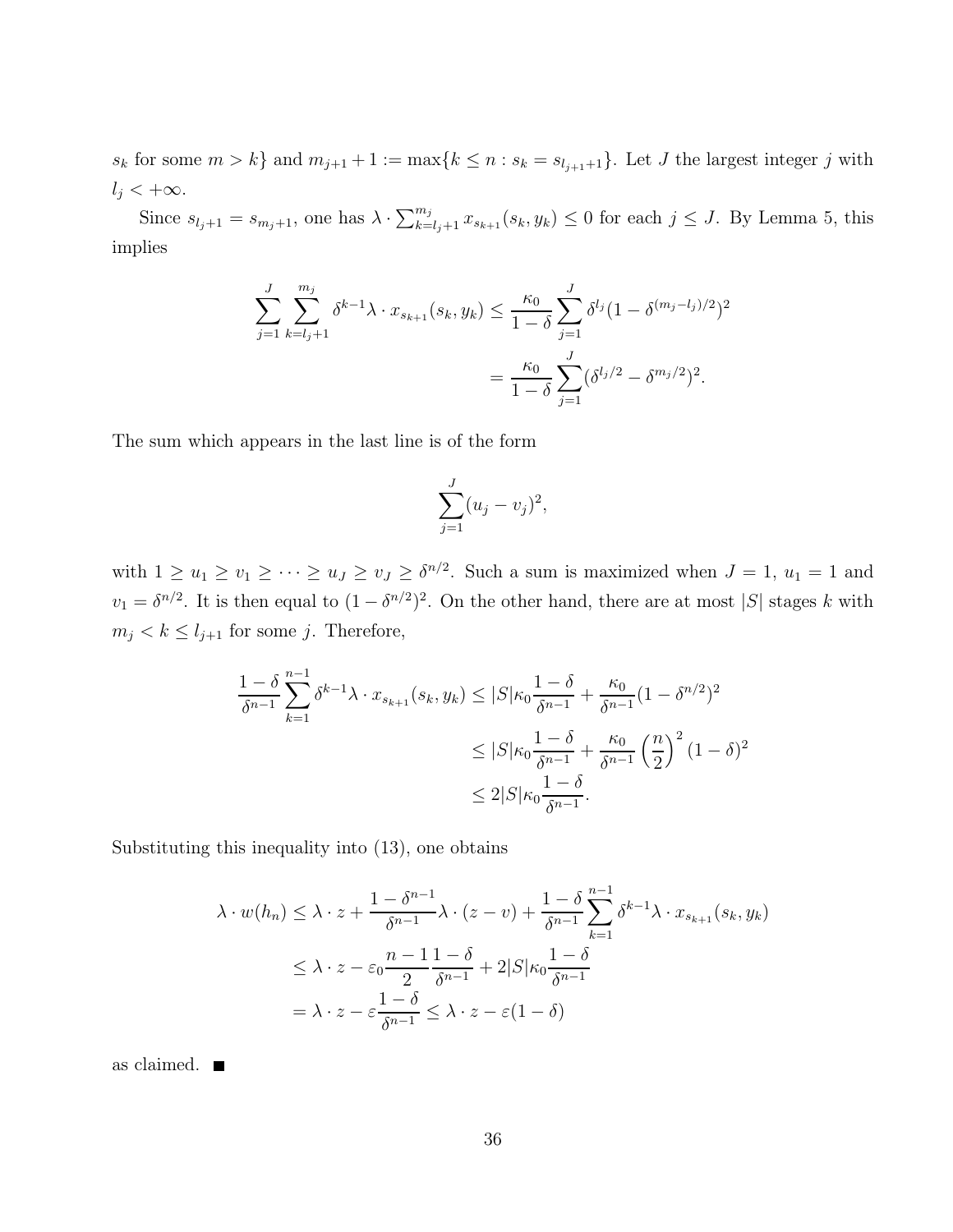Let  $\bar{\bar{\delta}}$  < 1 be large enough so that  $(1-\bar{\bar{\delta}})\kappa \leq \eta$  and  $(1-\bar{\bar{\delta}})\kappa^2 \leq 2\varepsilon\eta$ . The next lemma exploits the smoothness of  $Z_n$ .

**Lemma 6** For every  $z \in Z_\eta$  and every  $\delta \geq \overline{\delta}$ , there exists a direction  $\lambda \in S^1$  such that, if  $w \in \mathbb{R}^I$ satisfies  $\|w - z\| \leq (1 - \delta)\kappa$  and  $\lambda \cdot w \leq \lambda \cdot z - (1 - \delta)\varepsilon$ , then one has  $w \in Z_{\eta}$ .

**Proof.** By the definition of  $Z_{\eta}$ , for each  $z \in Z_{\eta}$ , there exists  $z_0 \in Z$  such that  $||z - z_0|| \leq \eta$ . Let  $\lambda := (z - z_0)/\|z - z_0\|$ . (If  $z_0 = z$ , then take any unit vector.) Then, for any w, one has

$$
||w - z_0||^2 = ||z - z_0||^2 + 2(z - z_0) \cdot (w - z) + ||w - z||^2
$$
  
\n
$$
\le ||z - z_0||^2 - 2(1 - \delta)\varepsilon ||z - z_0|| + (1 - \delta)^2 \kappa^2.
$$

The last expression is a quadratic form, which is maximized when  $||z - z_0|| = 0$  or  $||z - z_0|| = \eta$ . Therefore,

$$
||w - z_0||^2 \le \max\{(1 - \delta)^2 \kappa^2, \eta^2 - 2(1 - \delta)\varepsilon\eta + (1 - \delta)^2 \kappa^2\} \le \eta^2,
$$

because  $\delta \geq \overline{\overline{\delta}}$ . Thus  $||w - z_0|| \leq \eta$ , hence  $w \in Z_{\eta}$ .

We here prove Proposition 2. Fix any  $\delta \geq \max{\{\bar{\delta}, \bar{\bar{\delta}}\}}$ . For any  $z \in Z_{\eta}$ , we construct a public strategy  $\sigma: H \to \times_i \Delta(A^i)$  and continuation payoffs  $w: H \to Z_\eta$  inductively as follows. Set  $w(h) = z \in Z_\eta$  for any  $h = (s_1) \in H_1$ . For  $k \ge 1$  and  $h \in H_{(n-1)(k-1)+1}$ , given that  $w(h) \in Z_\eta$ , by Proposition 4, there exist continuation payoffs  $w_h: H_n \to \mathbf{R}^I$  that satisfy C1 (that is, there exists a PPE of  $\Gamma^{n}(s_{(n-1)(k-1)+1}, w_h; \delta)$ , with payoff  $w(h)$ ), **C2** and **C3**. Let  $\sigma$  prescribe the PPE of  $\Gamma^{n}(s_{(n-1)(k-1)+1}, w_h; \delta)$  for the block of periods between  $(n-1)(k-1)+1$  and  $(n-1)k$ . For any  $\tilde{h} \in H_{(n-1)k+1}$  whose restriction to the first  $(n-1)(k-1)+1$  periods is equal to h, let  $w(\tilde{h}) = w_h(n,\tilde{h})$ , where  $n\tilde{h}$  is the restriction of  $\tilde{h}$  to the last n periods. It follows from **C2**, **C3** and Lemma 6 that  $w(\tilde{h}) \in Z_{\eta}$ . By the one-shot deviation principle and C1, for any initial state s, the constructed strategy  $\sigma$  is a PPE of the whole (infinite-horizon) game, with payoff z. Thus  $Z \subset Z_{\eta} \subseteq E_{\delta}(s)$  for any  $s \in S$ .

#### 9.3 Proof of Lemma 2

We prove the two statements in turn. We start with the first one, and consider the following two cases:  $\lambda \neq \pm e^i$  for any i, and  $\lambda = e^i$ .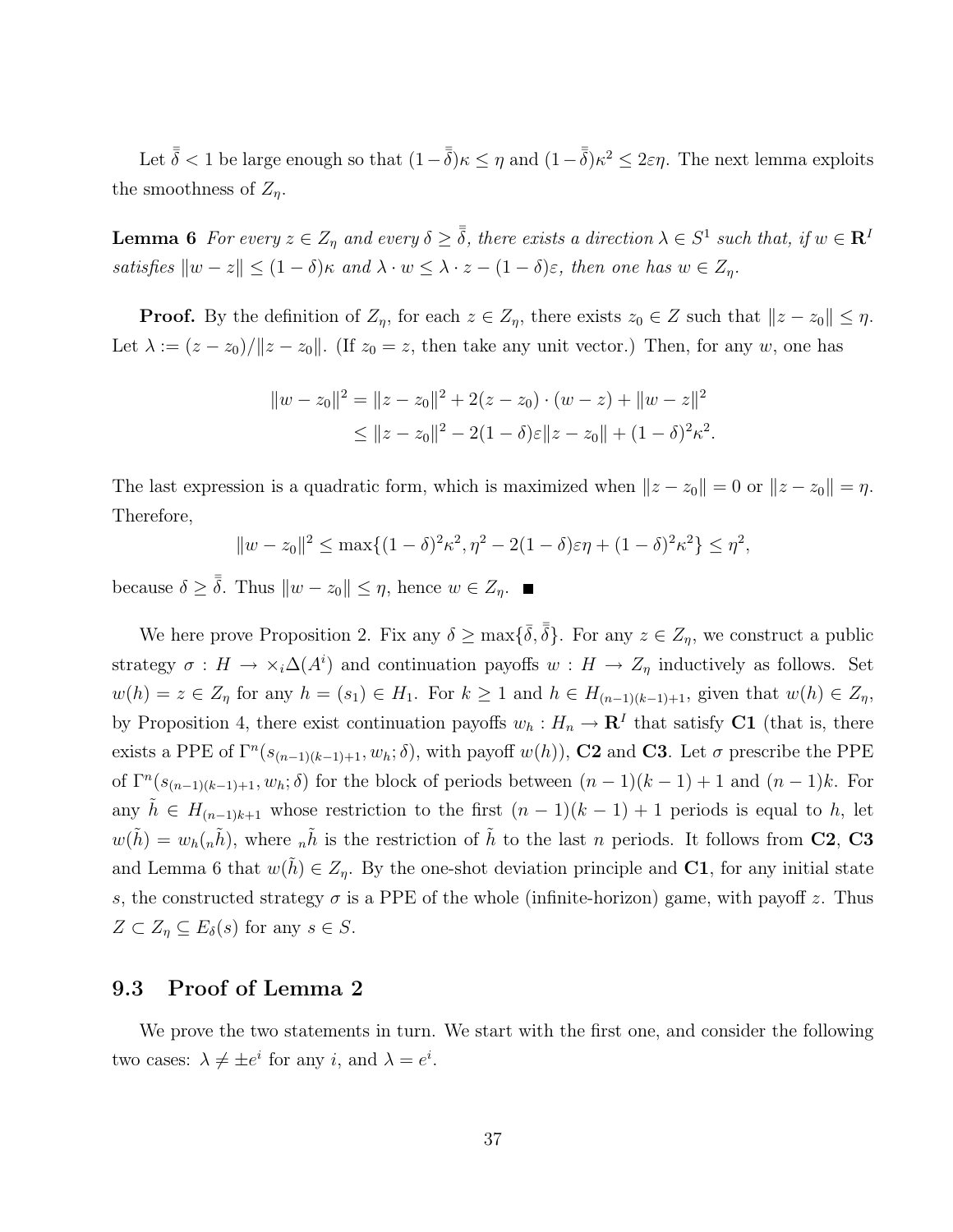Suppose that  $\lambda \neq \pm e^i$  for any i. Let  $\delta < 1$  be given. For each state s, choose a feasible payoff  $\gamma_s \in F_\delta(s)$  that maximizes the inner product  $\lambda \cdot \gamma_s$ . Let  $a_s \in A$  be the profile of moves played in stage 1, and  $w_t(s, y) \in F_\delta(t)$  be the continuation payoffs following y, if in state t at stage 2. Note that  $\lambda \cdot w_t(s, y) \leq \lambda \cdot \gamma_t$  for  $y \in Y$ ,  $s, t \in S$ . By construction, for each  $s \in S$ ,  $\gamma_s = (1 - \delta)r(s, a_s) + \delta \sum_{t \in S, y \in Y} p(t, y|s, a_s) w_t(s, y).$ 

Fix  $\varepsilon > 0$  arbitrarily. From Assumption **F2** and Lemma 6.2 of FLM, there exists an open and dense set of profiles each of which has pairwise full rank for all pairs of players. Therefore, for each  $s \in S$ , there exist  $\hat{\gamma}_s$ ,  $\hat{\alpha}_s$ , and  $\hat{w}_t(s, y)$  such that  $\lambda \cdot \hat{w}_t(s, y) \leq \lambda \cdot \hat{\gamma}_t$  for  $y \in Y$ ,  $t \in S$ ,  $\hat{\gamma}_s = (1-\delta)r(s,\hat{\alpha}_s) + \delta\sum_{t \in S, y \in Y} p(t,y|s,\hat{\alpha}_s)\hat{w}_t(s,y), \ \lambda \cdot \hat{\gamma}_s \geq \lambda \cdot \gamma_s - \varepsilon$ , and  $\hat{\alpha}_s$  has pairwise full rank for all pairs of players in state s.

Similarly to the proof of Proposition 1, there exist  $\tilde{x}_t(s, y)$   $(y \in Y, s, t \in S)$  and  $v \in \mathbb{R}^I$  such that  $\lambda \cdot v = \min_s \lambda \cdot \hat{\gamma}_s$ ,

$$
v = r(s, \hat{\alpha}_s) + \sum_t p(t, y | s, \hat{\alpha}_s) \tilde{x}_t(s, y) \ (s \in S),
$$

and

$$
\lambda \cdot \sum_{s \in T} \tilde{x}_{\phi(s)}(s, \psi(s)) \le 0,
$$

for each  $T \subseteq S$ , for each permutation  $\phi : T \to T$  and each map  $\psi : T \to Y$ . For each  $s \in S$ , although  $\hat{\alpha}_s$  is not a Nash equilibrium of  $\Gamma(s, \tilde{x})$ , since  $\hat{\alpha}_s$  satisfies pairwise full rank, there exist  $\hat{x}_t(s, y)$  for  $y \in Y$  and  $t \in S$  such that  $\hat{\alpha}_s$  is a Nash equilibrium of  $\Gamma(s, \tilde{x} + \hat{x})$  with payoff v, and such that  $\lambda \cdot \hat{x}_t(s, y) = 0$  for each  $y \in Y$  and  $t \in S$ . With  $x_t(s, y) := \tilde{x}_t(s, y) + \hat{x}_t(s, y)$ , the payoff vector v is a Nash equilibrium payoff of  $\Gamma(s, x)$ , and one has

$$
\lambda \cdot \sum_{s \in T} x_{\phi(s)}(s, \psi(s)) \le 0
$$

for each  $T \subseteq S$ , each permutation  $\phi : T \to T$ , and each map  $\psi : T \to Y$ .

It follows that

$$
k(\lambda) \geq \lambda \cdot v = \min_{s \in S} \lambda \cdot \hat{\gamma}_s \geq \min_{s \in S} \max_{w \in F_{\delta}(s)} \lambda \cdot w - \varepsilon.
$$

Since  $\varepsilon > 0$  and  $\delta < 1$  are arbitrary,

$$
k(\lambda) \ge \sup_{\delta < 1} \min_{s \in S} \max_{w \in F_{\delta}(s)} \lambda \cdot w \ge \min_{s \in S} \max_{w \in F(s)} \lambda \cdot w.
$$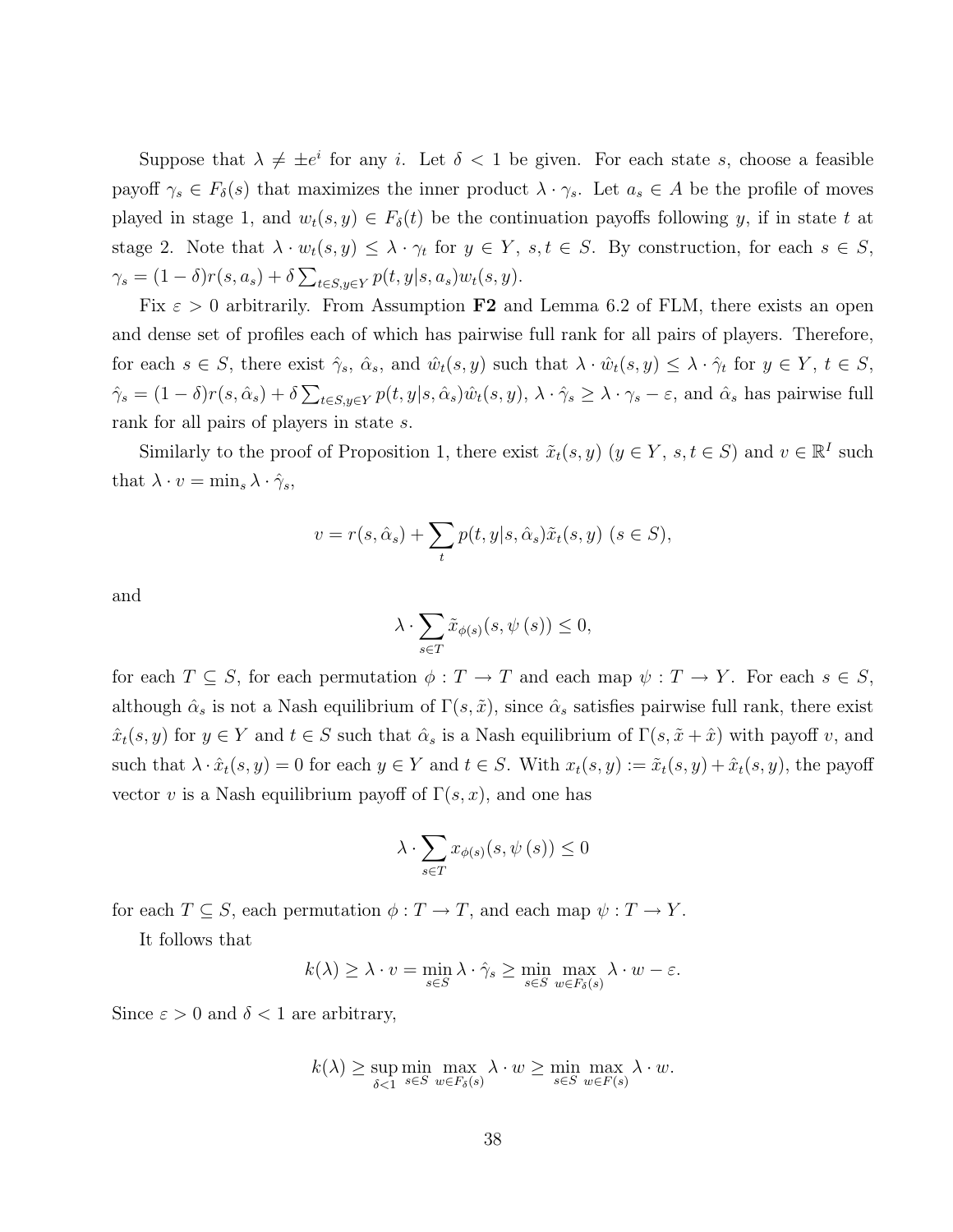Conversely, we have

$$
\max_{w \in F(s)} \lambda \cdot w = \sup_{\alpha} \sum_{t \in S} \mu_{\alpha,s}(t) \lambda \cdot r(t, \alpha_t),
$$

where  $\mu_{\alpha,s}(t)$  is the long-run frequency of state t under the Markov chain induced by  $\alpha$  with initial state s, and where the supremum is taken over all Markov strategy profiles  $\alpha = (\alpha_t)_{t \in S}$ . Thus

$$
\min_{s \in S} \max_{w \in F(s)} \lambda \cdot w \ge \sup_{\alpha} \min_{\mu_{\alpha}} \sum_{t \in S} \mu_{\alpha}(t) \lambda \cdot r(t, \alpha_t),
$$

where the minimum is taken over all invariant measures of the Markov chain induced by  $\alpha$ .

By Lemma 1, for each  $\alpha$ , one has

$$
\sum_{t \in S} \mu_{\alpha}(t) \lambda \cdot r(t, \alpha_t) \ge k(\lambda, \alpha).
$$

for any invariant measure  $\mu_{\alpha}$ . Hence,

$$
\min_{s \in S} \max_{w \in F(s)} \lambda \cdot w \ge \sup_{\alpha} k(\lambda, \alpha) = k(\lambda).
$$

Suppose next that  $\lambda = e^i$  for some *i*. By replacing Assumption F2 with Assumption F1 and Lemma 6.2 of FLM with Lemma 6.3 of FLM, a similar argument establishes  $k(e^i)$  =  $\min_{s \in S} \max_{w \in F(s)} w^i$ . This concludes the proof of the first statement.

Consider  $\lambda = -e^i$  for some i. Let  $\delta < 1$  be given. There exists a minmaxing (public) profile  $\sigma^{-i}$  such that

$$
m^i_\delta(s)=\max_{a^i_s\in A^i}\left((1-\delta)r^i(s,a^i_s,\alpha^{-i}_s)+\delta\sum_{t\in S,y\in Y}q(t|s,a^i_s,\alpha^{-i}_s)w^i_t(s,y)\right),
$$

for every  $s \in S$ , where  $\alpha_s^{-i}$  is the mixed moves played in stage 1 (as a function of the initial state) and  $w_t^i(s, y)$  is a continuation payoff for player i when player i takes a best-response against  $\sigma^{-i}$ from stage 2 onward. Note that  $w_t^i(s, y) \geq m_\delta^i(t)$  for each t. Therefore, by replacing Assumption F2 with Assumption F1 and Lemma 6.2 of FLM with Lemma 6.3 of FLM, a similar argument establishes  $k(-e^i) \ge -\max_s m^i(s)$ .

Conversely, we have

$$
m^{i}(s) \leq \inf_{\alpha^{-i}} \sup_{\alpha^{i}} \sum_{t \in S} \mu_{\alpha,s}(t) r^{i}(t, \alpha_{t}),
$$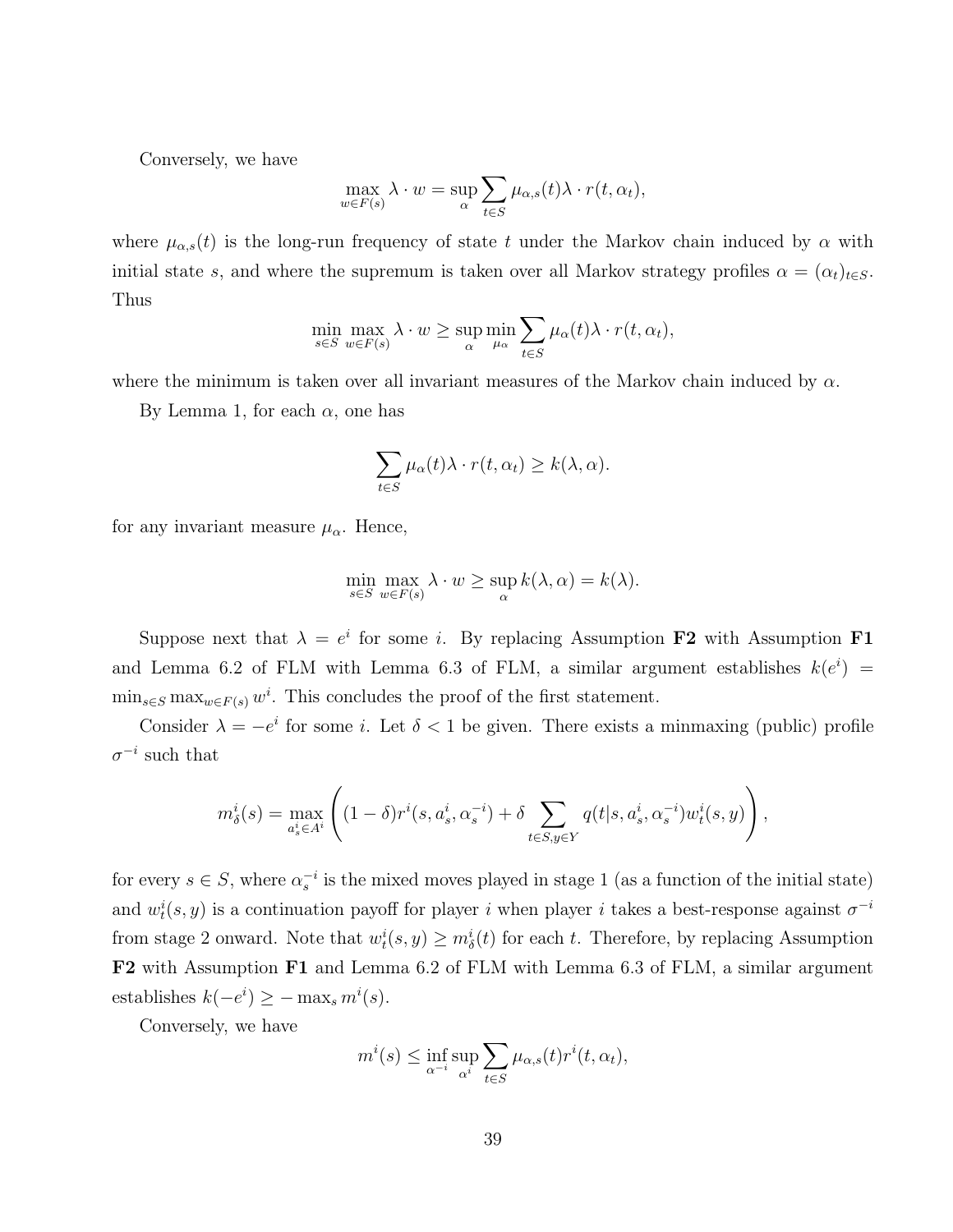where  $\alpha^i$  and  $\alpha^{-i}$  are Markov strategies and  $\mu_{\alpha,s}(t)$  is the long-run frequency of state t under the Markov chain induced by  $\alpha$  with initial state s. Thus

$$
\max_{s \in S} m^{i}(s) \le \inf_{\alpha^{-i}} \sup_{\alpha^{i}} \max_{\mu_{\alpha}} \sum_{t \in S} \mu_{\alpha}(t) r^{i}(t, \alpha_{t}),
$$

where the maximum is taken over all invariant measures of the Markov chain induced by  $\alpha$ .

Let  $(\tilde{\alpha}^i, \alpha^{-i})$  be an arbitrary Markov strategy, and  $\varepsilon > 0$ . Then there exists  $(v, x)$  that is feasible in  $\mathcal{P}(-e^i, (\tilde{\alpha}^i, \alpha^{-i}))$  and  $-v_i > k(-e^i, \tilde{\alpha}^i, \alpha^{-i})-\varepsilon$ . It follows from the incentive constraints in  $\mathcal{P}(-e^i, (\tilde{\alpha}^i, \alpha^{-i}))$  that, for each  $s \in S$ , one has

$$
v^{i} \ge r^{i}(s, \alpha_s^{i}, \alpha_s^{-i}) + \sum_{t \in S, y \in Y} p(t, y | s, \alpha_s^{i}, \alpha_s^{-i}) x_t^{i}(s, y).
$$

By Lemma 1, it thus follows that for each  $(\tilde{\alpha}^i, \alpha^{-i}),$ 

$$
\sum_{s\in S}\mu_{\alpha^i,\alpha^{-i}}(s)r^i(s,\alpha^i_s,\alpha^{-i}_s)\leq v_i<-k(-e^i,\tilde{\alpha}^i,\alpha^{-i})+\varepsilon,
$$

for any  $\alpha^i$  and any invariant measure  $\mu_{\alpha^i,\alpha^{-i}}$ . Since  $(\tilde{\alpha}^i,\alpha^{-i})$  and  $\varepsilon > 0$  are arbitrary,

$$
\max_{s \in S} m^i(s) \le \inf_{\alpha^{-i}} \inf_{\tilde{\alpha}^i} (-k(-e^i, \tilde{\alpha}^i, \alpha^{-i})) = -k(-e^i).
$$

This concludes the proof of the second statement.

#### 9.4 Proof for the Characterization with Full Monitoring

We first show that  $\mathcal{P}(e^i)$  and  $\mathcal{Q}^i_+$  are equivalent. Take any  $(\alpha, v, x)$  feasible in  $\mathcal{P}(e^i)$ . We have

$$
v^{i} = r^{i}(s, a_{s}^{i}, \alpha_{s}^{-i}) + \sum_{t \in T} \sum_{a_{s}^{-i} \in A^{-i}} \alpha_{s}^{-i}(a_{s}^{-i}) p(t|s, a_{s}^{i}, a_{s}^{-i}) x_{t}^{i}(s, a_{s}^{i}, a_{s}^{-i})
$$

for every  $s \in S$  and  $a_s^i \in \text{support}(\alpha_s^i)$ . For each s, set

$$
\tilde{x}_t^i(s) := \max_{a_s^i \in \text{support}(\alpha_s^i)} \max_{a_s^{-i} \in A^{-i}} x_t^i(s, a_s^i, a_s^{-i}),
$$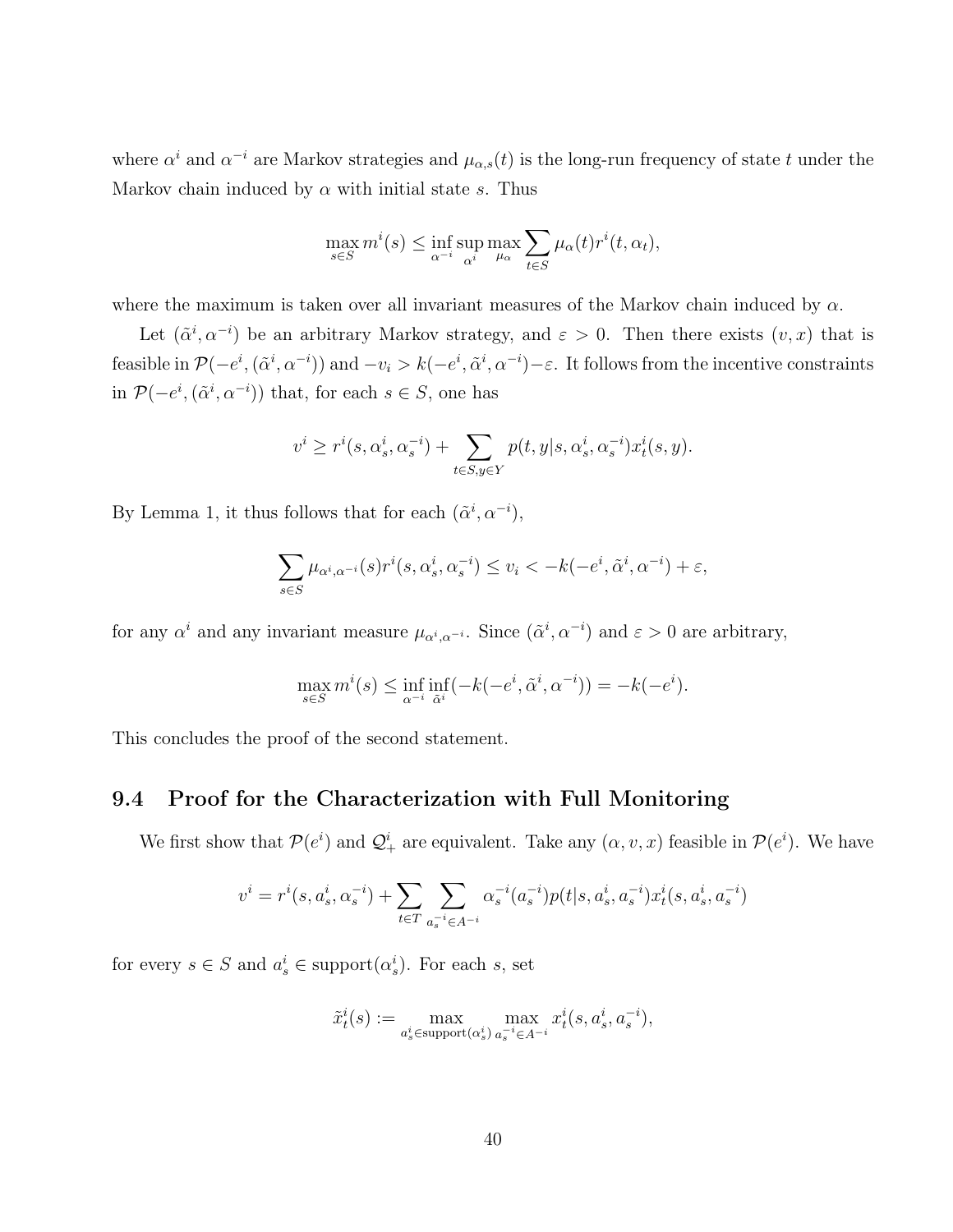and

$$
\tilde{v}_s^i := \min_{a_s^i \in \text{support}(\alpha_s^i)} \left( r^i(s, a_s^i, \alpha_s^{-i}) + \sum_{t \in T} p(t|s, a_s^i, \alpha_s^{-i}) \tilde{x}_t^i(s) \right).
$$

Next, set  $\bar{x}_t^i(s) := \tilde{x}_t^i(s) + v^i - \tilde{v}_s^i$ . Since  $\tilde{v}_s^i \geq v^i$  for every  $s \in S$ , we have that  $(\alpha, v^i, \bar{x}^i)$  is feasible in  $\mathcal{Q}^i_+$ .

Conversely, take any  $(\alpha, v^i, \bar{x}^i)$  feasible in  $\mathcal{Q}_+^i$ . For each  $s \in S$  and  $a_s^{-i} \in A^{-i}$ , we set

$$
x_t^i(s, a_s^i, a_s^{-i}) := \bar{x}_t^i(s) + v^i - \left( r^i(s, a_s^i, \alpha_s^{-i}) + \sum_{t \in T} p(t|s, a_s^i, \alpha_s^{-i}) \tilde{x}_t^i(s) \right)
$$

if  $a_s^i \in \text{support}(\alpha_s^i)$  (note that the right-hand side is independent of  $a_s^{-i}$ ), and we let  $x_t^i(s, a_s^i, a_s^{-i})$ be sufficiently small if  $a_s^i \notin \text{support}(\alpha_s^i)$ . Since  $v^i \leq r^i(s, a_s^i, \alpha_s^{-i}) + \sum_{t \in T} p(t|s, a_s^i, \alpha_s^{-i}) \tilde{x}_t^i(s)$  for every  $a_s^i \in \text{support}(\alpha_s^i)$ , we have that  $(\alpha, v^i, v^{-i}, x^i, x^{-i})$  is feasible in  $\mathcal{P}(e^i)$ .  $(v^{-i}$  and  $x^{-i}$  are chosen to give incentives for players  $-i$  to play  $\alpha^{-i}$ .)

The equivalence between  $\mathcal{P}(-e^i)$  and  $\mathcal{Q}^i$  follows similarly.

#### 9.5 Proof of Proposition 3

We let a unit direction  $\lambda \in S^1$ , and a mixed profile  $\alpha$  be given. We prove that for each feasible pair  $(v, x)$  in  $\mathcal{P}_p(\lambda, \alpha)$ , there is  $z : S \times Y \to \mathbb{R}^{S \times I}$  such that  $(v, z)$  is a feasible pair in  $\mathcal{P}_q(\lambda,\alpha)$ . This implies  $k_p(\lambda,\alpha) = k_q(\lambda,\alpha)$ , and hence the result. The proof uses the following two observations.

Denote by P (resp. Q) the  $S \times S$  matrix whose  $(s, t)$ -th entry is  $p(t|s)$  (resp.  $q(t|s)$ ).

Claim 2 The ranges of the two linear maps (with matrices)  $Id - P$  and  $Id - Q$  are equal.

**Proof of the Claim.** Assume that q is aperiodic. Let be given a vector  $\xi \in \mathbb{R}^S$  in the range of  $Id - P$ . Hence, there is  $\psi \in \mathbb{R}^S$ , such that  $\xi = \psi - P\psi$ . Hence,  $\langle \mu, \xi \rangle = 0$ . Since q is an irreducible transition function with invariant measure  $\mu$ , the vector  $Q^n\xi$  converges as  $n \to \infty$ to the constant vector, whose components are all equal to  $\langle \mu, \xi \rangle = 0$ . Moreover, the convergence takes place at an exponential speed. Therefore, the vector  $\tilde{\psi} := \sum$  $+\infty$  $n=0$  $Q^n\xi$  is well-defined, and solves  $\tilde{\psi} = \xi + Q\tilde{\psi}$ . This proves the result.<sup>14</sup>

<sup>&</sup>lt;sup>14</sup>The proof in the case where q is periodic is similar. As in the aperiodic case, the infinite sum in  $\tilde{\psi}$  is well-defined.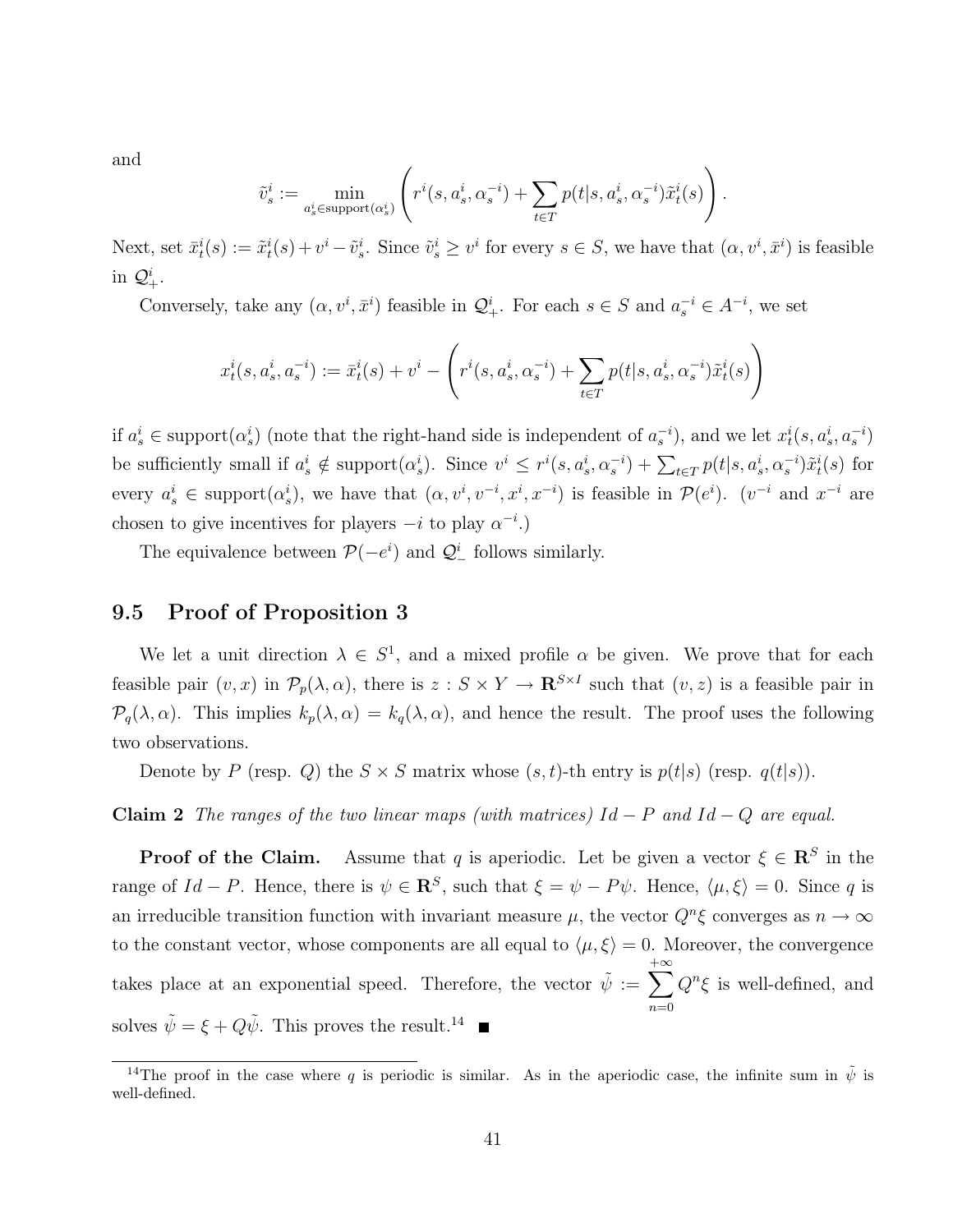**Claim 3** Let a vector  $c = (c_t(s)) \in \mathbb{R}^{S \times S}$  be given, such that the inequality  $\sum_{s \in T} c_{\phi(s)}(s) \leq 0$ holds for every  $T \subseteq S$ , and every permutation  $\phi$  over T. Then there exists a vector  $c^* = (c_t^*(s)) \in$  $\mathbf{R}^{S\times S}$  such that (i)  $c^*\geq c$  (componentwise) and (ii)  $\sum_{s\in T}c^*_\phi$  $\phi_{\phi(s)}^*(s) = 0$ , for every  $T \subseteq S$  and every permutation  $\phi$  over T.

**Proof of the Claim.** Consider the linear program sup  $\sum$  $\sum_{T,\phi}\left(\sum_{s\in T}\right)$  $g_{\phi(s)}(s)$  $\setminus$ , where the sum ranges over all  $(T, \phi)$  such that  $T \subseteq S$  and  $\phi$  is a permutation over T, and the supremum is taken over all g such that (i)  $g \ge c$  and (ii)  $\sum_{s \in T} g_{\phi(s)}(s) \le 0$ , for every  $T \subseteq S$  and every permutation  $\phi$  over T. This program is bounded and c is a feasible point, hence there is an optimal solution,  $c^*$ . We claim that the value of the program is 0. Assume to the contrary that

$$
\sum_{s \in T} c^*_{\phi(s)}(s) < 0 \tag{14}
$$

for some T and some  $\phi$ . It must then be the case that for each  $s \in T$ , there exists some set  $T_s \subseteq S$ containing s, and some permutation  $\phi_s$  over  $T_s$  with  $\phi_s(s) = \phi(s)$ , and such that the constraint  $\sum_{t\in T_s} c^*_\phi$  $\psi_{\phi_s(t)}(t) \leq 0$  is binding. (Otherwise indeed, a small increase in the value of  $c^*_{\phi_s(t)}$  $\phi(s)(s)$  would preserve feasibility of  $c^*$ , and improve upon  $c^*$ .) In particular,

$$
\sum_{t \in T_s, t \neq s} c^*_{\phi_s(t)}(t) = -c^*_{\phi(s)}(s).
$$

When summing over  $s \in T$ , and by (14), one obtains

$$
\sum_{s \in T} \sum_{t \in T_s, t \neq s} c^*_{\phi_s(t)}(t) > 0. \tag{15}
$$

We claim that the directed graph over S with edge set  $\bigcup_{s\in T}\bigcup_{t\in T_s,t\neq s}(t,\phi_s(t))$  (where any edge that appears more than once is repeated) is a collection of disjoint cycles. Hence (15) is in contradiction with the fact that  $c^*$  is feasible.

To see this last claim, observe that for each state  $s \in T$ , the edges  $(t, \phi_s(t))$ , where  $t \in T_s$ ,  $t \neq s$ , form a directed path from  $\phi(s)$  to s. Hence, the union over s of these paths is a union of disjoint cycles.  $\blacksquare$ 

We turn to the proof of Proposition 3. Let  $(v, x)$  be a feasible pair in  $\mathcal{P}_p(\lambda, \alpha)$ . For  $(s, t) \in S$ , we set  $c_t(s) := \max_{y \in Y} \lambda \cdot x_t(s, y)$ . Apply Claim 3 to obtain  $(c_t^*(s))$ . Since  $\sum_{s \in T} c_{\phi}^*$  $_{\phi(s)}^*(s) = 0$ , for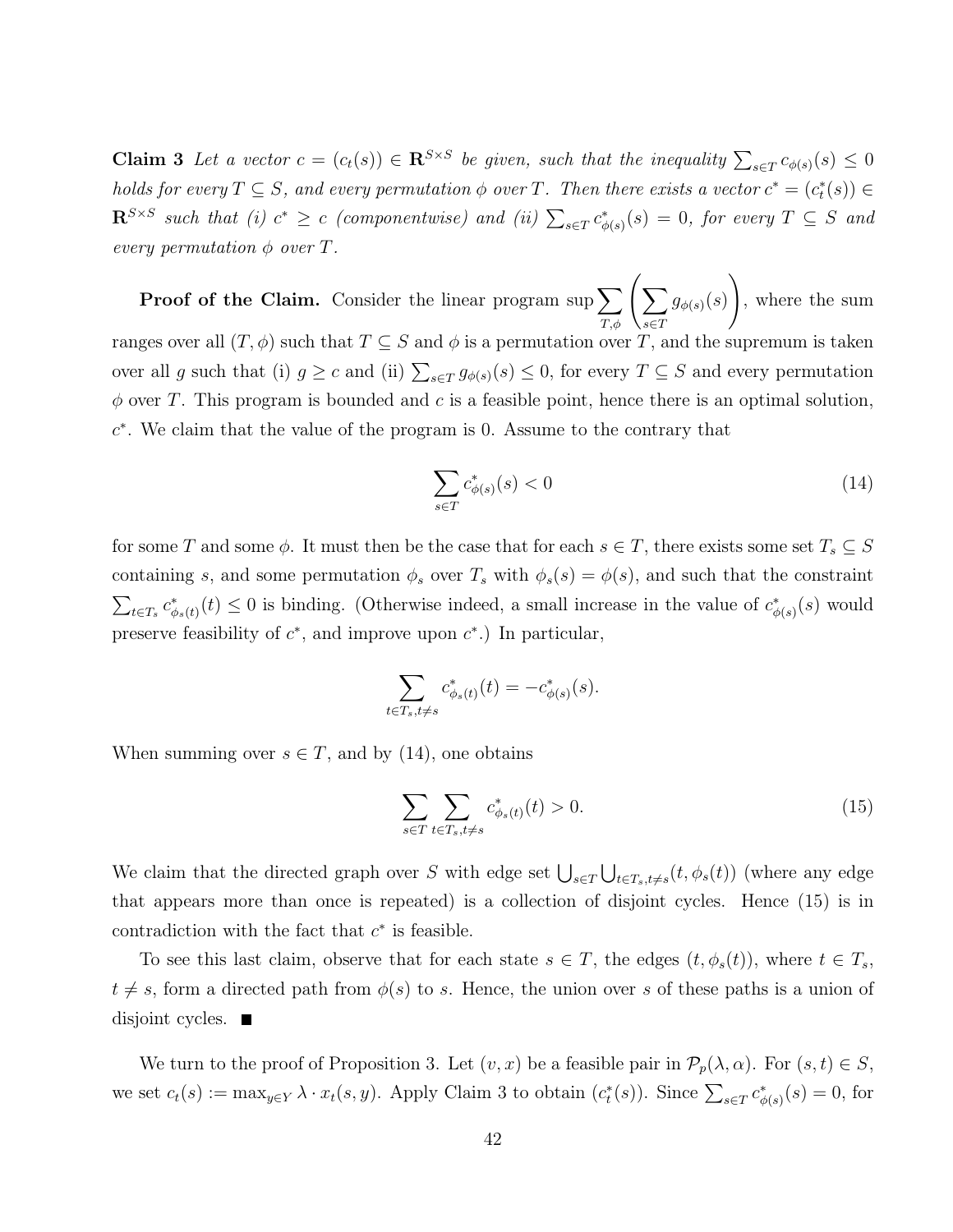every  $T \subseteq S$  and every permutation  $\phi$  over T, there is a vector  $\bar{c}^* \in \mathbb{R}^S$ , such that  $c_t^*(s) = \bar{c}_t^* - \bar{c}_s^*$ for every  $s, t \in S$ .

Next, by Claim 2, there is  $\bar{d} \in \mathbb{R}^S$ , such that  $(Id - P)\bar{c}^* = (Id - Q)\bar{d}$ . For  $s, t \in S$ , set  $d_t(s) := \bar{d}_t - \bar{d}_s$ . Observe that, by construction, one has  $\sum$  $_{t \in S}$  $p(t|s)c_t^*$  $\boldsymbol{f}_t^*(s) = \sum$ t∈S  $q(t|s)d_t(s)$  for each  $s \in S$ .

Finally, we set

$$
z_t^i(s, y) := \lambda^i d_t(s) + \sum_{u \in S} p(u|s) (x_u^i(s, y) - \lambda^i c_u^*(s)),
$$

for any  $i, s, t, y$ . We claim that  $(v, z)$  is feasible in  $\mathcal{P}_q(\lambda, \alpha)$ , as desired.

By construction, one has

$$
\lambda \cdot z_t(s, y) = d_t(s) + \sum_{u \in S} p(u|s) \left(\lambda \cdot x_u(s, y) - c_u^*(s)\right) \le d_t(s),
$$

hence the vector z satisfies all linear constraints in  $\mathcal{P}_q(\lambda, \alpha)$ .

On the other hand, and for each  $y$ , one has

$$
\sum_{t \in S} q(t|s) z_t^i(s, y) = \sum_{u \in S} p(u|s) x_u^i(s, y) + \lambda^i \left( \sum_{t \in S} q(t|s) d_t(s) - \sum_{u \in S} p(u|s) c_u^*(s) \right)
$$
  
= 
$$
\sum_{t \in S} p(t|s) x_t^i(s, y).
$$

Hence the equality

$$
\sum_{t \in S, y \in Y} q(t|s) \pi(y|s, a) z_t^i(s, y) = \sum_{t \in S, y \in Y} p(t|s) \pi(y|s, a) x_t^i(s, y)
$$

holds for any  $a \in S$ . This concludes the proof of Proposition 3.

# References

- [1] Abreu, D., D. Pearce, and E. Stacchetti (1990). "Toward a Theory of Discounted Repeated Games with Imperfect Monitoring," Econometrica, 58, 1041–1063.
- [2] Bewley, T. and E. Kohlberg (1976). "The Asymptotic Theory of Stochastic Games," Mathematics of Operations Research, 1(3), 197–208.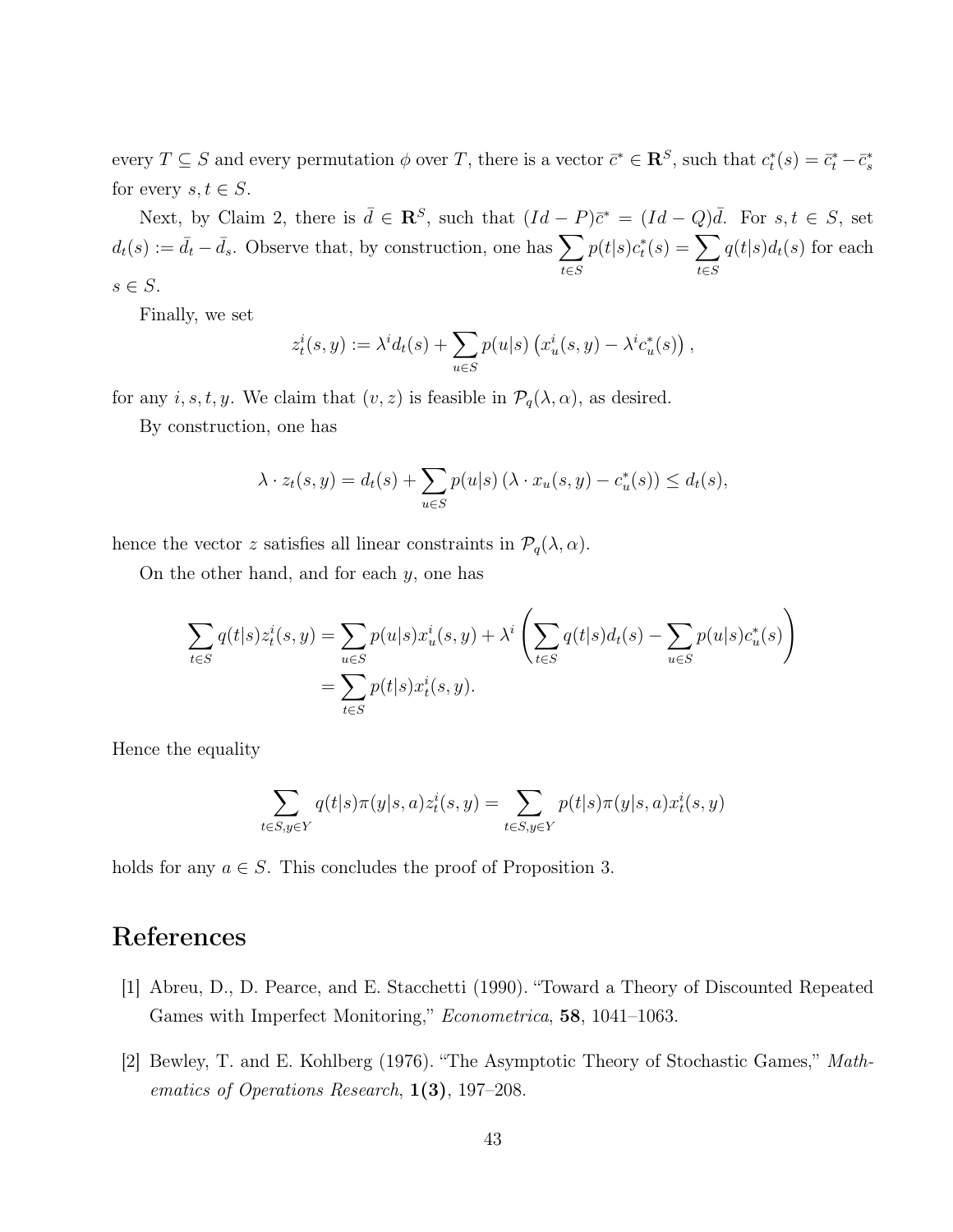- [3] Dixit, A., Grossman G. M. and F. Gul (2000). "The Dynamics of Political Compromise," Journal of Political Economy, 108, 531–568.
- [4] Dutta, P. K. (1995). "A Folk Theorem for Stochastic Games," Journal of Economic Theory, 66, 1–32.
- [5] Ericson, R. and A. Pakes (1995). "Markov Perfect Industry Dynamics: A Framework for Empirical Work," Review of Economic Studies, 62, 53–82.
- [6] Fink, A. M. (1964). "Equilibrium in a stochastic *n*-person game," *Journal of Science of the* Hiroshima University, Series A-I, 28, 89–93.
- [7] Freidlin, M. I. and A. D. Wentzell (1991). Random Perturbations of Dynamical Systems, Springer-Verlag, New York.
- [8] Fudenberg, D. and E. Maskin (1986). "The Folk Theorem for Repeated Games with Discounting or with Incomplete Information," *Econometrica*, 54, 533–554.
- [9] Fudenberg, D. and D. Kreps and E. Maskin (1990). "Repeated Games with Long-run and Short-run Players," Review of Economic Studies, 57, 555–573.
- [10] Fudenberg, D. and D. Levine (1994). "Efficiency and Observability with Long-Run and Short-Run Players, *Journal of Economic Theory*, **62**, 103–135.
- [11] Fudenberg, D., D. Levine, and E. Maskin (1994). "The Folk Theorem with Imperfect Public Information," Econometrica, 62, 997–1040.
- [12] Fudenberg, D. and Y. Yamamoto (2010). "The Folk Theorem for Irreducible Stochastic Games with Imperfect Public Monitoring," mimeo, Harvard University.
- [13] Green, E. J. and R. H. Porter (1984). "Noncooperative Collusion under Imperfect Price Information," Econometrica, 52, 87–100.
- [14] Hoffman, A. J. and R. M. Karp (1966). "On Nonterminating Stochastic Games," Management Science, **12**, 359–370.
- [15] Judd, K. L., S. Yeltekin and J. Conklin (2003). "Computing Supergames Equilibria," Econometrica, 71, 1239–1254.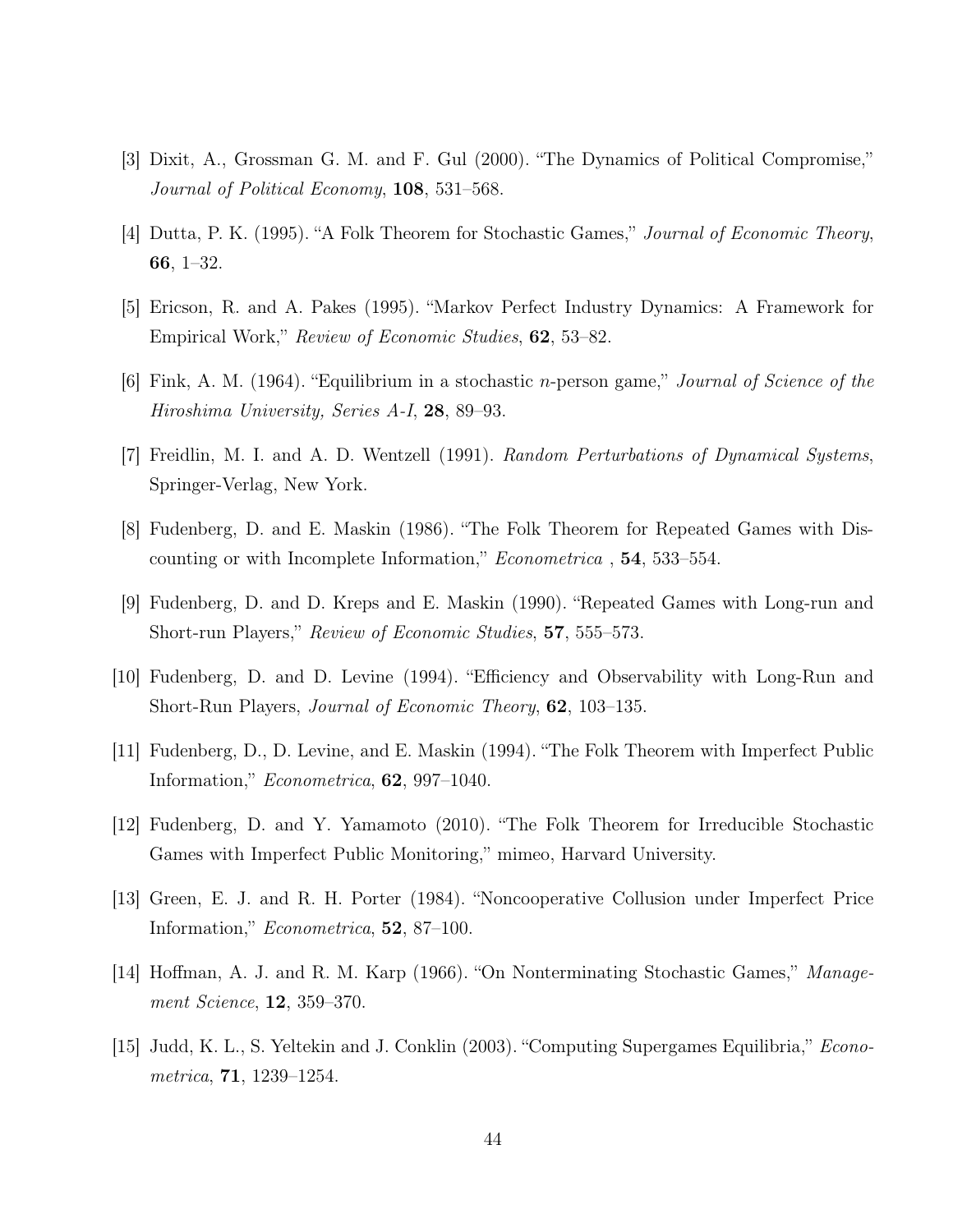- [16] Kallenberg, L. (2002). "Finite State and Action MDPs," in Handbook of Markov Decision Processes Methods and Applications, E. A. Feinberg and A. Shwartz (eds.), Kluwer Academic, 21–88.
- [17] Lagunoff, R. and A. Matsui (1997). "Asynchronous Choice in Repeated Coordination Game," Econometrica, 65, 1467–1477.
- [18] Mailath, G. J. and L. Samuelson (2006). Repeated Games and Reputations: Long-Run Relationships, Oxford University Press, New York.
- [19] Mertens, J.-F. and A. Neyman (1981). "Stochastic Games," International Journal of Game *Theory*, **10**, 53–66.
- [20] Mertens, J.-F. and T. Parthasarathy (1987). "Equilibria for Discounted Stochastic Games," C.O.R.E. Discussion Paper 8750.
- [21] Mertens, J.-F. and T. Parthasarathy (1991). "Nonzero-sum stochastic games." In: T. E. S. Raghavan, T. S. Ferguson, T. Parthasarathy and O. J. Vrieze, Editors, Stochastic Games and Related Topics, Kluwer Academic, Boston.
- [22] Neyman, A. (2003). "Stochastic Games: Existence of the Minmax," in Stochastic Games and Applications, A. Neyman and S. Sorin (eds.), NATO ASI series, Kluwer Academic Publishers, 173–193.
- [23] Nummelin, E. (1984). General irreducible Markov Chains and Non-Negative Operators, Cambridge University Press, Cambridge.
- [24] Phelan, C. (2006). "Public Trust and Government Betrayal," Journal of Economic Theory, 130, 27–43.
- [25] Phelan, C. and E. Stacchetti (2001). "Sequential Equilibria in a Ramsey Tax Model," Econometrica, 69, 1491–1518.
- [26] Radner, R., R. Myerson and E. Maskin (1986). "An Example of a Repeated Partnership Game with Discounting and with Uniformly Inefficient Equilibria," Review of Economic Studies, 53, 59–69.